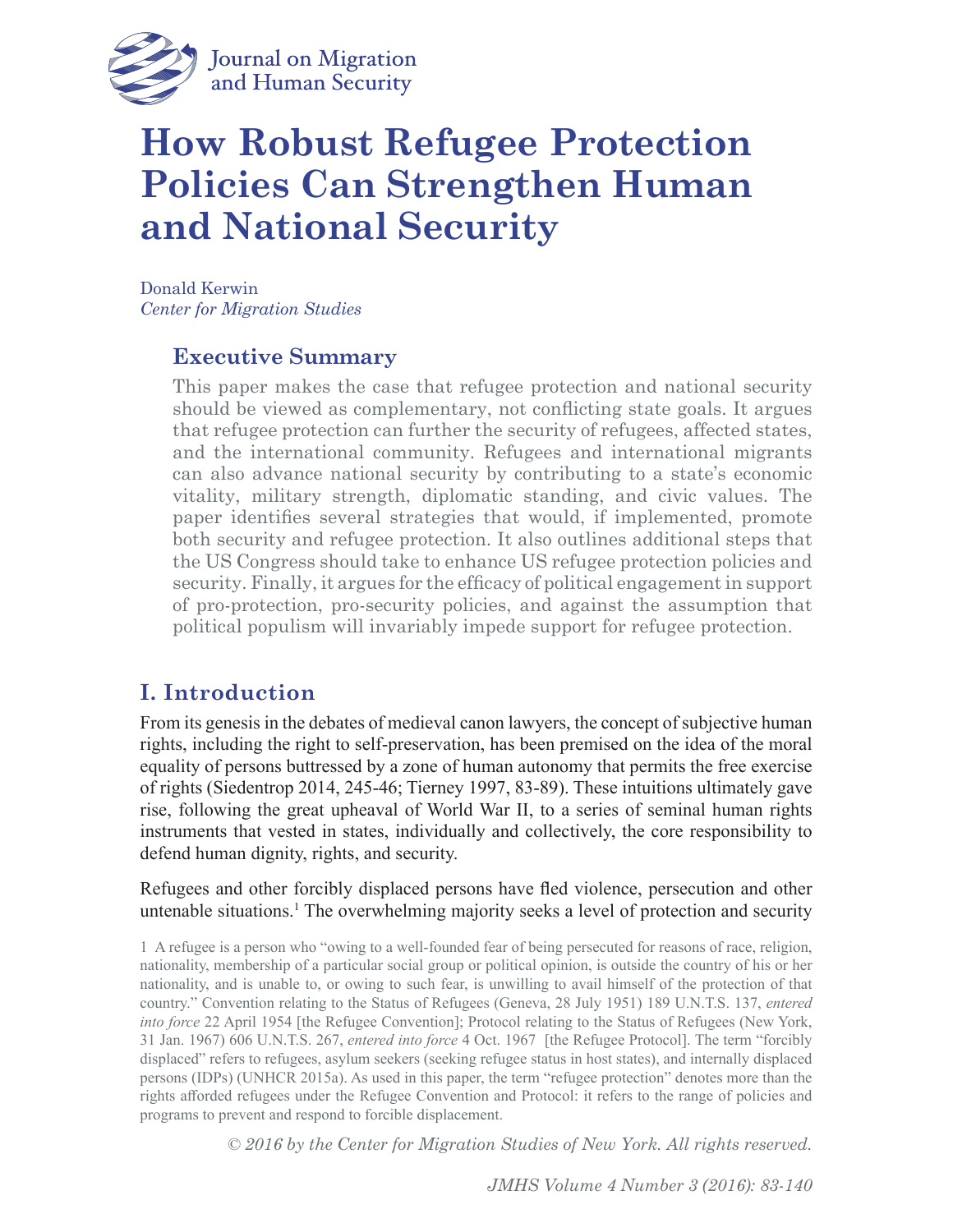to which they are legally entitled. At the same time, large-scale refugee and migrant streams include persons with a mix of motives (some dangerous) and aspirations (some illiberal).

States have a responsibility to prevent terrorist incursions and attacks: they exist, in part, to protect the lives and rights of their residents. However, they also have a responsibility to protect members of other states who are fleeing persecution and violence. In public and political discourse, refugees are often treated as a threat to national security and, in particular, as a source and conduit for terrorism. However, robust refugee protection policies do not cause and need not exacerbate the threat of terrorism. In fact, they can diminish it.

This paper addresses the intersection of refugee protection and national security, which should be conceived of as complementary, not competing, imperatives. It makes the case that: (1) refugee protection can advance both human and state security; (2) refugees and forcibly displaced persons can contribute to a state's vitality, economic well-being, diversity, core values, and military strength; and (3) refugee protection and national security strategies largely align.

Refugee protection and national security respond to the aspiration for human security, albeit from different perspectives and with different emphases. National security underscores the responsibility of states to protect the lives and safeguard the rights of their residents, while refugee protection speaks to the responsibility of states — individually and collectively to defend the rights of persons who are at risk of persecution, either by their own states or by groups that their states cannot or will not control. National security also encompasses the protection of a state's economic vitality and fundamental values, including those values reflected in its commitments under domestic and international law.

A substantial body of literature has examined the nexus between international migration and terrorism (Adamson 2006; Leiken and Brooks 2006; Kerwin and Stock 2007; Martin 2009; Ginsburg 2006; and 2010), but there has been less scholarship on the relationships between refugee protection and national security (Koser and Cunningham 2015; Schmid 2016). That said, these two bodies of literature overlap, as do the lines between refugees and international migrants,<sup>2</sup> and between national security and counterterrorism.<sup>3</sup>

This paper builds on the paradigm described by Susan Ginsburg as "securing human mobility" (Ginsburg 2010), which speaks to the need for refugee- and migration-related security measures that go beyond default border control and immigration enforcement strategies. This framework recognizes the need to replace large-scale irregular flight with orderly, legal migration; to secure migration channels and infrastructure; to safeguard migrants in transit; to maximize the benefits of migration to all stakeholders in this process; and to foil terrorists, traffickers, and members of organized criminal groups.

After this introduction, the paper begins by describing, in Section II, the causes and

<sup>2 &</sup>quot;International migration" refers to the movement of persons across national borders. The United Nations (UN) defines an "international migrant" as a person living outside his or her country of birth (UN DESA 2016, 4). In 2015, there were roughly 244 million international migrants (ibid.).

<sup>3</sup> The US national security agenda identifies a range of priorities under the categories of security, prosperity, values and international order (White House 2015b). Combating the threat of terrorism constitutes one of eight priorities under the security rubric.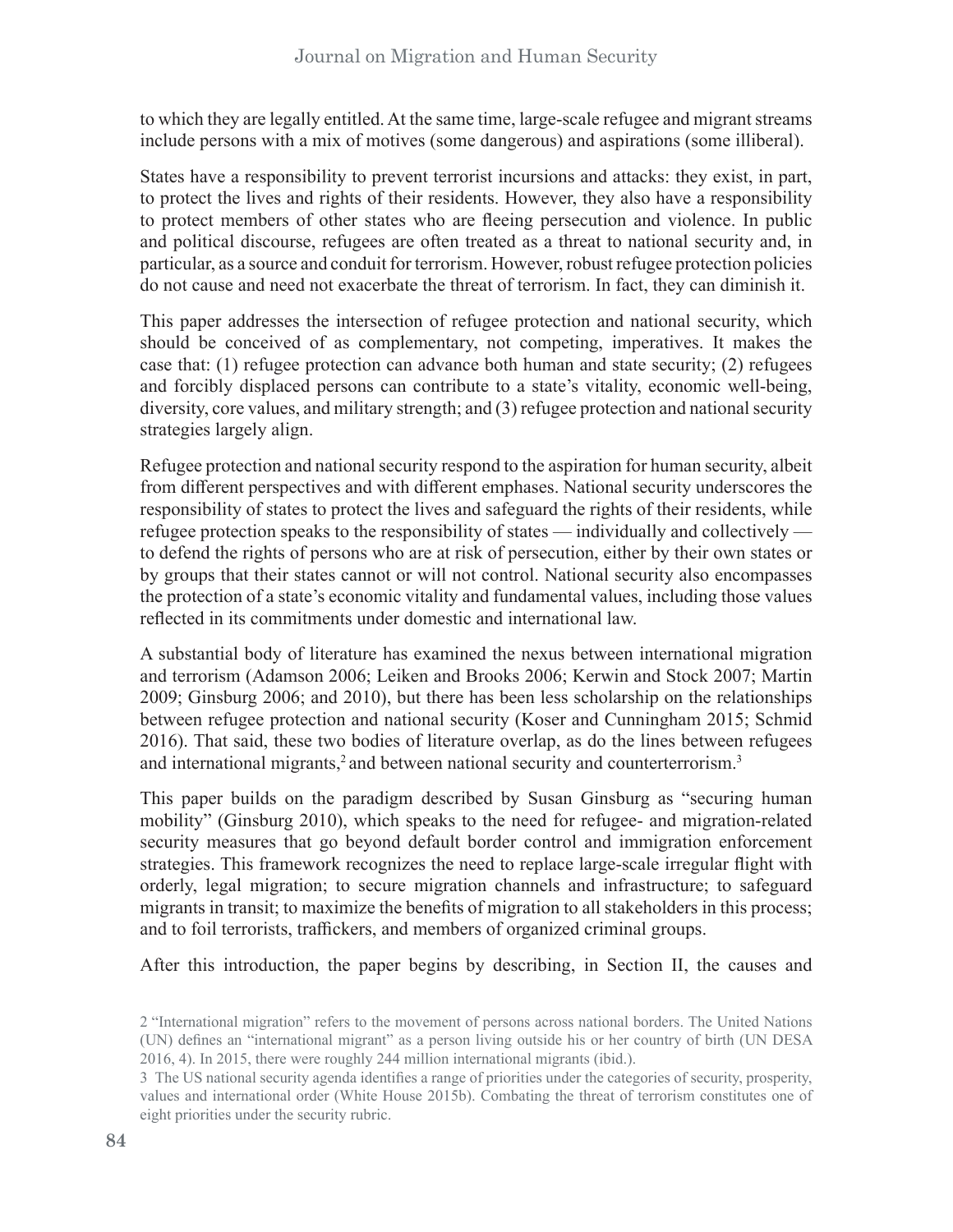catastrophic dimensions of the global refugee crisis.4 Its third section outlines two of the paper's main themes; i.e., that refugee protection can further the security of refugees, affected states, and the international community, and that refugees and international migrants can advance national security by contributing to a state's economic vitality, military strength, diplomatic standing, and civic values.

Section IV examines the scope of the global terrorist threat, and the potential nexus between refugees, migrants, and terrorists. It concludes that terrorist violence leads to refugee flows and that robust screening can substantially diminish the risk of entry by terrorists posing as refugees.

Section V evaluates US migration-related security strategies following the September 11, 2011 attacks. This section describes the need for effective intelligence collection, information sharing, identity assurance, and strategies that promote national unity. It compares the US response to Muslim Americans and immigrants following the 9/11 attacks, with proposals to suspend the admission of Muslims and kill the families of terrorists. It also describes failed and misguided US security strategies and its overemphasis on US-Mexico border security.

Section VI describes the rigorous vetting and screening built into the US refugee resettlement system, and contrasts the US system with Europe's patchwork of migration-related security measures, which has exacerbated the vulnerability of European states to terrorist attacks.

Section VII offers three sets of policy recommendations. The first set starts from the premise that security and refugee protection reflect a common aspiration for human safety and well-being and that the primary refugee protection strategies promote national security, including strategies:

- to address refugee producing conditions through conflict prevention, mediation, and resolution;
- to strengthen the rule of law in refugee sending communities;
- to provide development and humanitarian assistance to the communities that host the vast majority of the world's refugees and forcibly displaced persons;
- to create conditions that permit the safe and voluntary return of refugees; and
- to screen refugees and migrants seeking entry to potential host countries.

The second set of recommendations outlines steps that the US Congress should take to enhance national security and refugee protection. These speak to improved congressional oversight and governance of the US Department of Homeland Security (DHS), the establishment of a US coordinator for refugee affairs, measures to prevent bona fide terrorists from purchasing firearms and explosives, and the need to depoliticize the US refugee resettlement program. The third argues for the efficacy of political engagement in support of pro-protection, pro-security policies.

<sup>4</sup> The paper uses the term "refugee crisis" to describe the international community's failure to anticipate and respond effectively to refugee-producing conditions, the failure of responsibility sharing in meeting the needs and fostering the talents of refugees, and the massive human crisis that has resulted from these twin failures.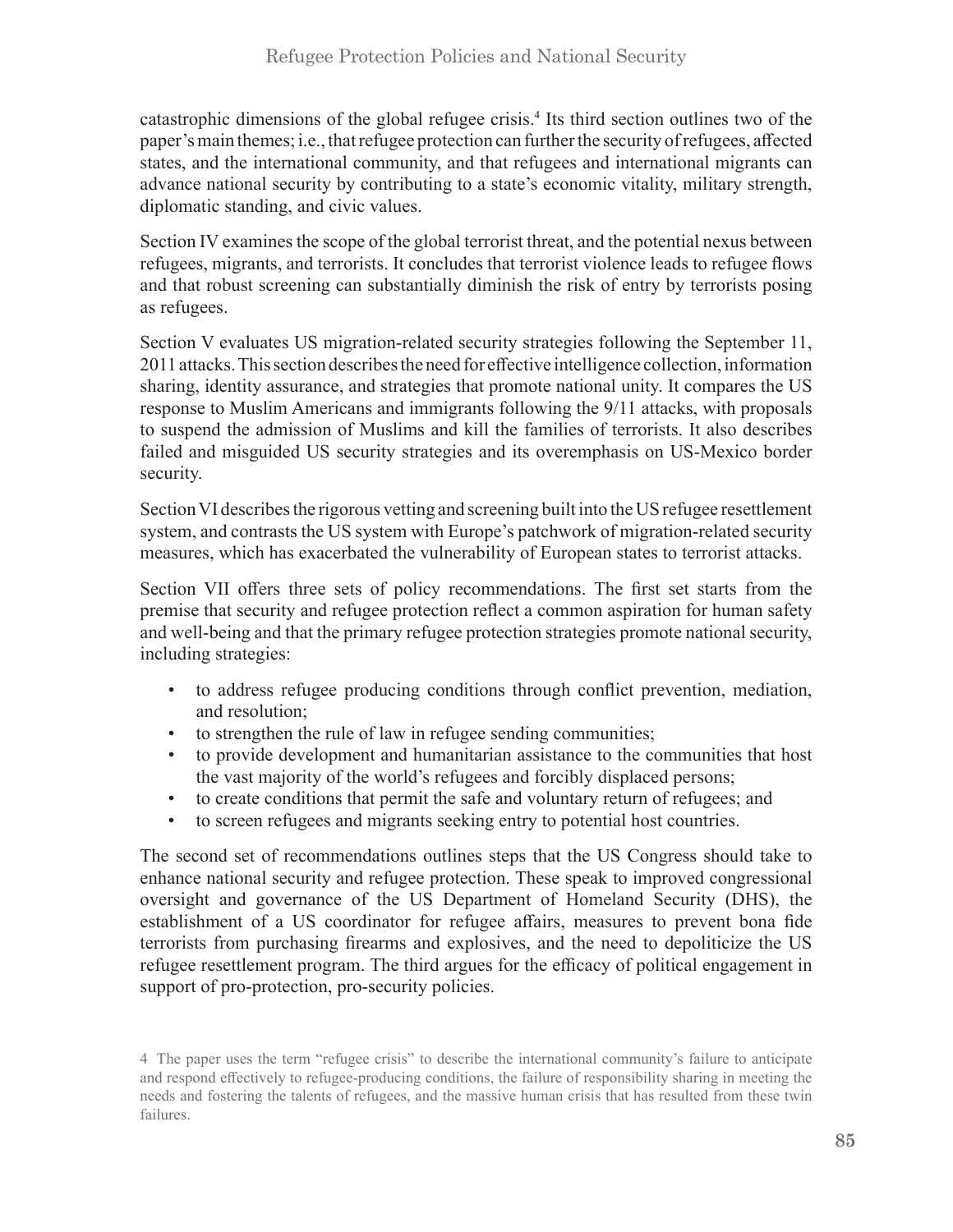# **II. The Global Refugee Crisis: Causes, Consequences, and Response**

At 65.3 million, the world's forcibly displaced population roughly equals in size the number of persons uprooted by World War II and its aftermath (UNHCR 2016; Proudfoot 1956). Moreover, the tenacity of the world's refugee-producing situations, the lack of progress in developing viable and permanent solutions for protracted refugees,5 and the regular emergence of new refugee-producing situations mean that this crisis will continue to intensify, absent a coordinated and generous global response (Nordland 2015).

*As these situations reveal, if states do not successfully address the causes of refugee flows, they will invariably face the herculean task of responding to their human consequences*

The world's "spiraling" refugee-producing crises reflect the failure of states to forego, prevent, and stem armed conflict, civil war, terrorism, and breakdowns in the rule of law (UNHCR 2015a, 5). Refugee-producing conflicts have regularly "erupted or reignited" and long-term crises "drag on with no solutions in sight."6 In October 2015, former United Nations High Commissioner for Refugees António Guterres spoke of the world's "shrinking humanitarian space," resulting from the "interlinked mega-crises in Syria and Iraq" and the displacement within the preceding year of 1.1 million Yemenis, 500,000 South Sudanese, 190,000 Burundians, and tens of thousands of Bangladeshis, stateless ethnic Rohingya, Central America children, and refugees from the Central African Republic (CAR), Nigeria, Ukraine, and the Democratic Republic of Congo (DRC) (UNHCR 2015d). In August 2016, the Office of the United Nations High Commissioner for Refugees (UNHCR) reported that 1.6 million South Sudanese were internally displaced and 930,000 had fled to the surrounding nations of Uganda, Sudan, DRC, CAR, Ethiopia, and Kenya, with more arriving daily (*UN News Centre* 2016). UN officials lament a vast "arc of crisis" which extends from "southwest Asia through the Middle East to the Horn of Africa and the Lake Chad Basin."7 As these situations reveal, if states do not successfully address the causes of refugee flows, they will invariably face the herculean task of responding to their human consequences.

The global refugee crisis can also be attributed, in part, to the finely honed strategies of developed states to deny access to protection through border externalization,<sup>8</sup> immigration

5   UNHCR defines protracted refugees as those who have been displaced for five years or more and have no immediate prospects for durable solutions.

6 *The Causes and Consequences of Violent Extremism and the Role of Foreign Assistance: Hearing before the Senate Appropriations Subcommittee on State, Foreign Operations, and Related Programs,* 114th Cong. (2015) (written testimony of Kelly T. Clements, Deputy High Commissioner, United Nations High Commissioner for Refugees)*,* http://www.appropriations.senate.gov/imo/media/doc/041216%20-%20 Clements%20-%20UNHCR%20-%20Testimony.pdf.

7 *The Causes and Consequences of Violent Extremism and the Role of Foreign Assistance: Hearing before the Senate Appropriations Subcommittee on State, Foreign Operations, and Related Programs,* 114th Cong. (2015) (written testimony of Kelly T. Clements, Deputy High Commissioner, United Nations High Commissioner for Refugees)*,* http://www.appropriations.senate.gov/imo/media/doc/041216%20-%20 Clements%20-%20UNHCR%20-%20Testimony.pdf.

8 "Border externalization" refers to a range of developed state policies and practices that prevent refugees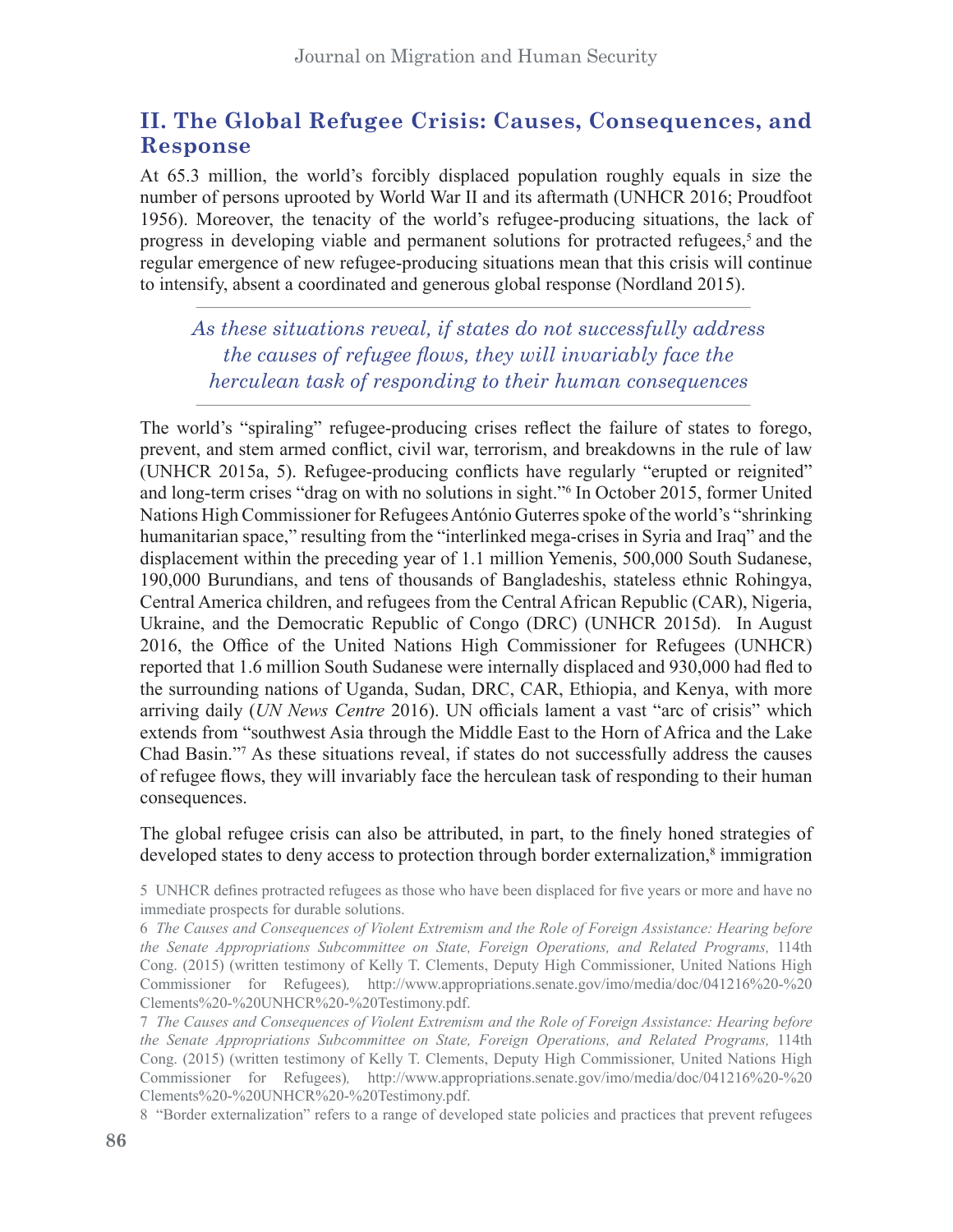enforcement, onerous procedures, and pinched interpretations that violate the spirit, intent and, often, the letter of international law (Schoenholtz 2015, 86-90; Hathaway and Gammeltoft-Hansen 2014).<sup>9</sup> Border externalization strategies place the onus of refugee protection on less developed states in proximity to crises (UNGA 2016 § 112). They also force refugees to take perilous journeys, contribute to a public conception of refugees as a threat and burden, and bolster human trafficking syndicates (UNHCR 2015c).

One-half of the world's refugees are children (UNHCR 2016, 8), and their treatment can be particularly callous. Since 2014, for example, Mexico's immigration agency, Instituto Nacional de Migración, has intercepted tens of thousands of Central American unaccompanied children and families with young children who are fleeing some of the world's most violent communities.<sup>10</sup> However, it has failed to inform most of those children of their right to seek recognition as refugees, to screen or question them for potential refugee claims, or to offer them legal assistance (HRW 39-56, 71-73). It has also detained, deterred and effectively prevented many children from pursuing refugee claims in violation of Mexican and international law (ibid., 57-64).

The United States has underwritten Mexico's interception and detention program, while doing little to ensure screening and protection for those fleeing from violence and persecution in Central America and elsewhere. The United States has also built and populated its own vast "family detention" centers (USCCB/MRS and CMS 2015, 164).

The global refugee crisis can also be blamed on public indifference and insufficient state responsibility sharing in the form of traditional durable solutions and legal migration opportunities for refugees (UNHCR 2015d).11 Like other human rights conventions, the Refugee Convention does not set forth a "precise balance of responsibility" between states or offer a blueprint for every contingency, but it recognizes refugee protection as a shared responsibility that should be addressed in a spirit of generosity and cooperation (Goodwin-Gill 2003, 25).

The preamble to the 1951 Refugee Convention acknowledges that because "asylum may place unduly heavy burdens on certain countries," a "satisfactory solution" to refugees cannot "be achieved without international co-operation."12 Former United Nations High Commissioner for Refugees Antonio Guterres argued that nations "that host large numbers of refugees — thus producing a global public good — deserve particular focus" for humanitarian, equitable, and security reasons:

Many of these States are crucial pillars of peace and stability in their regions, and with conflicts and terrorism threatening to spill across borders, they de facto form the first line of defense for our collective security.

(UNHCR 2015d)

and other forcibly displaced persons from reaching territory where they might secure protection. 9 The 1951 Refugee Convention and 1967 Protocol.

<sup>10</sup> Between FY 2013 and FY 2015, Mexico detained 67,600 children, including 35,000 in FY 2015 (HRW 2016, 86).

<sup>11</sup> The Refugee Act of 1980, Pub. L. No. 96-212, 94 Stat. 102 (1980), established USRAP as part of a broader response that would include "humanitarian assistance … in asylum areas" and "opportunities for resettlement or voluntary repatriation."

<sup>12</sup> The 1951 Refugee Convention.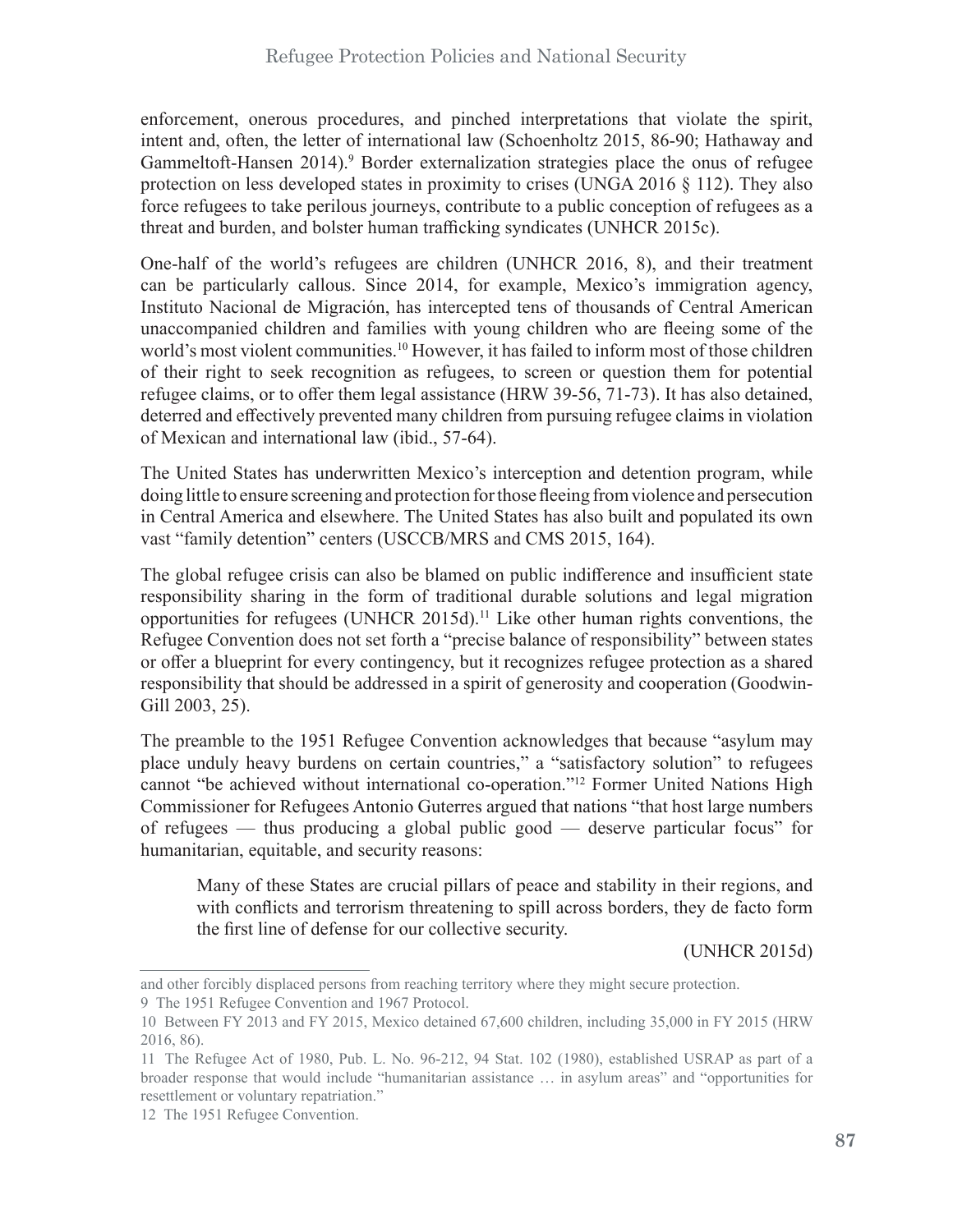Yet the world's response to the communities that host large-scale refugee populations and that bear the burden for multiple humanitarian crises has been dismal. Only 35 percent of the needs of UN programs in Africa, for example, have been met,<sup>13</sup> and UNHCR has received only 20 percent of the funding needed for the South Sudanese refugee crisis (*UN News Centre* 2016).

The Refugee Act of 1980, which established the US Refugee Admissions Program (USRAP), locates resettlement within a broader protection response that includes "humanitarian assistance" and "voluntary repatriation."14 In fact, most refugees want to return home and there is a "growing consensus among states that repatriation constitutes the only feasible solution for the vast majority of refugees" (Long 2013 §§ 21, 197). However, the international community has failed to devote the level of resources or systematic engagement necessary to prevent refugee-producing conflicts, to mediate disputes, to engage difficult peace processes, or to create the conditions that would permit the safe return of refugees and other forcibly displaced persons. As a result, only 126,800 refugees were voluntarily repatriated in 2014, the smallest number in 30 years (UNHCR 2015a,  $8$ )<sup>15</sup> and 201,400 in 2015 (UNHCR 2016), the third lowest number in 20 years (ibid., 25).16 These figures call into question safe, voluntary repatriation as a continued pillar of the global refugee protection system.

Moreover, repatriation and other durable solutions are less likely for the growing numbers of persons that have been displaced for extended periods (UNGA 2016 § 17; WEF 2016, 15). By the end of 2015, 6.7 million refugees lived in protracted situations; that is, they had been displaced for at least five years and had no immediate prospects of repatriation, incorporation into host communities, or third-country resettlement (UNHCR 2016, 8).<sup>17</sup> The average protracted refugee situation has lasted 26 years (ibid., 20). Some refugee camps and urban settings are now home to a third generation of displaced persons (UNGA 2016 § 2), including the 1.6 million Afghani refugees in Pakistan.<sup>18</sup>

Although less than 1 percent of refugees are ultimately resettled in third-countries (DOS 2015a), this option complements other durable solutions like safe repatriation and integration into host communities. UNHCR conservatively projected that 960,000 refugees would need to be resettled in 2015 (UNHCR 2014a, 9), but it referred only 134,000 cases for resettlement and only 107,100 refugees "departed" to a third-country, with 90 percent resettled in the United States, Canada, and Australia (UNHCR 2016, 26).

#### For some refugees, third-country resettlement constitutes their only viable option. US

13 *The Causes and Consequences of Violent Extremism and the Role of Foreign Assistance: Hearing before the Senate Appropriations Subcommittee on State, Foreign Operations, and Related Programs,*  114th Cong. (2015) (written testimony of Kelly T. Clements, Deputy High Commissioner, United Nations High Commissioner for Refugees), http://www.appropriations.senate.gov/imo/media/doc/041216%20-%20 Clements%20-%20UNHCR%20-%20Testimony.pdf.

14 Refugee Act of 1980, Pub. L. No. 96-212, 94 Stat. 102 (1980), § 101 (a).

15 The DRC and Mali received most of the repatriated refugees in 2014.

16 In 2015, 83 percent of voluntarily repatriated refugees returned to Afghanistan, Sudan, Somali, CAR, and Côte d'Ivoire (UNHCR 2016, 8).

17   Eighty percent of IDPs have been displaced for more than five years (UNHCR 2015c).

18   According to UN officials, an additional 380,000 Afghanis "were newly displaced in 2015" (Pitterman 2016).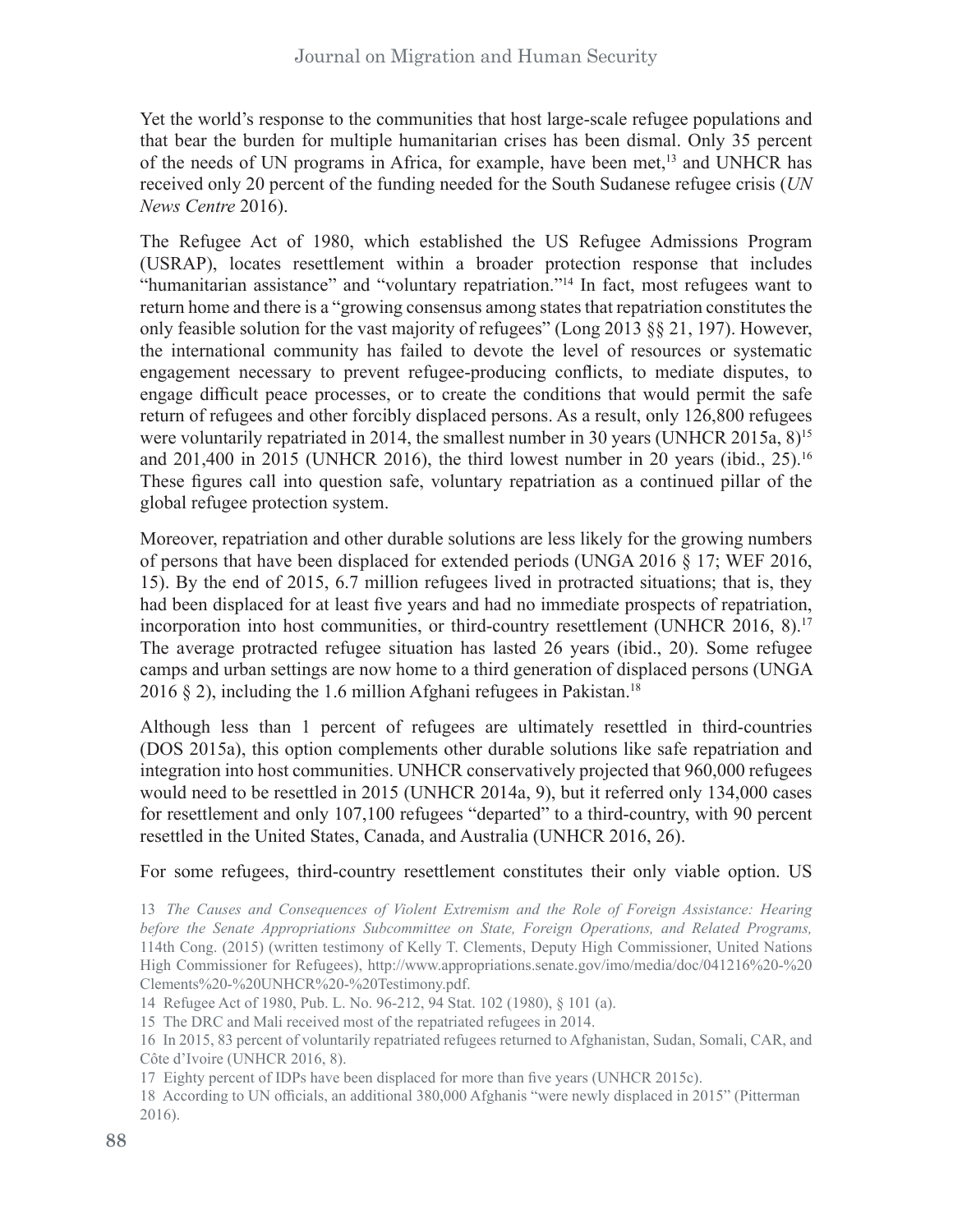refugee resettlement "priority" cases fit within this category. Former DHS Secretaries Janet Napolitano and Michael Chertoff describe the refugees eligible for resettlement in the United States as "the most vulnerable — particularly survivors of violence and torture, those with severe medical conditions, and women and children."19 This population also includes persons at risk because they worked with Americans and US institutions in Iraq and Afghanistan.20

The failure of states to protect can be seen starkly in the Syrian civil war and the humanitarian disaster that has emanated from it. Now in its sixth year, the war has claimed an estimated 400,000 lives, and includes a dizzying array of participants, including global and regional powers, the Assad regime, the Islamic State of Iraq and the Levant (ISIL), the al-Nusra Front (which primarily seeks an Islamic state in Syria), and a large number of brigades and "gangs" that vie for control over small areas.

An estimated 13.5 million persons in Syria need humanitarian aid, 6.5 million are internally displaced, and 4.5 million live in besieged or hard-to-reach regions (European Commission 2016). The Syrian crisis has convulsed the Middle East, exhausted the resources of Syria's neighbors, shaken the foundations of the European Union (EU), led to thousands of migrant deaths,  $^{21}$  and become a global catastrophe. By August 2016, 4.81 million Syrians had been registered as refugees or were awaiting registration in Turkey (2.72 million), Lebanon (1.03 million), Jordan (656,198), Iraq (249,395), and Egypt (114,911), with smaller numbers in North Africa (3RP 2016).<sup>22</sup> These five nations have a combined GDP of \$1.4 trillion, or \$1.1 trillion (if Egypt is excluded).<sup>23</sup> Their combined population is roughly 220 million or 128.5 million, excluding Egypt (UN DESA 2015, 14-17).<sup>24</sup> In comparison, the US GDP is \$17.4 trillion (World Bank 2015), and its population is 321.8 million (UN DESA 2015, 17).

The international community has a strong interest in an effective, coordinated response to the Syrian refugee crisis, but state contributions to international institutions and direct support have been decidedly unequal to the need. By the end of January 2016, the United Nations had received only 61 percent of its \$4.3 billion humanitarian appeal for Syrian

19   Letter from Janet Napolitano and Michael Chertoff, former DHS secretaries, to President Barack Obama (Nov. 19, 2015), https://www.whitehouse.gov/blog/2015/11/19/two-former-homeland-security-secretarieswrote-president-obama-safely-welcoming.

20 *Admitting Syrian Refugees: The Intelligence Void and the Escalating Homeland Security Threat: Before the House Committee on Homeland Security, Subcommittee on Counterterrorism and Intelligences,* 114th Cong. (2014) (testimony of Daveed Gartenstein-Ross, Senior Fellow, Foundation for Defense of Democracies Chief Executive Officer, Valens Global), http://www.defenddemocracy.org/content/uploads/documents/ Gartenstein Ross Admitting Syrian Refugees.pdf.

21 The International Organization for Migration (IOM) reports that 5,600 migrants perished in 2015, including 3,765 in the Mediterranean (IOM 2016). IOM records only deaths reported by the United Nations, state, media and non-government organizations (NGOs). These figures significantly understate actual migrant deaths. During the first eight months of 2016, the pace of migrant deaths increased compared to the same period in 2015, with a higher concentration of deaths in the Mediterranean.

22   Since the beginning of the October 2015 military offensive by the Syrian Arab Army, 137,802 have been displaced from Aleppo, Idleb, Hama, and Homs (ECHO 2016).

23 The GDPs of the states hosting the overwhelming majority of Syrian refugees are, respectively, Turkey (\$800 billion), Egypt (\$287 billion), Iraq (\$221 billion), Lebanon (\$46 billion), and Jordan (\$36 billion) (World Bank 2015).

24 The populations of the states hosting the most Syrian refugees are Turkey (78.7 million), Lebanon (5.8 million), Jordan (7.6 million), Iraq (36.4 million) and Egypt (91.5 million) (UN DESA 2015, 14-17).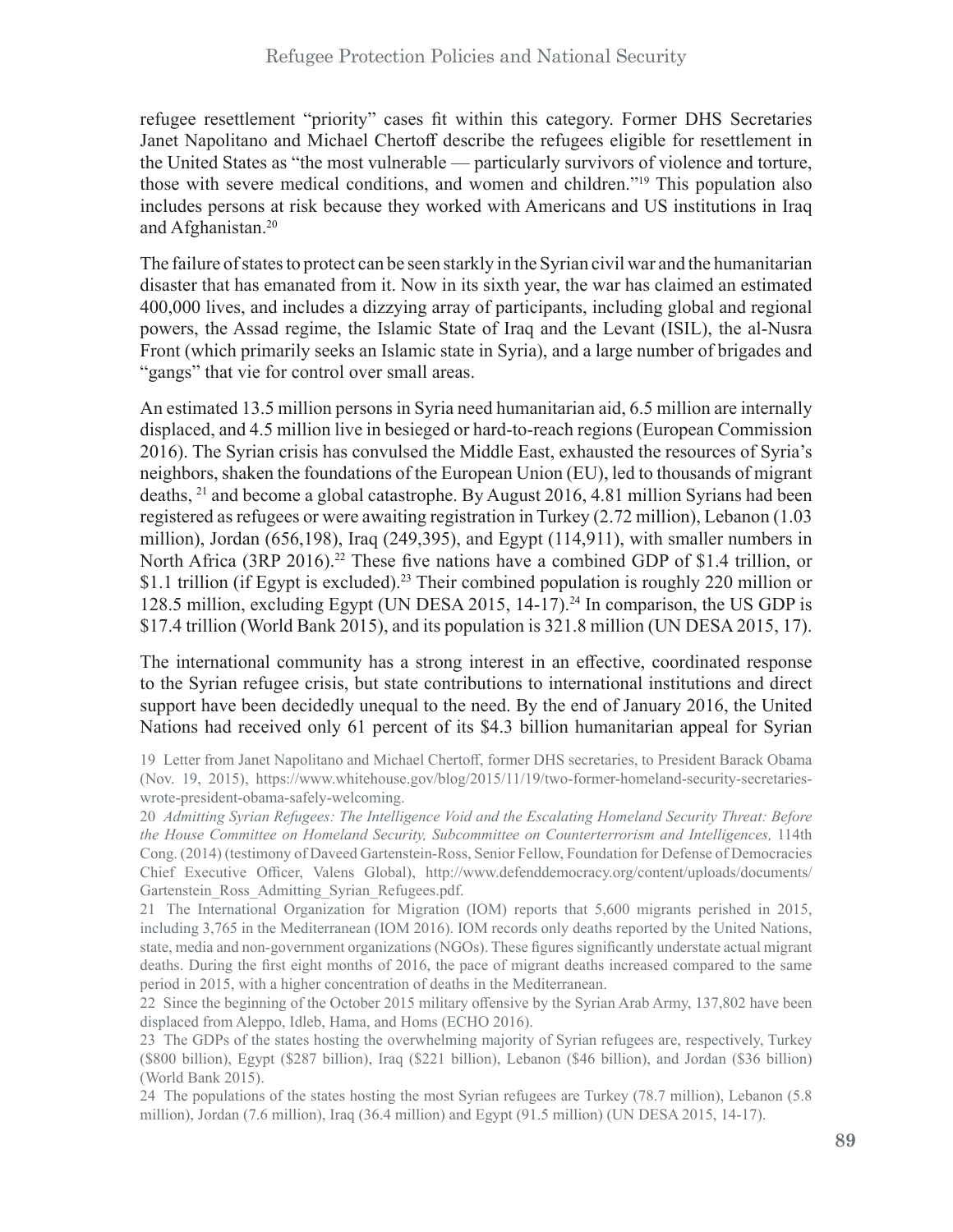refugees for 2015.25 Funding shortfalls, in turn, have contributed to crises in refugee housing, health care, food, water, sanitation, education, and reception. The high rate of Syrian refugee girls forced into marriages starkly reflects the level of desperation among refugees (Save the Children 2014, 3-5; UNICEF 2014, 27). The girls' parents often view marriage as the only way available to support their families, protect their daughters, or otherwise escape their predicament (ibid.).

Condemned to marginal, insecure, and provisional lives in host states, hundreds of thousands of Syrians and other refugees have embarked on perilous journeys to Europe (Mahecic 2016; Grant 2015), overwhelming the screening capacity of Greece and Italy. The resulting crisis has undermined support for the Schengen Agreement's passport-free movement of residents within participating EU states, and eroded confidence in the ability of EU states to work in solidarity to address common challenges. Drastic cuts in food aid to refugees by the underfunded UN World Food Programme, the prospect of asylum in Europe, and diminishing hopes that the Assad regime will be replaced have also contributed to the onward migration of Syrians from neighboring states (Schmid 2016, 47).

As a result of these and other developments, the number of first-time asylum applicants in the EU-28 reached 1.26 million in 2015, with 29 percent from Syria (Eurostat 2016).<sup>26</sup> Germany alone registered 1.1 million first-time asylum-seekers in 2015 (Pandy 2016), more than one-third from Syria. Overall, between April 2011 and March 2016, more than one million Syrian asylum applications were filed in European nations (3RP 2016).

In a slightly shorter time period between 2012 and 2015, the United States granted asylum to 242 Syrians in immigration court and to an unreported (but modest) number of Syrians who made "affirmative" asylum claims to US Citizenship and Immigration Services (USCIS) (DOJ 2016). The United States has also extended temporary protected status (TPS) to roughly 5,800 Syrians and an additional 2,500 may be able to apply under the most recent TPS redesignation (Dinan 2016). TPS confers a reprieve from removal and work authorization for designated nationals who arrived before a designated date (Bergeron 2014, 25), in this case March 29, 2012.<sup>27</sup> Subsequently, DHS has redesignated Syria for TPS three times, most recently on August 1, 2016 (USCIS 2016). Unlike an extension of TPS, a redesignation covers nationals of designated states who arrive after the earlier designation and redesignation dates (Kerwin 2014, 57).

<sup>25</sup> Between FY 2012 and FY 2015, the United States contributed \$4.53 billion in humanitarian funding for Syrians, including \$2.1 billion from the US Department of State's (DOS's) Bureau of Population, Refugees and Migration (PRM), \$1.6 billion from US Agency for International Development (USAID), Office of Food for Peace, and \$866 million through the USAID Office of Foreign Disaster Assistance (USAID 2015). It committed to contribute an additional \$600 million in aid at the February 4, 2016 London donors' conference (ECHO 2016). The EU and its member states have contributed €5 billion for relief and humanitarian aid in Syria, Lebanon, Jordan, Iraq, Turkey and Egypt, and pledged an additional €3 billion at the donors' conference in London (ibid.).

<sup>26</sup> In stark contrast, the Gulf Cooperation Council states — Qatar, United Arab Emirates, Saudi Arabia, Kuwait, Bahrain, and Oman — failed to resettle any Syrian refugees between the war's onset and late 2015 (Amnesty 2015).

<sup>27</sup> Because it does not lead to lawful permanent resident status and typically extends well beyond the initial designation period, TPS has been criticized for locking beneficiaries into a "legal limbo" that does not lead to permanent protection or integration (Bergeron 2014, 29).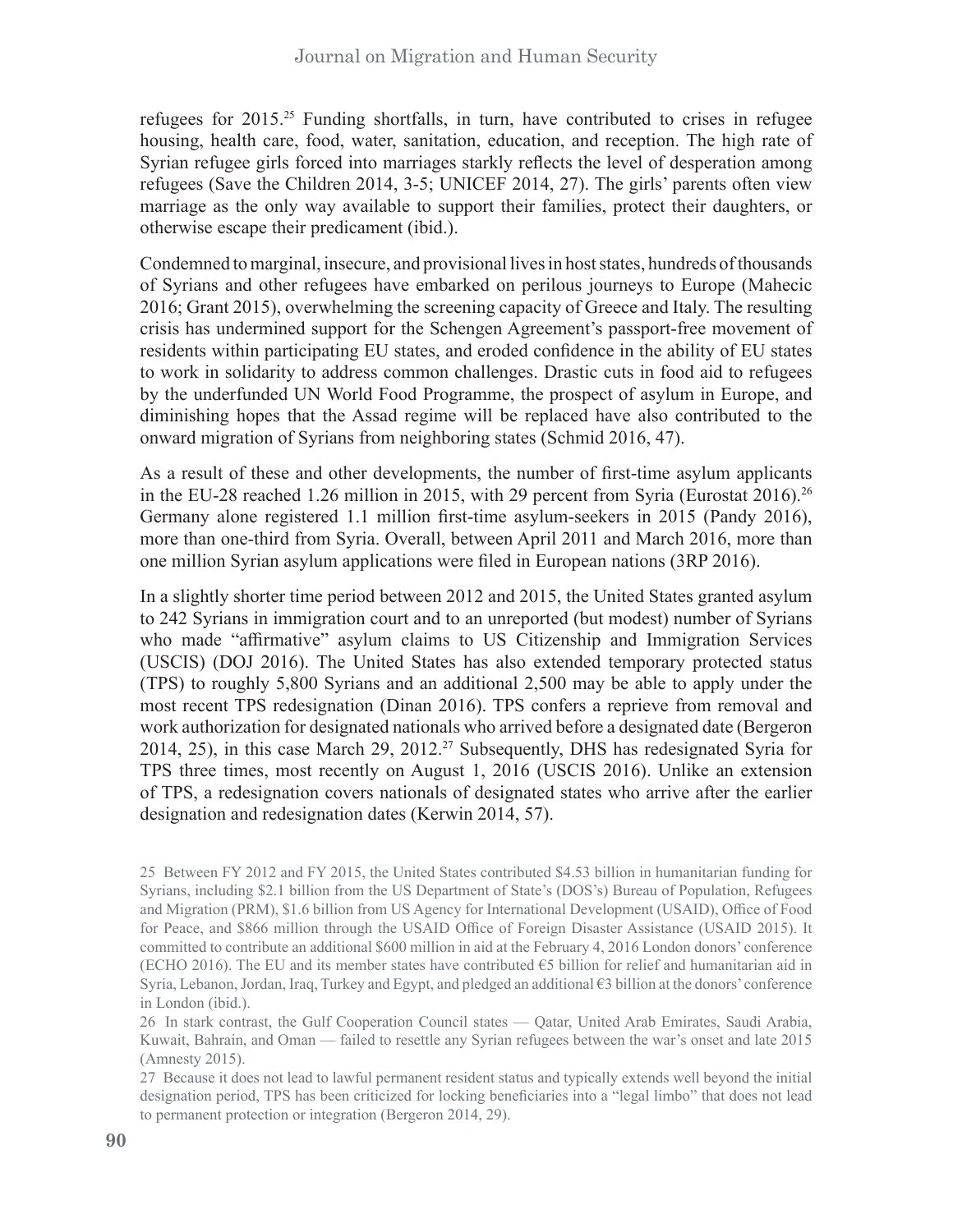While the United States has accepted roughly 70 percent of all UNHCR-submitted refugees for resettlement in recent years (UNHCR 2014a, 61; UNHCR 2015b, 53), from the beginning of FY 2012 through September 6, 2016, the United States admitted 12,910 Syrians for resettlement,<sup>28</sup> which is roughly one-fourth of 1 percent of Syrian refugees. Its admission of 11,056 Syrian refugees in slightly more than eleven months of FY 2016, $^{29}$ exceeds its FY 2016 goal of 10,000 Syrian admissions (DOS, DHS, and HHS 2015, iv).

# **III. Refugee Protection: A Potential Source of Security**

Security-related fears do not constitute the only barrier to generous refugee policies. Concerns over social cohesion, social order, native employment and economic prospects also underlie anti-refugee sentiment. Large-scale refugee admissions have never enjoyed high levels of public support in the United States (DeSilver 2015). Yet in recent years refugee-related terrorism concerns have been particularly tenacious in the United States, Europe, Kenya, and elsewhere, contributing to the backlash against refugees and the uneven and parsimonious response to the global refugee crisis.

> *Refugee protection and legal migration policies can also further the rule-of-law by minimizing irregular migration, curbing the use of human smugglers, limiting the risk of trafficking, and making life more difficult for terrorists who depend upon and often profit from smuggling networks*

Refugee protection and national security are inextricably linked needs. Both reflect a desire for safety and security. However, they approach this aspiration from different perspectives and have different emphases. Refugee protection arises from an ethic of solidarity rooted in a belief in human dignity and equality. It reflects the enlightened self-interest of states in a "stable and moral world, one in which peace and respect for human rights are pervasive and firmly rooted" (Helton 2002, 120).

In its thick sense, national security refers to more than national defense and homeland security. It speaks to the protection of "a people, territory and way of life" (Jordan et al. 2009, 3-4). It "is not an end in itself," but a means to preserve a nation's "values, principles, and way of life" (DHS 2010, v). It underscores a state's responsibility to defend its members from foreign domination and to safeguard their rights at home and abroad, and also to uphold the rights of imperiled noncitizens at its borders, in transit through its territory, and (in extreme circumstances like genocide) in their states of origin.

States often use the language of security, crisis, and risk to justify harsh policy responses to refugees and other forcibly displaced persons. Yet this language also points to the potential complementarity between security and refugee protection. Conflict and terrorism create insecurity for their victims, for targeted and neighboring states, and for the international community. As a result, they require both security and protection responses.

<sup>28</sup> US Department of State Bureau of Population, Refugees, and Migration (DOS/PRM), "Office of Admissions – Refugee Processing Center, Summary of Refugee Admissions from 1-Oct-2011 to 6-September-2016" (on file with author). 29 Ibid.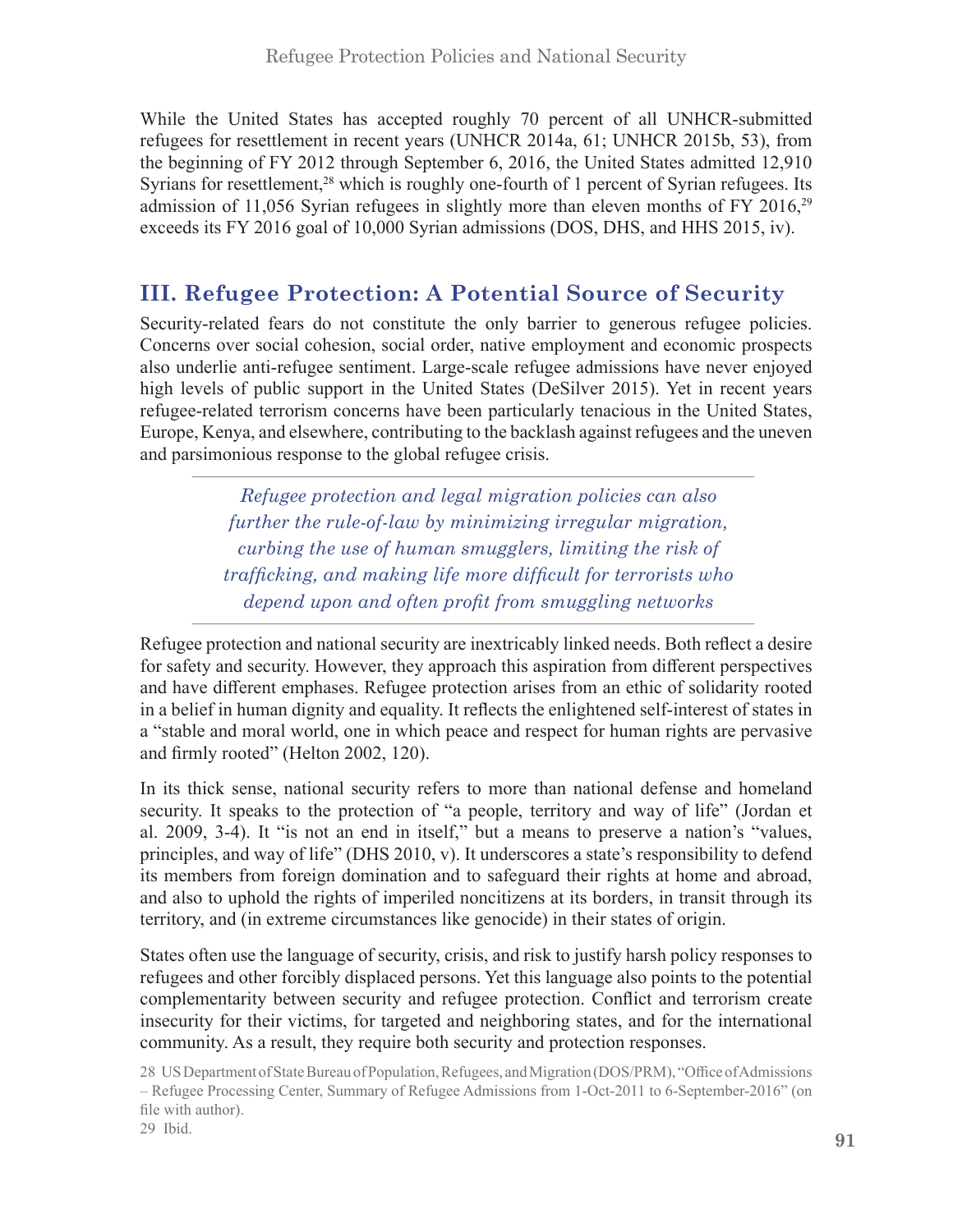A survey of 750 "experts and decision-makers" from the World Economic Forum's (WEF's) "multistakeholder communities" identified "large-scale involuntary migration" as the most likely "global risk" and one "strongly interconnected with other risks that are considered highly worrisome in the longer term," including state collapse, interstate conflict, climate change, and water crises (WEF 2016, 6, 15).<sup>30</sup> The survey identified the international refugee crisis as one of three risks that could "give rise to cascading risks" (ibid., 7). To address this crisis, the WEF's report argued for a comprehensive response to interstate conflict and terrorist violence, as well as to the human insecurity caused by protracted refugee situations, ineffective integration, and inadequate "global humanitarian architecture." (ibid., 15-16). In other words, its diagnosis (crisis and risk) led it to identify security and protection as complementary needs.

Michael Chertoff holds a similar position on the need for integrated refugee protection and security strategies. In a June 2016 interview, he said:

[T]he sheer number of people moving not only puts those people themselves at risk in terms of their own security, but can cause a real dislocation in society … You also don't want to have a situation where people are just stagnating in camps year in and year out because you're creating essentially a hospitable environment for people to recruit extremists and criminals. So I think you've got to look at the system end-to-end. Part of that means dealing with countries that are failed states … Where you do have war and you do have flight, you need to have a robust system for housing people, continuing to educate them, and processing them in a secure but reasonable timeframe. And frankly it's enough of a global issue that it warrants the whole global community kicking in money to make sure that could be operated in an efficient way. And finally when people do qualify for asylum and are moved into host countries, there has to be a process in place to integrate them, get them educated, make sure they can find work so they become productive members of society and not simply embittered clusters of people who are marginalized.<sup>31</sup>

Rather than a threat, robust refugee protection and migration policies can positively influence three "core areas of state power: economic, military and diplomatic" (Adamson 2006, 185). They can advance a state's economic interests because in a globalized, interconnected world "no nation can prosper, or even achieve modest economic success, without ready contact with the rest of the world" (Martin 2009, 4). In addition, they can help to meet labor needs (Chamie 2013), improve the productivity and prospects of millions (Clemens, Montenegro, and Pritchett 2008), and contribute to the development of source and destination nations (UNGA 2013). Refugee protection and legal migration policies can also further the rule-oflaw by minimizing irregular migration, curbing the use of human smugglers, limiting the risk of trafficking, and making life more difficult for terrorists who depend upon and often profit from smuggling networks (Ginsburg 2010, 58-65; Schmid 2016, 27-29).

Refugees have historically made important economic, scientific, diplomatic, cultural, and ethical contributions to their new states. Prominent US refugees have included Albert

<sup>30</sup> It defined global risk as "an uncertain event or condition that, if it occurs, can cause significant negative impact for several countries or industries within the next 10 years" (WEF 2016, 6).

<sup>31</sup> CMS interview with Michael Chertoff, former DHS Secretary and Assistant Attorney General, DOJ Criminal Division (June 9, 2016), http://cmsny.org/podcast-secretary-michael-chertoff/.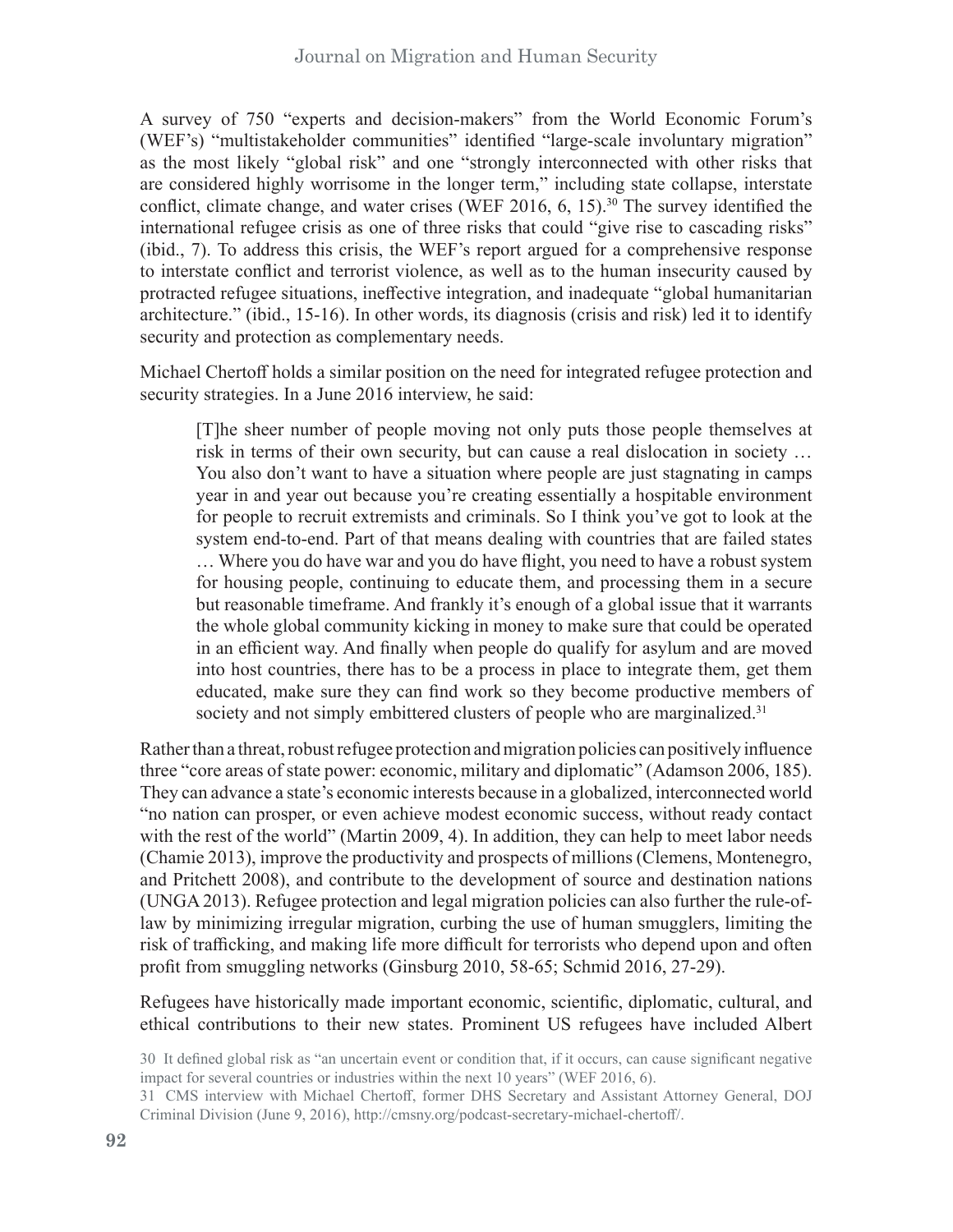Einstein, Enrico Fermi, Elie Weisel, Madeleine Albright, Andrew Grove, and Sergey Brin. The Council on Foreign Relations' Independent Task Force on US Immigration Policy cautioned that to "keep out talented immigrants or significantly disrupt legitimate crossborder traffic or commerce" would weaken "the long-term foundations of America's economy and military strength, and consequently its security" (CFR 2009, 21). Noncitizens also serve in substantial and growing numbers in the US armed forces to which they bring lower attrition rates than citizens, "a track record of superior performance" and linguistic and cultural diversity that supports US counterterror objectives (Hattiangadi et al. 2005, 24, 55-67, 83, 87).

The UN 2030 Sustainable Development Goals (SDG), adopted in September 2015, recognized the importance of migration as a potential instrument of human and economic development by setting development targets related to the protection of labor rights, orderly and safe migration, and reduced remittance fees (UNGA 2015). The SDG migration-related targets speak to the need to channel what often begin as poorly managed, irregular refugee and migrant flows into legal migration and refugee protection systems that maximize the development potential of refugees, migrants, and source and destination communities.

From a foreign policy perspective, refugee protection can help states prevail "in the battle of ideas, in a contest for the support and even the affection of the world's population" (Martin 2009, 4). It can allow states to distinguish themselves from geopolitical rivals and to appeal to global public opinion.<sup>32</sup> The US refugee program, for example, seeks to further "the historic policy of the United States to respond to the urgent needs of persons subject to persecution in their homelands."33 It has also supported specific foreign policy objectives like protection of Soviet Jews and other religious minorities, while responding to domestic constituencies. Resettlement can also promote the stability of allied states that host large refugee populations and, as illustrated by the 1989 Comprehensive Plan of Action (CPA) concerning Indochinese refugees, can preserve the availability of protection in nations of first asylum.<sup>34</sup>

In the United States, refugees serve as a continuous, living reminder of the nation's core values, including its commitment to religious liberty. And, as the Obama administration has recognized, US success in promoting its security and values abroad turns on its adherence to its values "at home" (White House 2015b, 19).

#### National security has traditionally been defined by state interests or collective identity which, in the post-Westphalian era, has been based on "nationalism" (Adamson 2006,

32 For an extended discussion of why national security concerns demand an appeal to global public opinion, see Pistone and Hoeffner (2011, 637-58, 674-76).

33 Refugee Act of 1980, Pub. L. No. 96-212, 94 Stat. 102 (1980), § 101 (a).

34 After the Vietnam War, the United States "became the principal architect of the entire resettlement system" (Suhrke 1998, 406, 413). Its response offers a framework for a comprehensive, integrated response to large-scale refugee crises. Together, the 1979 Geneva conference which established the Orderly Departure Program (ODP) and the second Geneva conference of June 1989 which adopted the Comprehensive Plan of Action (CPA) provided for direct, legal departures from Vietnam, temporary protection in nations of first asylum, and large-scale, third-country refugee resettlement. The CPA also provided for the repatriation of those not deemed to be refugees. Not counting direct departures from Vietnam under the ODP, the United States took in 822,977 of the 1.3 million Indochinese refugees resettled worldwide between 1979 and 1995 (UNHCR 2010, 99).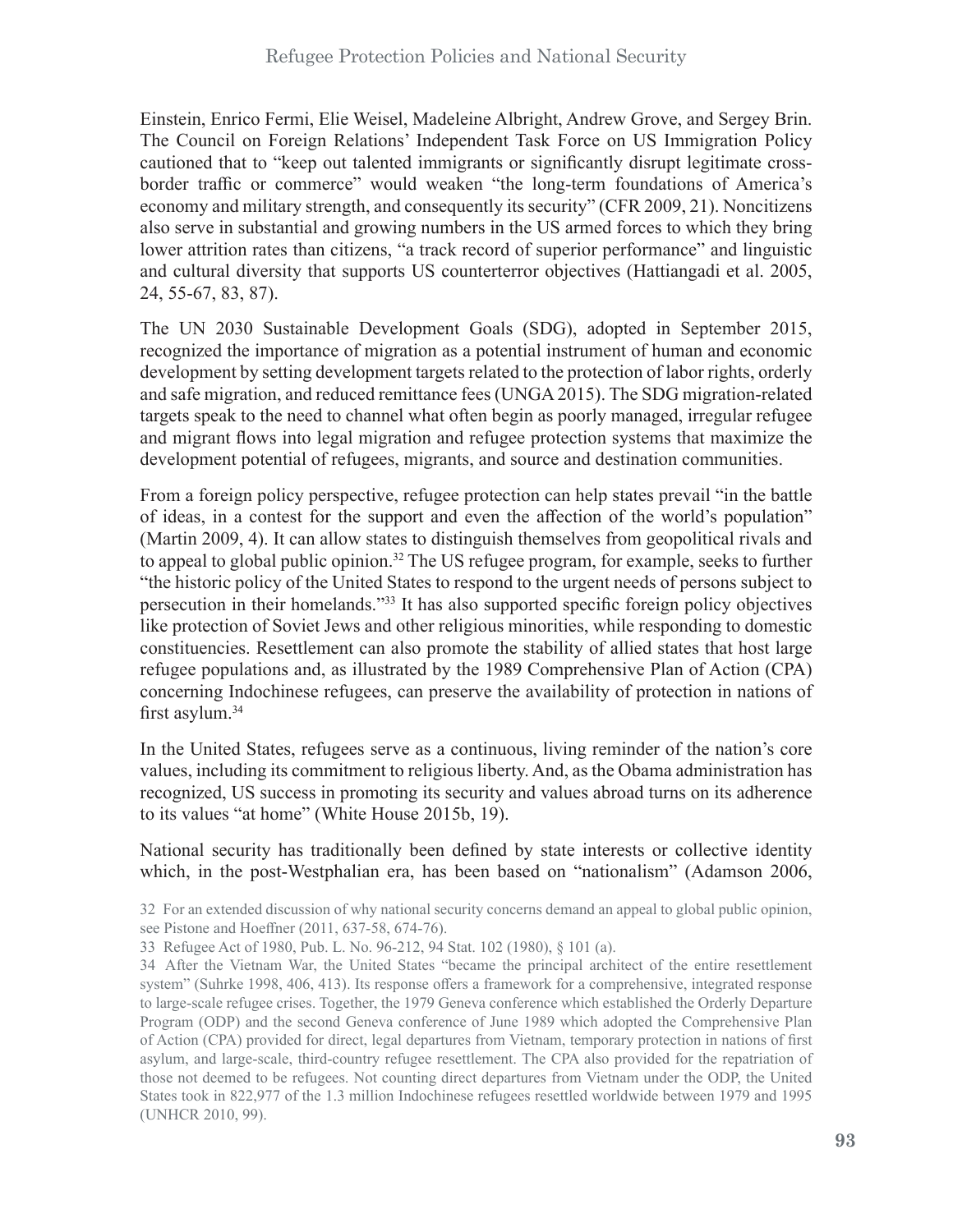181). In a globalized world, international migration "calls into question traditional models of national security, which assume a unitary national identity from which a set of national interests can be derived" (ibid., 175).

Refugees and migrants can also make crucial contributions to the struggle against terrorism. Indeed, following the 9/11 terrorist attacks, law enforcement and intelligence experts recognized the need to engage communities in which terrorists might attempt to hide, to draw on immigrants as a source of intelligence and support, and to enlist them in counterterror efforts (Kerwin and Stock 2007, 418-19). They insisted (correctly) that immigrant communities have a strong interest and incentive to cooperate in responding to a shared threat. Not only do the members of these communities overwhelmingly reject extremist ideologies and terrorism, but they bear the brunt of hate crimes and vilification by anti-immigrant extremists following attacks. In fact, tips from community or family members helped to expose one-quarter of the 330 cases of persons charged with jihadist terrorist offenses in the United States since 9/11 (Bergen 2016, 101-02).

> *Persons fleeing persecution and violence seek a degree of security denied them in their countries of origin, an aspiration that mirrors the desire for public safety by citizens in receiving communities*

Finally, it should be emphasized that the Refugee Convention does not apply to persons who have "committed a crime against peace, a war crime, or a crime against humanity," a "serious non-political crime outside the country of refuge" pre-admission, or have been "guilty of acts contrary to the purposes and principles of the United Nations."35 Nor does the right to *non-refoulement* extend to a refugee who can reasonably be regarded "as a danger to the security of the country in which he is, or who, having been convicted by a final judgment of a particularly serious crime, constitutes a danger to the community of that country."36

A December 1, 2015 letter to the US Congress from a group of former US diplomatic, intelligence, military, and homeland security officials — including Madeleine Albright, Henry Kissinger, David Petraeus, and George Schultz — made this point plainly, stating that refugees "are victims, not perpetrators, of terrorism."37 One-half of the world's refugees are children, large numbers have survived violence and torture, and many have severe or chronic medical conditions. Persons fleeing persecution and violence seek a degree of security denied them in their countries of origin, an aspiration that mirrors the desire for public safety by citizens in receiving communities.

<sup>35</sup> The 1951 Refugee Convention, Art. 1(F).

<sup>36</sup> The 1951 Refugee Convention, Art. 33(2).

<sup>37</sup> Letter from 21 former US military, intelligence, and diplomatic officials to Congress (Dec.1, 2015), http:// www.humanrightsfirst.org/sites/default/files/FormerNatSecOfficialsLetterRefugees.pdf.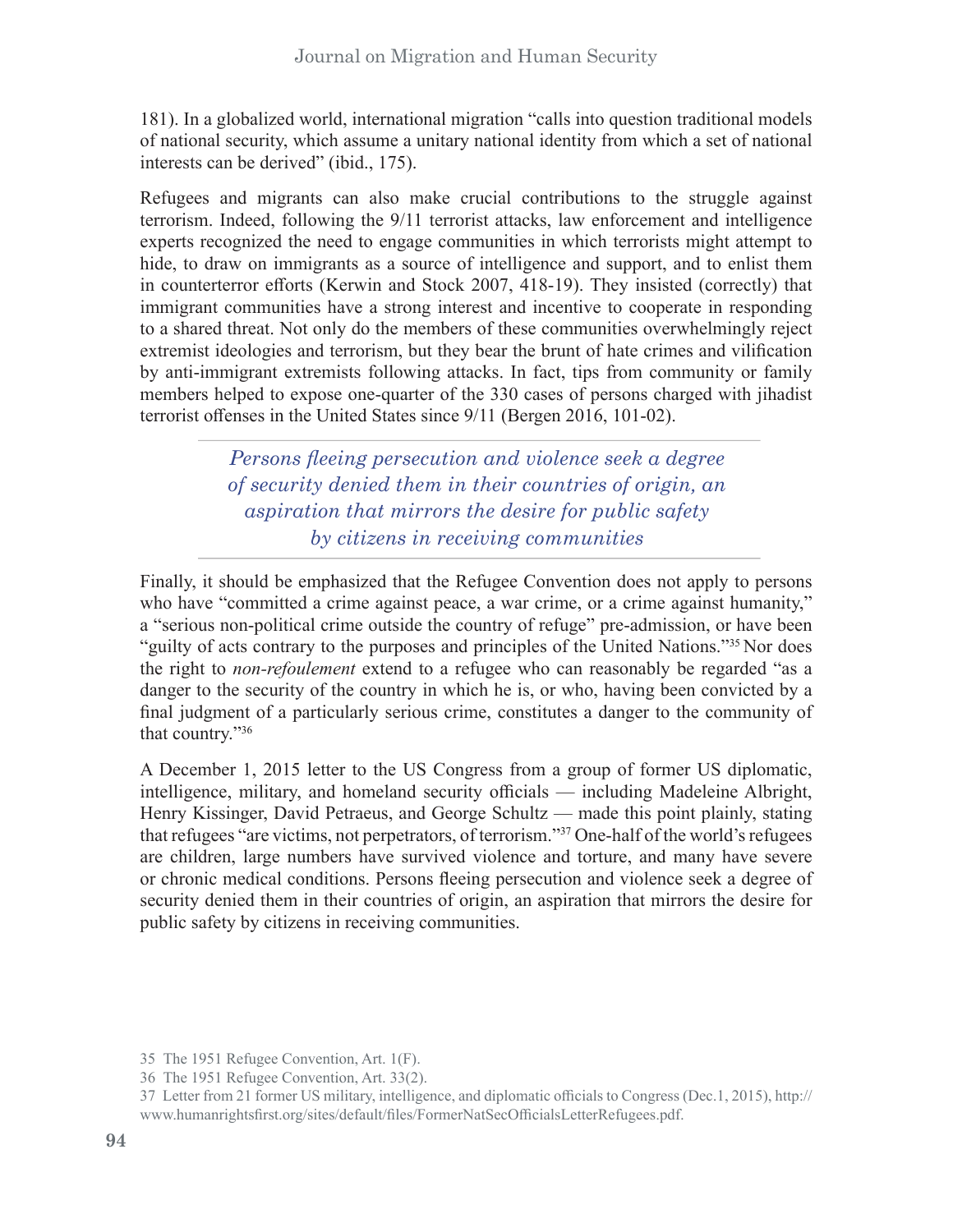# **IV. National Security and the Terrorist Threat**

The term terrorism arose in response to the French Revolution's Reign of Terror and was later used to describe state actors like the National Socialist Party and Stalinist Russia (Aly 2015, 85-86). In recent years, this phenomenon has become associated with violence against civilians or non-combatants by non-state actors. The Global Terrorism Index produced by the Institute for Economics and Peace defines terrorism as "the threatened or actual use of illegal force and violence by a non-state actor to attain a political, economic, religious, or social goal through fear, coercion, or intimidation" (IEP 2015, 6). Commentators regularly characterize terrorism as a tactic, not an enemy or an ideology, an observation that doubled as a criticism of the open-ended nature of the US war on terrorism. This "tactic" is often adopted by non-state actors in asymmetric conflicts with states.

The line between state and non-state terrorism can be blurred (WEF 2016, 31). On the one hand, terrorist groups like ISIL, the Revolutionary Armed Forces of Colombia (FARC), and al-Shabaab, have assumed some of the responsibilities of states (Glazzard 2015, 81). On the other hand, many states use terror as an instrument of repression, domination, and social control (Schmid 2016, 14). For instance, the Assad regime has terrorized Syrians in rebel-held areas and other perceived opponents through the widespread use of torture, extrajudicial killing, barrel bombs, and chemical weapons.

#### *A. Scope and Dimensions of the Non-State Terrorist Threat*

In recent years, terrorism-related killings have been overwhelmingly concentrated in a handful of nations. In 2014 terrorists carried out 13,463 attacks which resulted in 32,727 deaths, including of 6,200 perpetrators (START 2015, 3-6). Sixty percent of the attacks took place in Iraq, Pakistan, Afghanistan, India, and Nigeria, and 78 percent of fatalities occurred in Iraq, Nigeria, Afghanistan, Pakistan, and Syria (ibid.). ISIL or "Daesh" (an Arabic language acronym for ISIL) committed 17 percent of the attacks, followed by the Taliban in Afghanistan, al-Shabaab in Somalia, Boko Haram in Nigeria, and Maoists in India (ibid., 11).

Nine of the 20 deadliest attacks occurred in Nigeria (ibid., 9). Indeed, in 2014, the number of Boko Haram *killings* exceeded even those by ISIL (IEP 2015, 22, 41), to whom it declared allegiance in March 2015 (Almukhtar 2015). Boko Haram began 2015 with the January 3–7 massacre of an estimated 2,000 residents of the town of Baga in Nigeria's Borno state and ended the year with an offensive in Maiduguri, home to an estimated one million refugees and the capital of Borno state, and in the town of Madagali, southwest of Maiduguri (Sawab 2015).

Between 2000 and 2014, the 3,659 terrorist killings in Western states accounted for 2.6 percent of the world's total, with 91 percent of that number attributable to the September 11, 2001 attacks, the Madrid train bombings on March 11, 2004, the July 22, 2011 murders of 77 in Norway, and the three London bombings on July 7, 2005 which killed 56 (IEP 2015, 50-51).38

38 Between 2006 and 2014, lone wolf attacks represented 70 percent of all terrorism-related killings in Western states (IEP 2015, 54-58).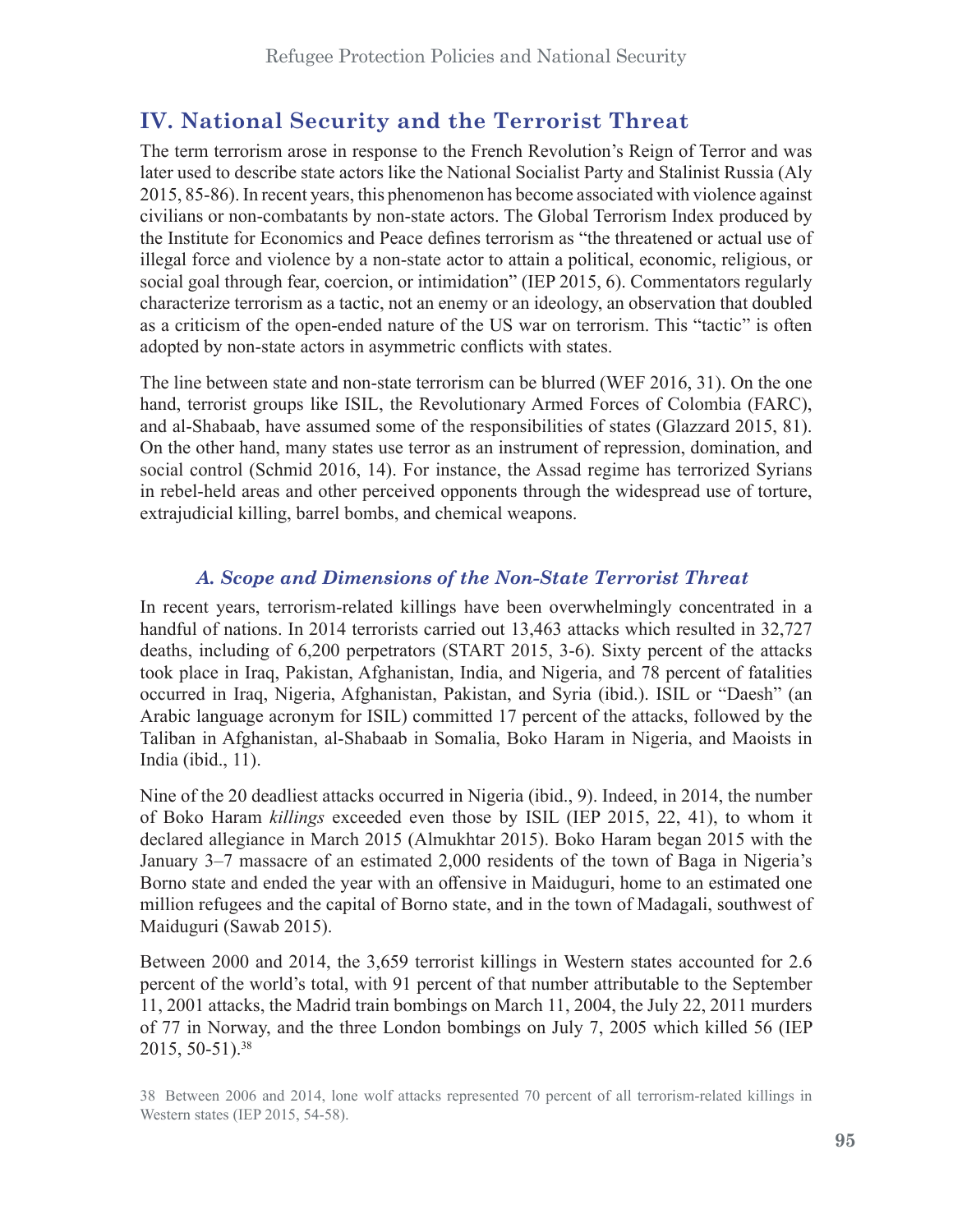Jihadist killings in the United States since 9/11 have invariably been committed by "lone wolfs" acting without guidance, direction, or assistance from terrorist groups (ibid., 69), a phenomenon known as "leaderless jihad" (Bergen 2016, 52-53).<sup>39</sup> Forty-five persons were killed in the nine jihadist terrorist attacks in the United States between 2002 and 2015 (New America Foundation 2015).<sup>40</sup> Fifty more persons were killed in the June 12, 2016 terrorist attack at a gay nightclub in Orlando, Florida.<sup>41</sup>

The absence of large-scale coordinated attacks since 9/11 speaks, in part, to the degree of public support for the counterterror struggle (Brooks 2011, 27).<sup>42</sup> An analysis of US terrorist plots in the decade after 9/11 concluded that those "most likely to succeed" involved "accessible weapons (e.g., firearms) and small numbers of individuals that require minimal skill and pre-operational steps" (ibid., 39). Intelligence and law enforcement officials believe that attacks against soft targets, modeled on the November 26–29, 2008 attacks in Mumbai by Lashkar-e-Taiba terrorists which killed 172 persons, have a greater probability of success than complex and ambitious 9/11-style attacks (Riedel 2015). Former New York City Police Department (NYPD) Commissioner Raymond Kelly characterized the November 13, 2015 Paris attacks as "shockingly simple" to plan and implement (Daly 2015).

The statistics on jihadist killings in the United States help to contextualize the risk of a catastrophic attack by a person admitted as a refugee, a very small category of wellscreened and vetted residents. According to the US Department of State (DOS), "only about a dozen" of the nearly 785,000 refugees admitted since 9/11 have been "arrested or removed from the U.S. due to terrorism concerns" which preceded their admission (Ye He Lee 2015). There have been no domestic terrorist attacks by refugees during this period.

However, these figures hardly offer cause for complacency. Terrorists will continue to try to exploit all admission channels to targeted states (Adamson 2006, 195; Leiken and Brooke 2006, 510), including refugee programs (Hattem 2016). In addition, ISIL, al-Qaeda, and other groups are committed to inflicting catastrophic damage on their near and far enemies. Military and intelligence officials have repeatedly warned of the risk of terrorist attacks against Western states using improvised devices containing chemical, biological, radiological, or nuclear (CBRN) materials (Rudischhauser 2015). In 2004, the National Commission on Terrorist Attacks Upon the United States (the 9/11 Commission) warned that al-Qaeda had been trying to secure "weapons of mass destruction" for at least a decade and viewed the United States as a "prime target" (9/11 Commission, 381), which it remains today.

#### *B. The Refugee/Migrant and Terrorism Nexus*

The need for refugee-related security measures assumes a connection between refugees and a security threat. To develop effective security strategies and robust refugee protection

42   The same conditions do not obtain in some European communities.

<sup>39</sup> These terrorists could also aptly be described as mass murderers.

<sup>40</sup> These numbers reflect the success of US intelligence and law enforcement agencies in disrupting terrorist plots and preventing large-scale attacks since 9/11.

<sup>41</sup> In that case, Omar Mateen, a US citizen of Afghani descent, claimed allegiance to ISIL, but had no connection to the group and seemed to act from mixed motives (Apuzzo and Lichtblau 2016).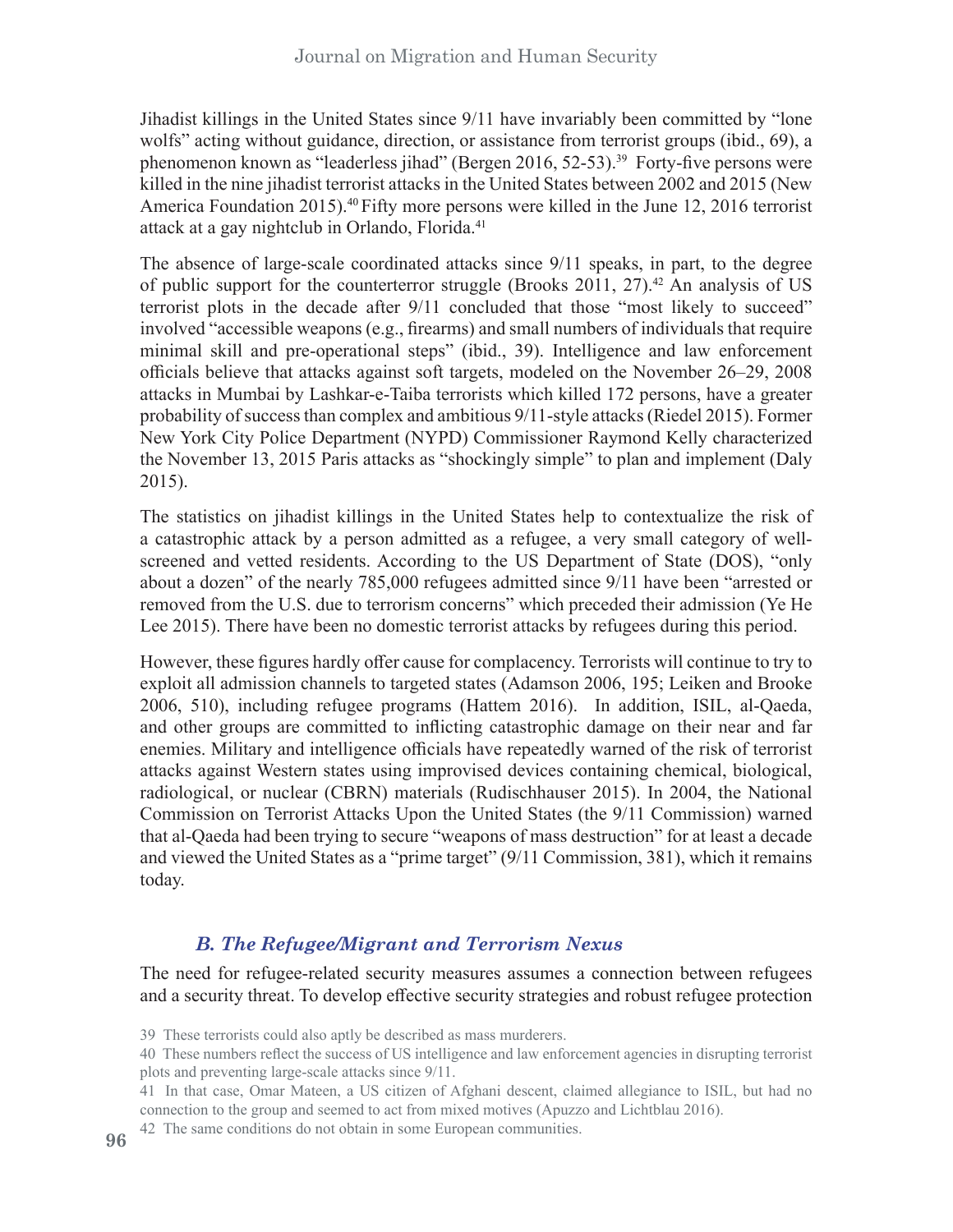systems requires clarity on the relationship between the two. The nexus between terrorism and refugees can take a number of forms.

First, state (political) terror, internal conflict, and international conflict are correlated with high rates of terrorism (IEP 2015, 67-69; Schmid 2016, 17).<sup>43</sup> An analysis of terrorist attacks by non-state or sub-state actors resulting in at least one fatality between 1989 and 2014 found that 92 percent occurred where levels of political terror were very high, 55 percent in nations undergoing internal armed conflict, and 33 percent in nations embroiled in an "internationalized" conflict (IEP 2015, 70-72). Conversely, terrorist attacks occurred at very low rates (less than 1 percent) in states with no political terror or ongoing conflict (ibid., 72).44

Second, terrorist violence results in refugee flows and displacement. The 11 nations that experienced more than 500 terrorism-related deaths in 2014 produced the highest average numbers of refugees and IDPs (IEP 2015, 59-60). Similarly, high fatality rates from terrorism in Syria, Iraq, Pakistan, and Afghanistan strongly correspond to numbers of firsttime asylum seekers in Europe (Schmid 2016, 27). Given their flight from nations with high levels of terrorist violence, it stands to reason that refugees would not typically opt to migrate to those same states. In fact, of the 10 largest refugee-hosting nations, only Pakistan ranks among the top 10 countries affected by terrorist violence (IEP 2015, 59-60).

Forced displacement has been a goal of Lord's Resistance Army, Boko Haram, and other terrorist groups (Koser and Cunningham 2015, 83).<sup>45</sup> ISIL has killed, subjugated and driven religious minorities and others from its territory, while appealing to Muslim refugees to return "home," warning that they will be forced to convert in infidel lands (Zelin 2015). In a modern version of draining the sea (civilians) to catch the fish (insurgents), the Assad regime has targeted civilian populations and infrastructure, leading to massive displacement, in order to isolate and weaken rebel factions (Schmid 2016, 20).

While both state terror and non-state terrorism lead to refugee flows, it does not follow that refugees negatively impact security in host states. A recent analysis compared UN data on the location of refugees, IDPs, asylum seekers and returnees, with subnational data on conflict onset from 1989 to 2008. The study concluded that refugee host communities tend "to experience *more* stability over time," possibly due to the influx of humanitarian and security actors that often accompany refugees. It found "no evidence" that refugee communities increase the likelihood of conflict or facilitate "regional conflict diffusion" (Shaver and Zhou 2015, 2, 24).

Most resettled refugees do not fit terrorist profiles. Former DHS Secretaries Napolitano and Chertoff described Syrian refugees as "the most vulnerable — particularly survivors of violence and torture, those with severe medical conditions, and women and children."46

46   Letter from Janet Napolitano and Michael Chertoff, former DHS Secretaries, to President Barack Obama

<sup>43</sup> The Global Terrorist Index defines political terror as "state sanctioned or state perpetrated violence against its citizens" (IEP 2015, 70).

<sup>44</sup> In Organisation for Economic Co-operation and Development (OECD) nations, terrorism is associated with "social disenfranchisement," as reflected in youth unemployment, low confidence in democracy and the press, and other factors (IEP 2015, 69).

<sup>45</sup> Forced migration from has also been a strategic goal of the Assad regime and of many past regimes, like the Slobodan Milosevic's regime in Serbia.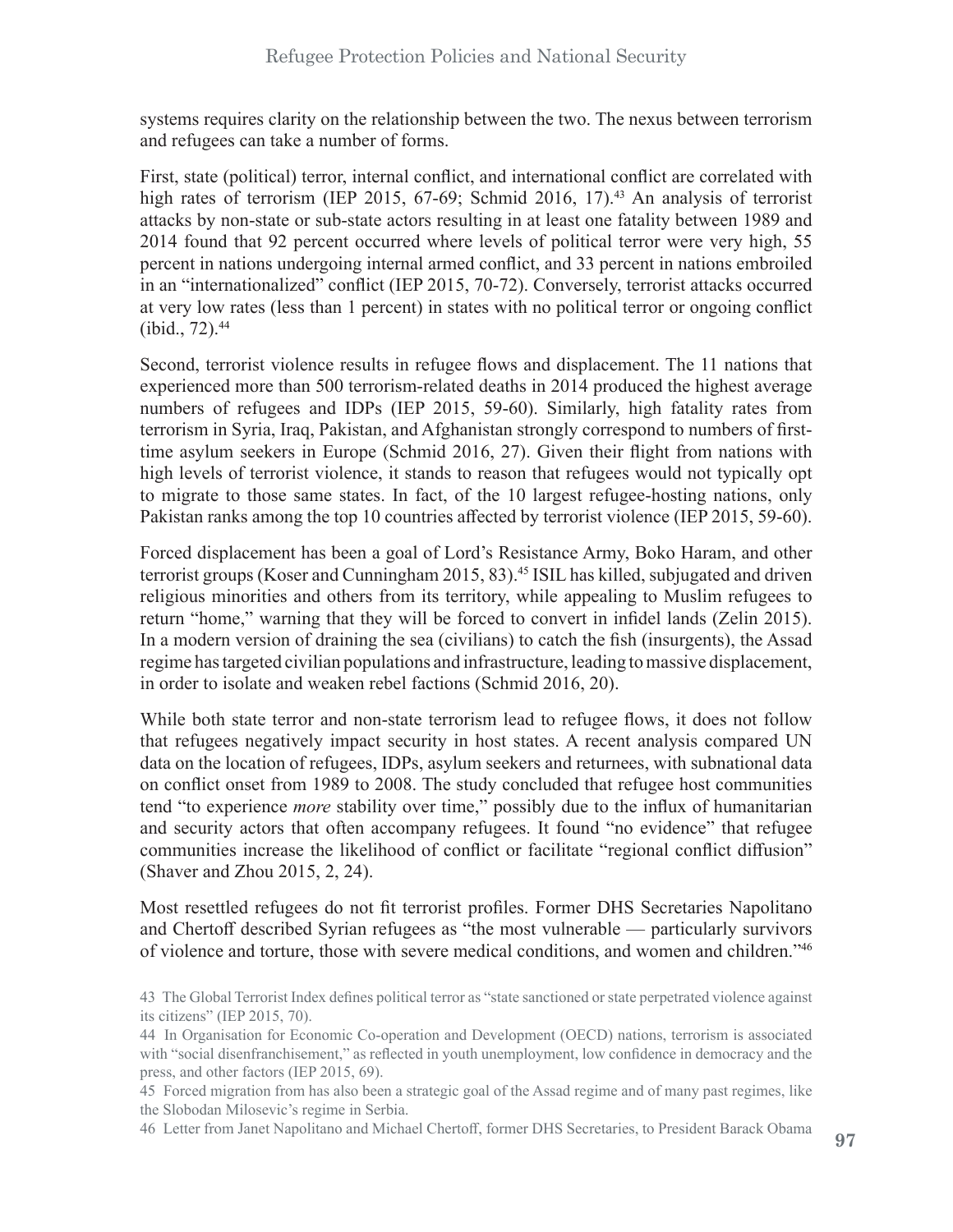The United States has also prioritized the resettlement of Iraqis and Afghanis who worked at great peril with the US military and other US institutions.

Third, although refugee settlement does not increase the *overall* probability of conflict in a region (Shaver and Zhou 2015, 2, 24), international migration can "provide conduits for the diffusion of network-based forms of political violence and instability," which particularly threaten less stable and weaker states (Adamson 2006, 191, 198).

In El Salvador, Guatemala and Honduras, for example, transnational criminal syndicates, fueled in part by US deportation policies and trafficked firearms, have subverted state institutions (CIDEHUM and UNHCR 2012, 11, 13). Gangs (*maras*) subjugate many communities in these states, extorting monies from businesses and individuals, conscripting youth, and effectively controlling access to public institutions like schools. Gang violence and recruitment has, in turn, led to the migration of tens of thousands of unaccompanied children from Mexico and Central America, often to join parents who previously migrated to the United States (Donato and Sisk 2015, 73). As a measure of their desperation, USresident parents have chosen to hire smugglers, rather than expose their children to the risk of gang violence during the lengthy application processing period for refugee or humanitarian admission to the United States (Hennessy-Fiske 2016).

Likewise, failed states and the effective absence of states in particular regions have paved the way for terrorist groups to establish strongholds in Somalia (al-Shabaab), Uganda (Lord's Resistance Army), and elsewhere. These groups, in turn, have displaced millions (Schmid 2016, 22-23).

Fourth, counterterror and counter-insurgency initiatives, particularly in terrorist strongholds, can also cause large-scale displacement (ibid., 46-47). Following 9/11, counterterror experts voiced concern over the ability of al-Qaeda and the Taliban to operate and plan attacks from ungoverned "safe havens" like the Waziristan tribal region on the Afghanistan and Pakistan borders (Rotberg 2002). A Pakistani military offensive in this region in 2014 led to the displacement of an estimated one million civilians (Schmid 2016, 46).<sup>47</sup>

Fifth, nationals of Western states have increasingly travelled abroad to receive training and to fight with terrorist groups. As of December 2015, an estimated 27,000 to 31,000 persons from 86 nations had traveled to Syria and Iraq to join ISIL and other extremist groups, including more than 5,000 from Europe (primarily from France, the United Kingdom, Germany, and Belgium) and roughly 250 each from the United States and Australia (Soufan Group, 4, 7-9, 12). Some terrorists, particularly those who can no longer return home, move from one jihadist conflict to the next (Schmid 2016, 43).

Jihadists have also returned to European and other Western states in high numbers, posing a substantial threat of violence and accounting for a large percentage of terrorist plots in Western states (ibid., 39, 42-43).<sup>48</sup> An examination of 330 persons charged with a jihadist

<sup>(</sup>Nov. 19, 2015), https://www.whitehouse.gov/blog/2015/11/19/two-former-homeland-security-secretarieswrote-president-obama-safely-welcoming.

<sup>47</sup> The Iraq War displaced an estimated 2.7 million persons.

<sup>48</sup> Counterterror expert Bruce Hoffman argues that "while the threat of homegrown violent extremism … is now accepted as fact, there is still surprisingly little consensus on the potentially far greater danger posed by radicalized foreign fighters trained by ISIS, returning to their native or adopted homelands in the West …"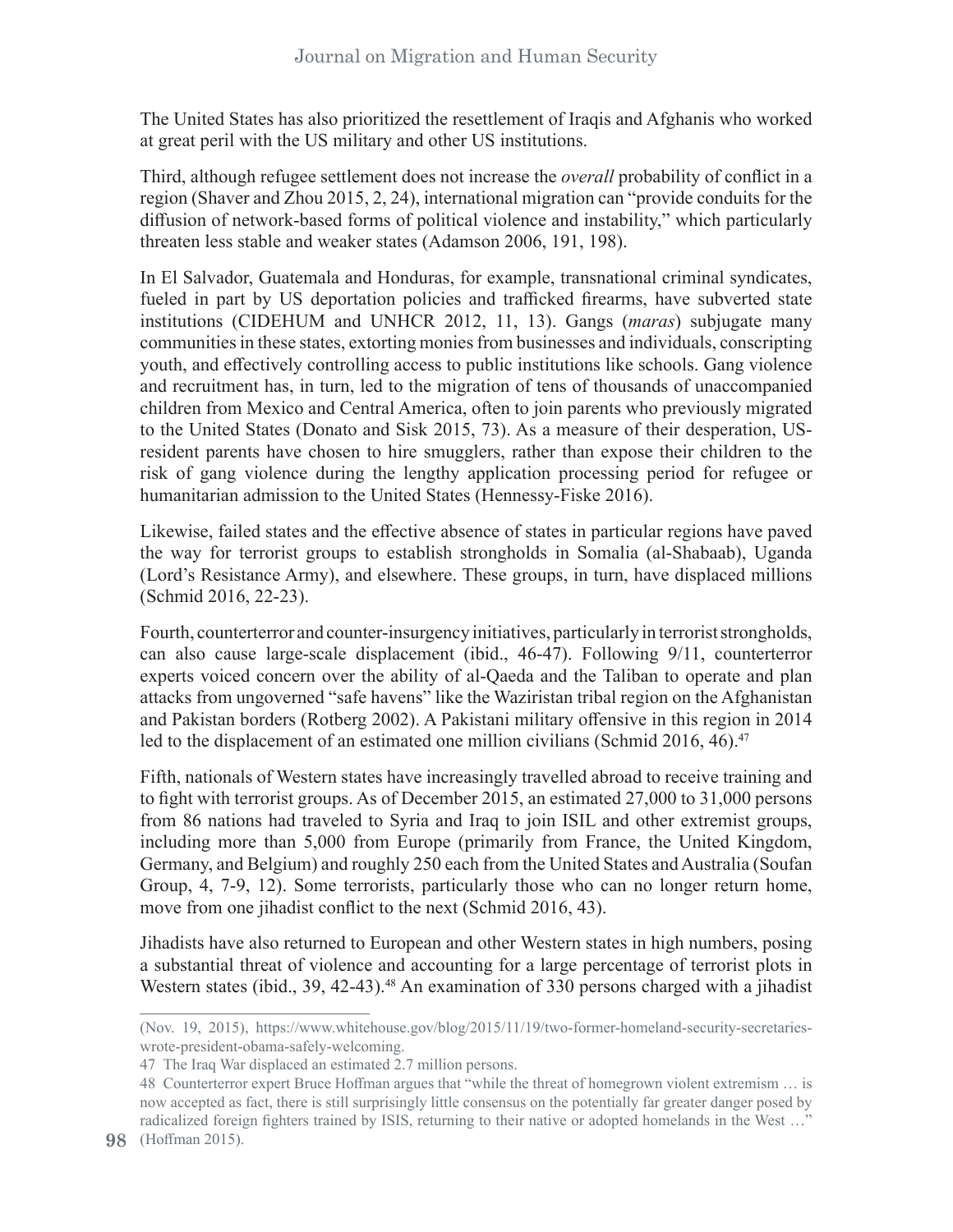terrorist-related offence in the United States since 9/11 found that nearly one-half had traveled overseas to join a jihadist group or had attempted to do so (Bergen 2016, 168-69).<sup>49</sup>

Sixth, the migration-related security threat most commonly articulated in media and policy circles involves the potential entry of foreign terrorist operatives into states, whether for reconnaissance, as "sleepers" for future mobilization, or as "muscle" for imminent attacks. Some threats originate in Western states. US citizen David Headley, for example, made seven reconnaissance trips in preparation for Lashkar-e-Taiba's November 26–29, 2008 attacks in Mumbai (Bergen 2016, 193).

International migrants hardly constitute the only source of the terrorist threat. A study of 373 "charged, convicted, and/or killed" jihadi terrorists from "transnational Sunni Islamist terrorist groups" operating in Western Europe and North America from 1993 through December 14, 2004 concluded that 41 percent were nationals of EU or North American states (Leiken and Brooke 2016, 507-08). However it also found "some degree of overlap" between immigration and terrorist networks, particularly of North African immigrants in the European Union and Canada (ibid., 509, 513).

Terrorists will continue to probe the security of migration channels and try to enter targeted states in whatever ways might be available to them, as evidenced by the entry of Tashfeen Malik, one of the two San Bernardino killers, on an F-1 (fiancée) visa. Perhaps the most troubling breaches of the US refugee program have involved Iraqi nationals arrested prior to planned attacks.50 The first case involved Waad Alwan and Mohanad Hammadi, who were admitted as refugees in 2009 (DOJ 2013), despite having participated in the insurgency against US troops in Iraq and Afghanistan. After settling in Bowling Green, Kentucky, they became the subject of an FBI sting operation (based on a tip) and sought to purchase weapons for al Qaeda in Iraq (AQI), a predecessor to ISIL.

The Federal Bureau of Investigation (FBI) subsequently found Alwan's finger and palm prints on the base of a cordless phone which had been connected to unexploded IEDs in Iraq.51 As a result of this case, the federal government halted Iraqi refugee admissions for several months, intensified screening of Iraqis (Meek and Ross 2015; Madhani 2012), and eliminated delays in processing weapons for biometric and other evidence.

49  Beyond ISIL, the al Qaeda affiliated group Jabhat al-Nusrah or the al-Nusra Front (in northwestern Syria), the core al Qaeda group (the Khorasan Group) in Syria, and al Qaeda in the Arabian Peninsula, present a "high threat" of terrorism in Europe, the United States and against US and Western interests and institutions. *The Syrian Refugee Crisis and US National Security: Hearing before the House Judiciary ommittee, Subcommittee on Immigration and Border Security,* 114th Cong. (2015) (testimony of Seth G. Jones, RAND Office of External Affairs)*,* http://judiciary.house.gov/\_cache/files/7d555810-97fb-4632-bb44 a44579ff2f32/11.19.15-seth-jones-testimony.pdf.

50 For this reason, some view these arrests as a counterterror and law enforcement success, an example of the "system working."

51   The phone was stored in an FBI repository for ordnance from conflict zones in Iraq, Afghanistan, and elsewhere. Alwan pled guilty to conspiring to kill and to the use of a weapon of mass destruction (explosives) against US nationals abroad; "distributing information on the manufacture and use of IEDs; attempting to provide material support to terrorists and AQI; and conspiring to transfer, possess and export Stinger missiles." Hammadi pled guilty to "attempting to provide material support to terrorists and AQI; conspiring to transfer, possess and export Stinger missiles; and making a false statement in an immigration application" (DOJ 2013).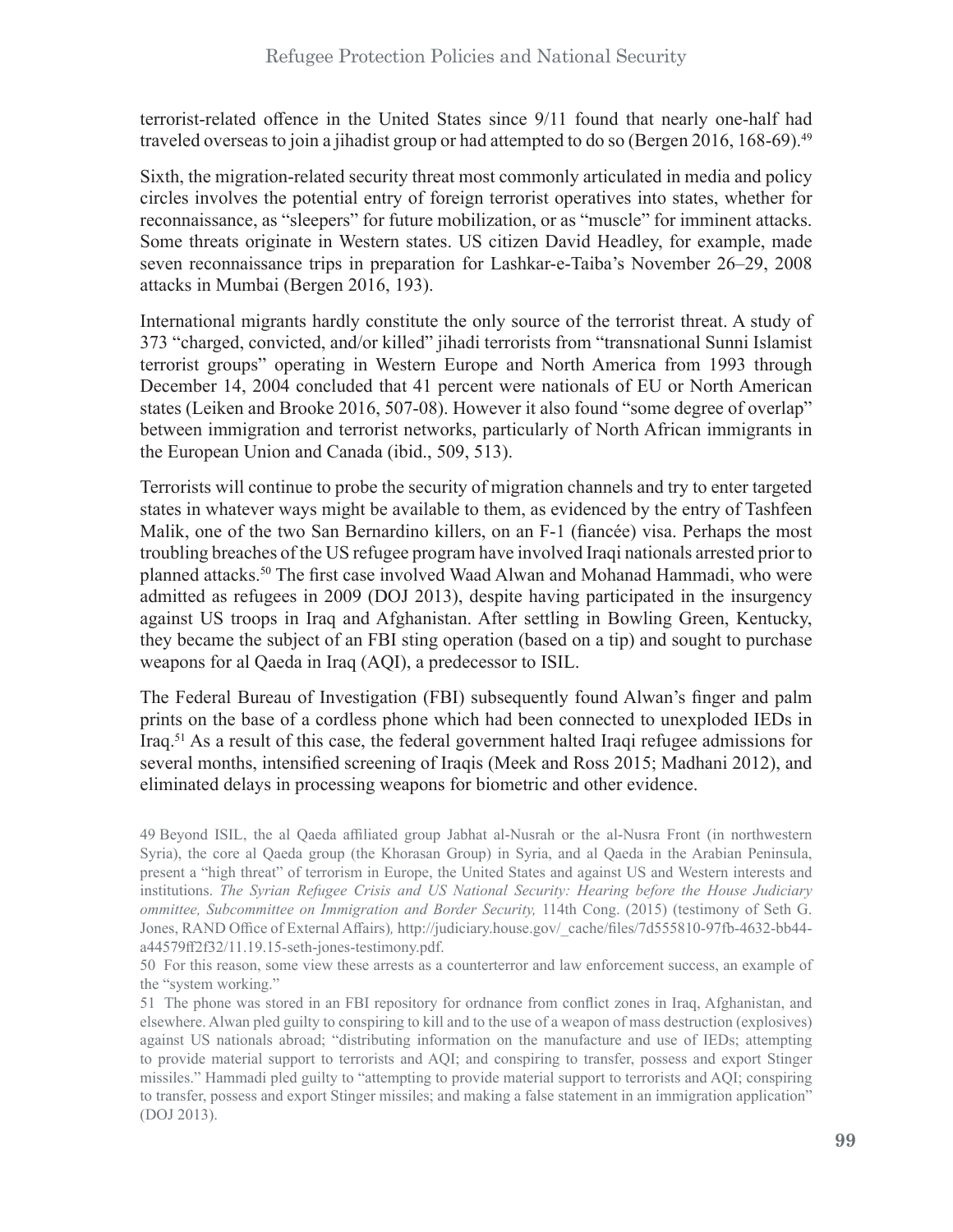In January 2016, the US Department of Justice (DOJ) announced the arrests of two more Iraqi nationals, Aws Mohammed Younis Al-Jayab and Omar Faraj Saeed Al Hardan, who entered as refugees. Al-Jayab allegedly left the United States to fight in Syria with terrorist groups between November 2013 and January 2014. Unlike Al-Jayab, Al Hardan apparently became radicalized after his arrival. He allegedly conspired with Al Jayab to fight for ISIL and to commit terrorist acts in the United States (Lozano 2016).

Seventh, terrorist groups have sought to recruit and radicalize vulnerable, often long-term refugees (Koser and Cunnigham 2015, 83-84; Schmid 2016, 32-37). Some scholars have argued that refugee camps serve as "breeding grounds" for terrorism and a "source of insecurity" for host states and entire regions (Loesher and Milner 2014, 7). Syrian refugees reportedly face ISIL recruitment in Lebanese, Jordanian, and Turkish camps (Schmid 2016, 33-35; Speckhard 2015). Beyond the threat of terrorist violence (Naylor 2016), refugees have suffered xenophobic attacks in host communities (Schmid 2016, 40).

Eighth, politicians and the media treat radicalization, which can be highly sophisticated and incessant,<sup>52</sup> as a migration-related phenomenon. However, terrorist recruitment often occurs after the migration process takes place and does not involve immigrants. Of the 71 persons charged by the United States with ISIL-related activities between March 2014 and December 2015, 58 percent were US citizens and six were US lawful permanent residents (LPRs) (Vidino and Hughes 2015, ix, 7).

Yet ISIL, al-Shabaab, Jabhat al-Nustra and other terrorist groups have also had some success in targeting persons from select refugee communities for recruitment (Jordan and Kesling 2015). A group of nine Somali-Americans from the Minneapolis/St. Paul area, for example, have been convicted of terrorism-related offenses related to a plot to join ISIL in Syria and a 10th member of the group is thought to have fled to Syria (McDowell 2016). According to the FBI, since 2007, 22 men have left Minnesota to join al-Shabab and roughly 12 Minnesotans (men and women) have joined militant groups in Syria (ibid.). Another person of Somali descent, a naturalized US citizen living in Columbus, Ohio, allegedly received terrorist training in Syria and, upon his return, intended to carry out attacks in the United States (DOJ 2015a).

Persons of other nationalities have also supported terrorist groups. For example, Abdullah Ramo Pazara, a Bosnian native from St. Louis, left the United States to join ISIL in May 2013. Six other Bosnians, including refugee Mediha Salkicevic, allegedly sent equipment and funds to Pazara who was killed in fall of 2014, to ISIL and to other terrorist groups (Patrick 2015). In addition, Fazliddin Kurbanov, an Uzbek refugee living in Boise, Idaho, was convicted in August 2015 of conspiracy and attempting to provide material support to the Islamic Movement of Uzbekistan, and possession of an unregistered destructive device (DOJ 2015b).

<sup>52</sup> ISIL, for example, seeks to create an echo chamber and virtual community in order to indoctrinate recruits and convince them to join ISIL fighters abroad or to commit attacks in the United States (Vidino and Hughes 2015, ix, 5, 21-26). Many thousand Americans access ISIL's online propaganda each day.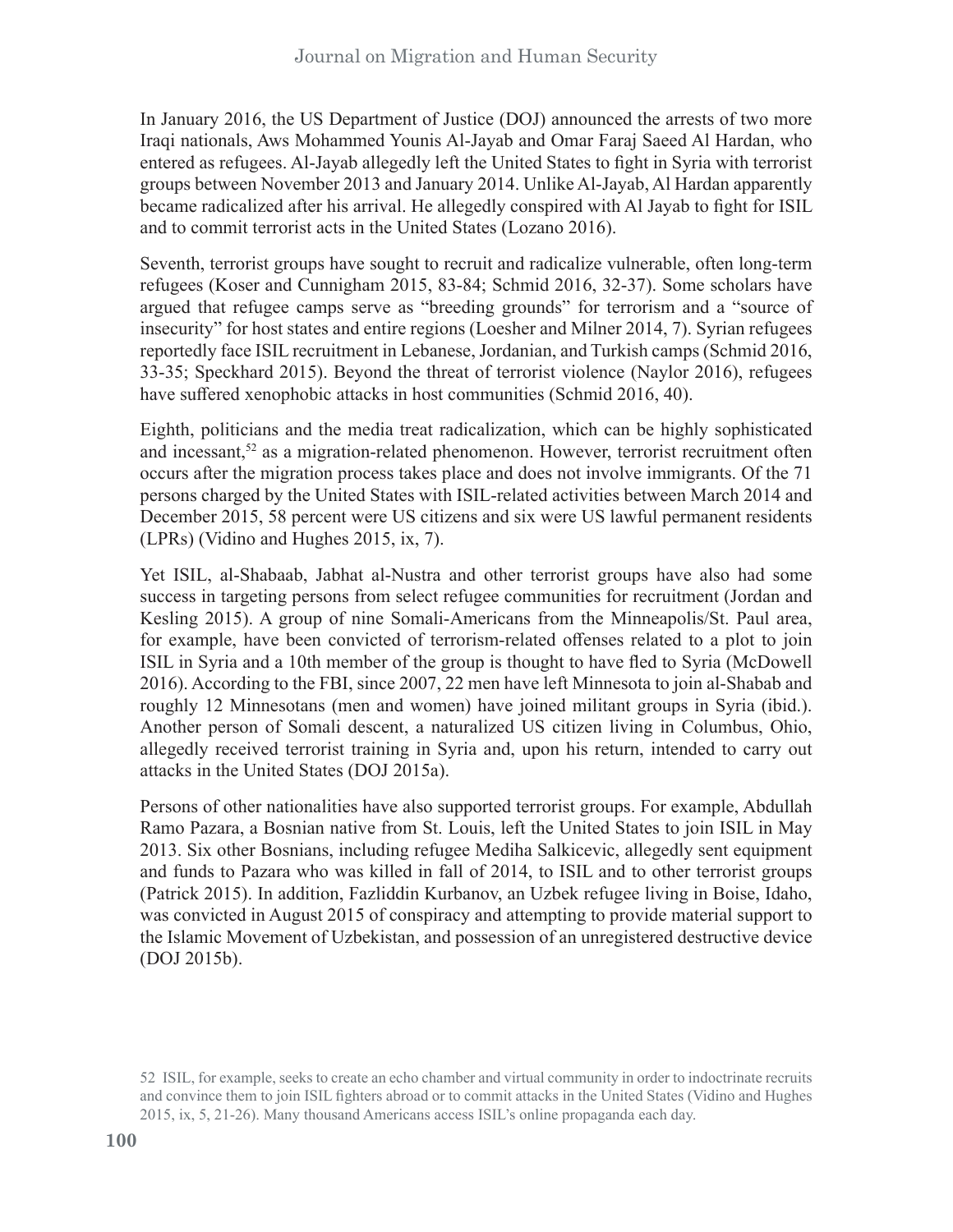# **V. Migration-Related Security Imperatives and Pitfalls: The US Experience in the Post-9/11 Era**

September 11, 2016 represents the 15th anniversary of the 9/11 attacks when 19 al-Qaeda terrorists hijacked four airplanes, killing 2,977 persons and injuring many thousand more at the World Trade Center (2,753 killed, including 11 pregnant women), Pentagon (184 killed), and United Flight 93 (40 killed). Among the victims were persons from 93 nations, 71 New York City and Port Authority police officers, and 343 firefighters.

The attacks led to a period of national soul searching over how to safeguard the nation from extremist violence while preserving its diverse, rights-respecting and open character. The US immigration system has invariably been implicated in this debate because of immigration's defining significance in US history and because the 9/11 terrorists exploited legal immigration channels to enter and remain. Several counterterror strategies have been pursued during this era. Some have proven successful and others misguided and even counter-productive.

#### *A. Risk Management*

Risk management has emerged as an integrating, organizational principle in the post-9/11 era (DHS 2014, 32; DHS 2011a). This concept speaks to the need to allocate (necessarily) limited resources in proportion to the likelihood of a threat coming to pass and its potential severity.<sup>53</sup> It weighs the benefit of a security measure against its financial and other costs (Kerwin and Stock 2007, 394). Under this principle, a state "accepts certain risks, reduces others, and concentrates on the most consequential" (DHS 2010, 55). In its Strategic National Risk Assessment, DHS identifies natural disasters, technological hazards, and terrorist attacks as among the greatest threats to the US homeland, but does not include immigration and border violations which it characterizes as "chronic society concerns" (DHS 2011b).

The United States issued nearly 10 million non-immigrant (temporary) visas in 2014 (DOS 2015b). Although these numbers dwarf refugee admissions, non-immigrant tourists, business people, and students have not been subject to nearly the same level of scrutiny and suspicion as refugees have, which raises the question: why not?

Like the refugee program, many non-immigrant programs have an underlying noneconomic rationale.54 However, they also bring immediate economic benefits, which a lengthy and burdensome screening process would threaten. Visitors to the United States, for example, spent \$220.8 billion and created an estimated 7.9 million jobs in 2014 (ITA 2014). The nearly one million international students in US colleges and universities in 2014/15 contributed \$30.8 billion to the US economy (IIE 2015). The US immigration system delivers "an inordinate share of the world's best talent," providing "a windfall in a global economy where heavy advantages accrue to the most innovative companies and the countries where they are based" (CFR 2009, 14).

<sup>53</sup> As the 9/11 Commission put it, "America can be attacked in many ways and has many vulnerabilities. No defenses are perfect. But risks must be calculated; hard choices must be made about allocating resources" (9/11 Commission 2004, 364).

**<sup>101</sup>** 54 For example, foreign students are exposed to the United States' culturally diverse, democratic society, often winning their life-long support and admiration (CFR 2009, 8).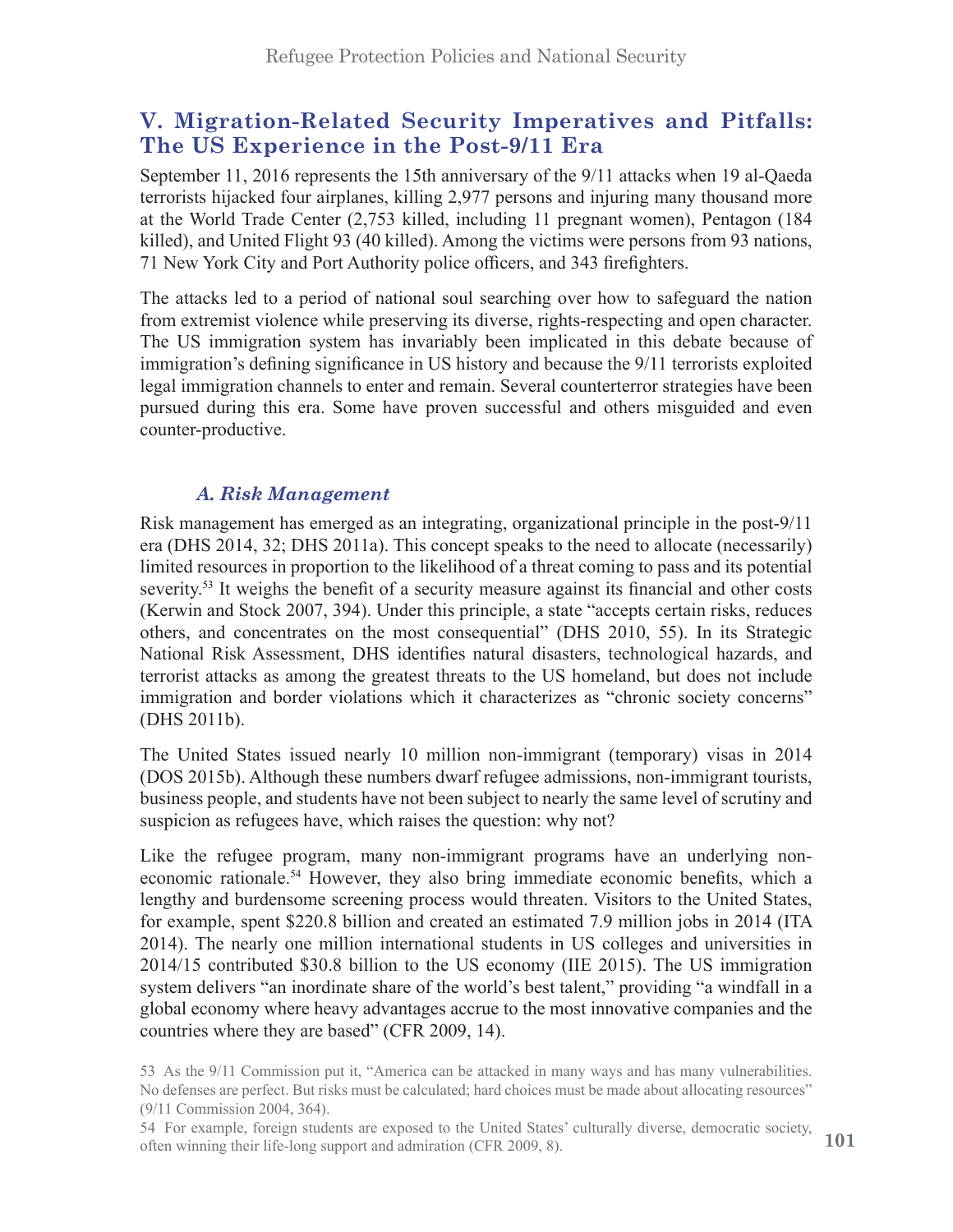DHS has been criticized for its inability to bring risk-analysis capabilities and cost-benefit analysis to its decision making and program evaluation (Steward, Ellingwood, and Mueller 2011, 369, 383). Yet the concept itself is widely embraced by US law enforcement, intelligence, and homeland security agencies,<sup>55</sup> albeit not by politicians who do not want to concede the possibility of terrorist attacks or the need for security trade-offs.

Terrorists will seek to enter targeted states through whatever migration routes might be open to them. Even the most exhaustive screening processes must be continuously adjusted based on evolving intelligence, field experience, and newly discovered vulnerabilities.<sup>56</sup> Because risk cannot be eliminated, to demand absolute security for refugee protection programs represents a transparent way to oppose and politicize protection.

The question of whether radicalized European nationals might enter the United States through the Visa Waiver Program (VWP) has been intensely debated since the November 2015 Paris attacks.57 Terrorists exploited the VWP program both before and after the 9/11 attacks, and counterterror experts and commentators (including the author) identified the program as a source of vulnerability (Kerwin and Stock 2007, 402-04; Ginsburg 2010, 283- 86). Since that time, the security of the VWP program has been significantly strengthened.

The VWP allows nationals from 38 states to enter the United States for business or pleasure for up to 90 days without a visa. Commentators point out that the program is more secure than US non-immigrant (temporary) and immigrant visa programs because participating states must agree to share terrorism-related intelligence and use machine-readable "E" passports which contain biographic data and biometric identifiers in an electronic chip (Alden 2015). At this writing, the United States has entered Preventing and Combating Serious Crime (PCSC) agreements with 35 VWP nations and with other nations that seek admission to the program (DHS 2015a). These agreements provide for access to other countries' biographic and biometric data about potential terrorists and serious criminals. The EU, however, does not share biometric data (fingerprints) with the United States from its Eurodac system, which is used to detect multiple asylum applications from the same person and to screen for unauthorized entry.

The United States requires visitors from VWP states to register, prior to travel, through its Electronic System for Travel Authorization (ESTA) program, which collects biographic, criminal and other information. It screens ESTA information against multiple databases and watch lists. Participating states must also share information on lost or stolen passports and agree to airport security requirements.

In 2015 and 2016, DHS and Congress sought to strengthen the VWPs security and promote

55   The alternative to risk-management is to devote insufficient resources to substantial risks or excessive resources to less severe and likely threats.

56 In March 2016, DHS Secretary Jeh Johnson expressed concern over the potential for terrorists to enter through the US refugee program (Hattem 2016).

57   The March 18, 2016 agreement between Turkey and the European Union has intensified concerns related to the infiltration of criminals and terrorists into the European Union from Turkey, Serbia, and other candidates for visa liberalization (Coates 2016). Under this agreement, Turkey has agreed to readmit from Greece "new irregular migrants" in return for visa-free travel of Turkish nationals to the European Union, increased resettlement in Europe of Syrian refugees residing in Turkey, and greater EU financial support to Turkey.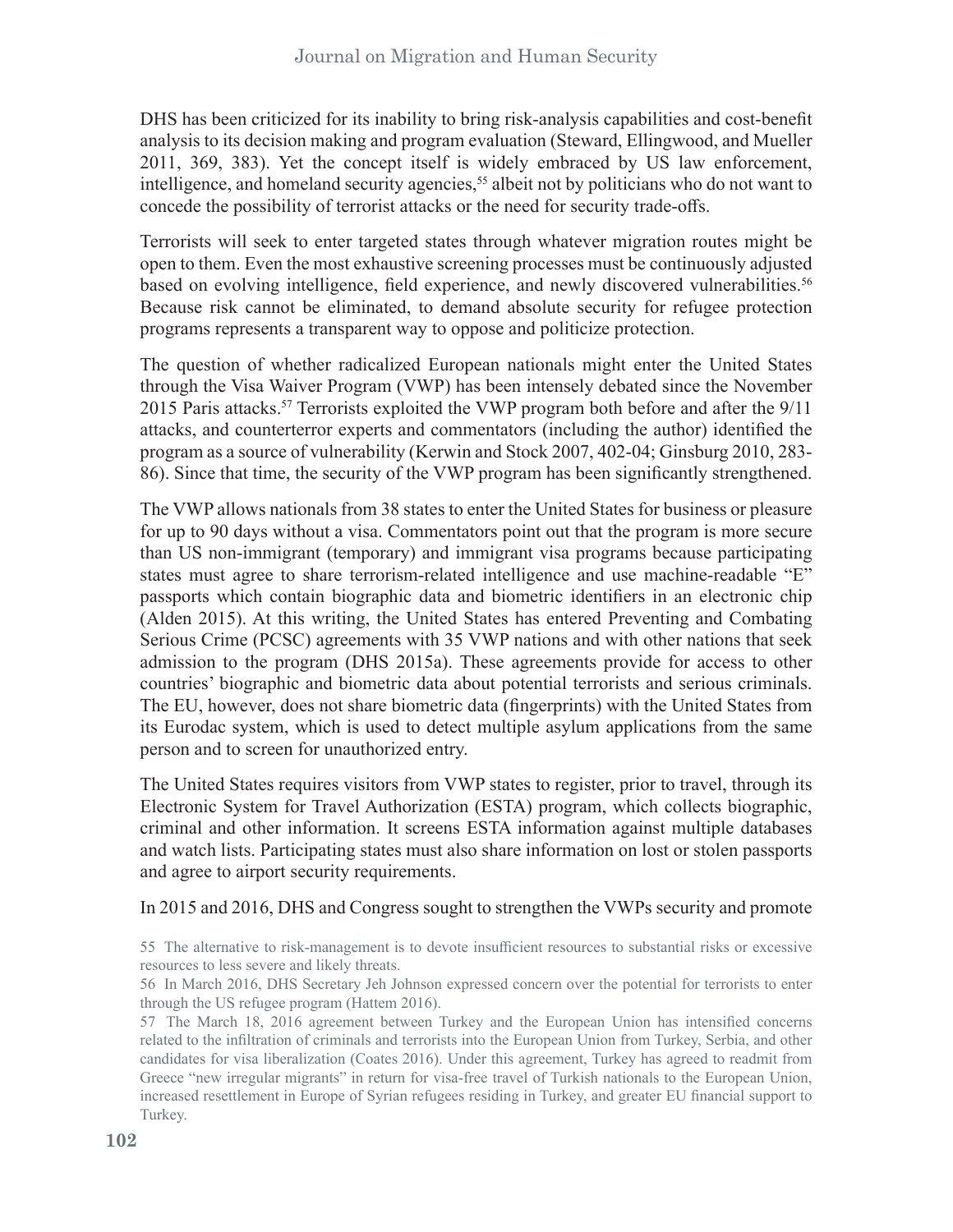full compliance with its requirements. On August 6, 2015, DHS announced that all VWP travelers would need e-passports, participating states would be required to use INTERPOL Lost and Stolen Passport Database to screen travelers crossing their borders, and the use of US federal air marshals on international flights from VWP nations would be expanded (DHS 2015b). On November 30, 2015, DHS announced that the ESTA process would collect information on travel to nations that constitute "a terrorist safe haven (White House 2015a).

The omnibus appropriations' bill for 2016 incorporated H.R. 158, the Visa Waiver Improvement and Terrorist Travel Prevention Action of 2015.58 This legislation:

- bars persons from Iraq, Syria, Iran, Sudan and "any other country or area of concern" on or after March 1, 2011 from participating in the program;
- sets deadlines for VWP nations to issue and use machine-readable, fraud-resistant passports with biometric information; to screen and validate such passports at ports-of-entry (POEs); and to screen non-citizens against INTERPOL databases on arrival and departure "for unlawful activity"; and
- provides for the termination of nations in the VWP for failure to share information or to screen properly.

DHS subsequently announced that it would add Libya, Somalia, and Yemen as countries "of concern" (DHS 2016b).

### *B. Intelligence Collection, Information Sharing, and Identity Assurance*

The 9/11 attacks constituted a failure of intelligence gathering and information sharing. Fifteen of the 19 hijackers were "vulnerable to interception" (9/11 Commission 2004, 752- 53). Three had been identified by the intelligence community as potential terrorists and the Central Intelligence Agency (CIA) knew that two of the three had entered the United States. However, the CIA failed to provide this information to the FBI in a timely way and the terrorists' names were only belatedly added to the DOS's list of known or suspected terrorists (ibid., 181-82). In addition, neither the CIA or FBI shared information on terrorist travel and passport practices with immigration, consular, or customs' officials (Kerwin 2005, 752), or "systematically captured and analyzed" the substantial knowledge of these agencies on terrorist travel methods (Ginsburg 2010, 130-31).<sup>59</sup>

In addition, states and localities had long resented the paucity of information sharing by federal law enforcement agencies. The NYPD repeatedly voiced these concerns in the aftermath of the first World Trade Center bombing on February 26, 1993, which killed six and injured more than 1,000 persons, including 88 firefighters, 35 police officers, and an emergency medical services worker (Kelly 2015, 90-91, 95-96). Following the 9/11 attacks, the NYPD built its own immense intelligence and counterterrorism apparatus to complement the work of federal agencies (ibid., 165-78).

<sup>58</sup> Consolidated Appropriations Act, 2016, Pub. L. No. 114-113, §§ 203 and 204 (2015).

<sup>59</sup> Refugees can also be a source of information on the conditions in terrorist-producing countries and (on occasion) regarding potential terrorists in their communities (Kerwin and Stock 2007, 400-01).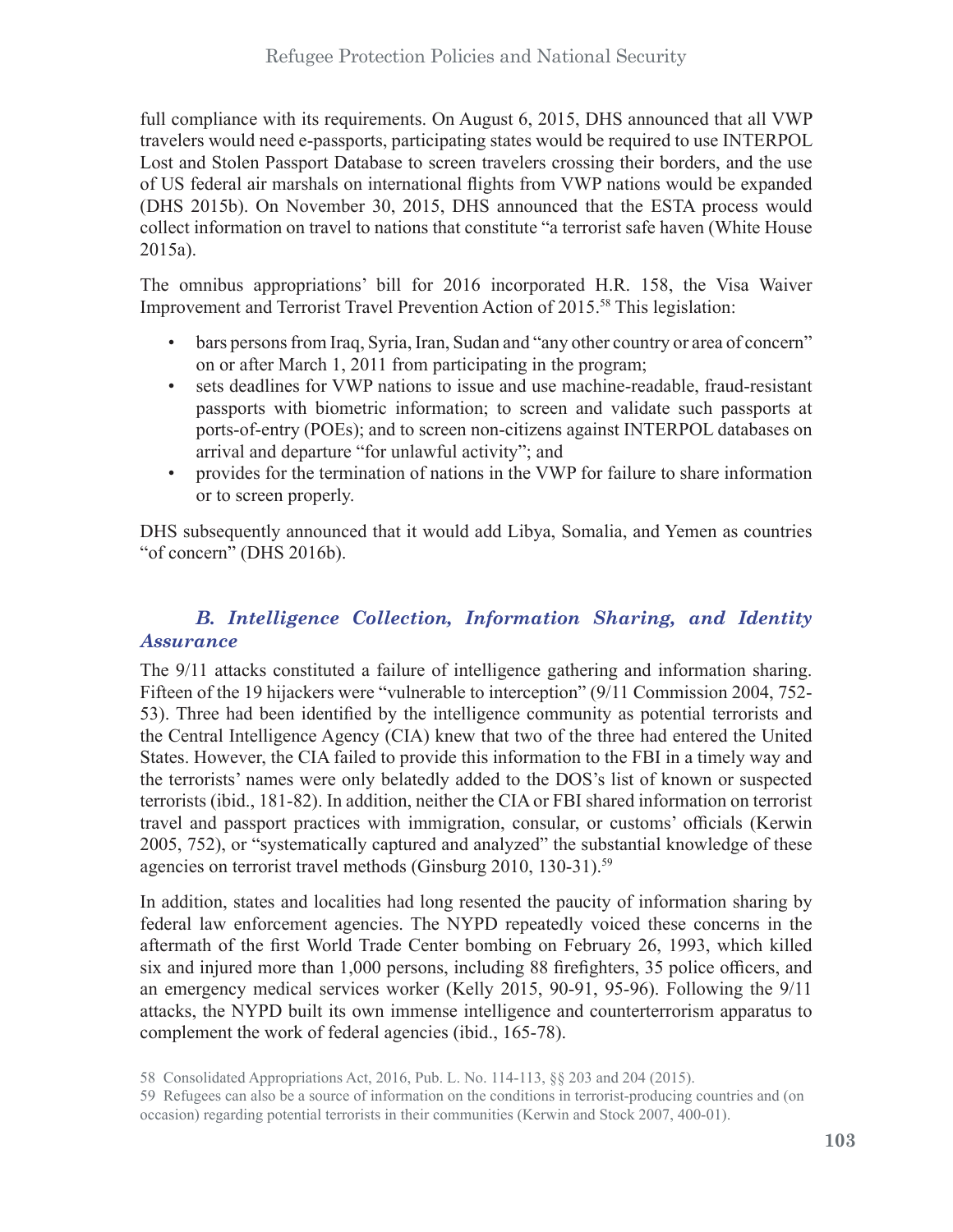After 9/11, the United States prioritized intelligence collection, combined pre-9-11 terrorist watch-lists into a single, federal Terrorist Screening Data Base (TSDB), made this information available to federal, state and local officials, and established a feed-back loop to the FBI on all encounters with known or suspected terrorists.<sup>60</sup> It also prioritized the need for secure identification documents and, in particular, biometrically-enhanced, machine-readable passports for those seeking admission to the United States (Ginsburg 2010, 194-97).

*Aggravating the threat, ISIL has secured hundreds of thousands of false, stolen and blank Syrian and Iraqi passports, and German officials' have been able to obtain fingerprints on only a small percentage of arriving refugees and migrants*

By contrast, information sharing in Europe on suspected terrorists and criminals remains far from systematic (De La Baume and Paravicini 2015; Mazzetti 2016). European states lack a comprehensive list of suspected extremists and do not consistently check arriving migrants against INTERPOL databases of stolen passports and terrorist alerts (Fidler and Pop 2015). Before the November 13, 2015 Paris attacks, only 20 percent of the migrants entering Greece from Turkey received full security screening and processing (Faiola and Mekhennet 2016). Moreover, a low percentage of arriving refugees in Germany (25 to 30 percent) possessed passports or travel documents. Aggravating the threat, ISIL has secured hundreds of thousands of false, stolen and blank Syrian and Iraqi passports, and German officials' have been able to obtain fingerprints on only a small percentage of arriving refugees and migrants (Schmid 2016, 8-9). The November 13, 2015 Paris attacks have been attributed to "[p]oor information-sharing among intelligence agencies, a threadbare system for tracking suspects across open borders, and an unmanageably long list of homegrown extremists" (Witte and Morris 2015).

Most migrants to Europe have fled violence and war, extreme poverty, and untenable conditions. However, this massive population has included persons with bad motives. An estimated three dozen terrorists who entered Europe posing as migrants have been arrested while planning attacks or have died during attacks (Faiola and Mekhennet 2016). The inability of EU and state officials to establish the identity and effectively screen refugees and migrants presents an immense source of vulnerability. Germany has endured several attacks by asylum seekers, as it works through its processing backlogs and slowly gains intelligence on recently arrived asylum seekers and migrants (Faiola and Kirchner 2016).

Two of the terrorists responsible for the coordinated attacks in Paris on November 13, 2015 entered as migrants through Greece, claiming to be asylum seekers, and they subsequently registered at a refugee camp in Serbia (Faiola and Mekhennet 2016). Others who entered in refugee and migrant streams have also been implicated in terrorist plots (Troianovski and Turner 2016).

<sup>60</sup> *Statement Before the House of Representatives Committee on Homeland Security, Subcommittee on Transportation Security and Infrastructure Protection*, 110th Cong. (2008) (testimony of Rick Kopel, Principal Deputy Director, Terrorist Screening Center, FBI), https://www.fbi.gov/news/testimony/theterrorist-screening-database-and-watchlisting-process.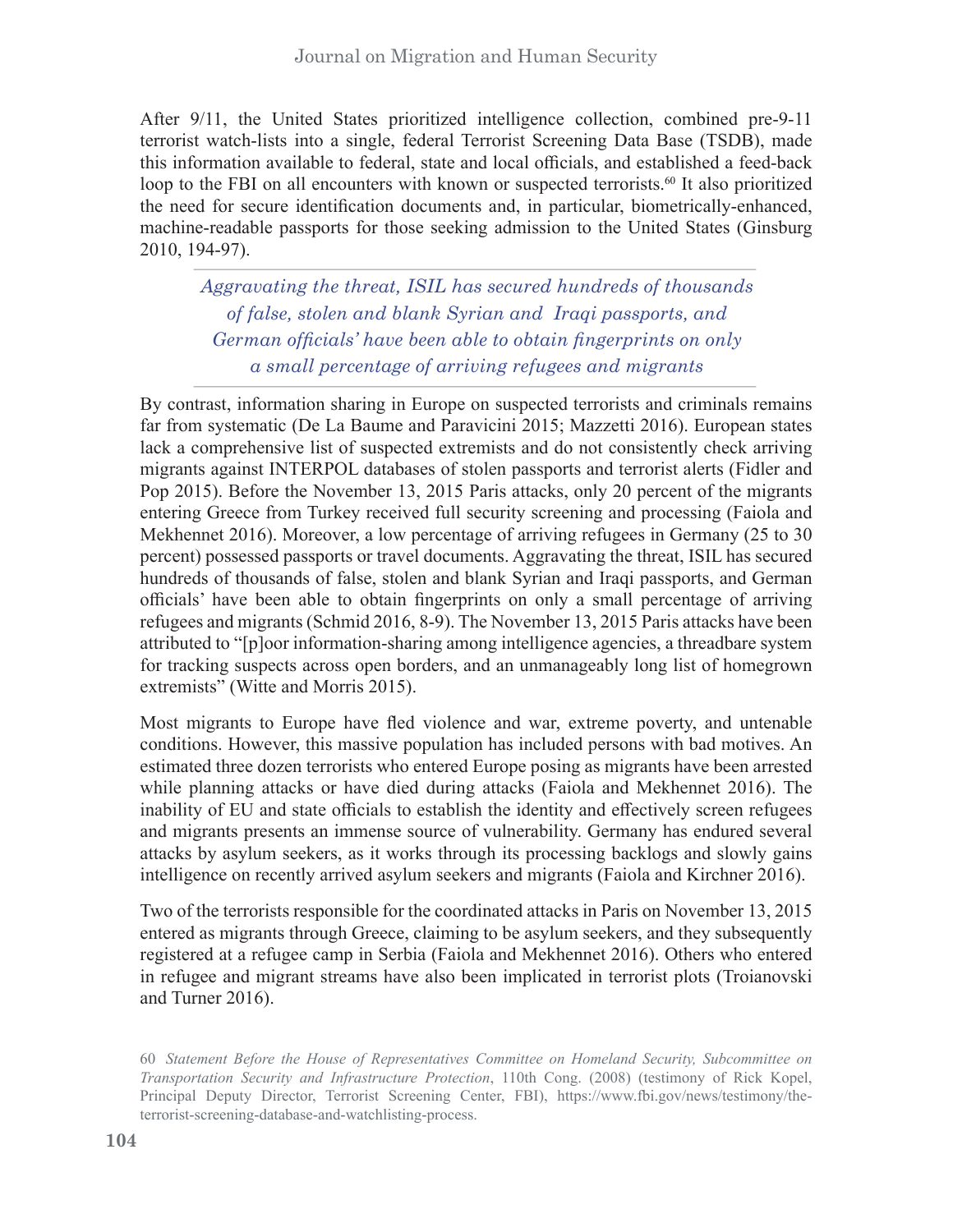Although federal law enforcement agencies characterized irregular immigrants as a threat to national security in the immediate aftermath of 9/11, a consensus subsequently developed among intelligence and law enforcement professionals that terrorist groups preferred recruits without criminal records or immigration problems, so-called "clean skins" who were not likely to draw the attention of the police or security services (Kerwin and Stock 2007, 406-07).<sup>61</sup> However, many jihadists and terrorist sympathizers operate relatively openly in European and other nations. The perpetrators of the January and November 2015 Paris attacks and the March 2016 Brussels attacks included extremists whose jihadist sympathies, ties, and even past conspiracies were well-known to European law enforcement and security services. The size of the threat posed by their own nationals has overwhelmed the surveillance and law enforcement capacity of several European states: an estimated 38,000 foreign fighters have travelled to Syria and Iraq since 2012, including 5,000 Europeans and 1,700 from France (Ignatius 2016; Erlanger and Yardley 2015).

The 9/11 attacks also underscored the importance of establishing the identity of persons seeking admission, leading to a renewed focus on the integrity of the "breeder" documents (particularly birth certificates) used to obtain other identity documents, the need for biometrically-enhanced passports and other travel documents, and the importance of information sharing on lost and stolen passports (Ginsburg 2010, 191-216). Returning jihadists and foreign terrorists have used falsified passports and identity documents to enter Western states (Schmid 2016, 43-44).

# *C. National Unity and Enlisting Community and International Support*

Law enforcement and intelligence experts post-9/11 stressed the need for resilience in response to the terrorist threat; that is, to combat terrorism in ways that do not compromise national unity or civic values (Flynn 2004, 163-64). Rights-respecting enforcement is also a strong theme of DHS's planning process and communications (DHS 2014, 32). By contrast, demagoguery and divisive counterterror strategies can compromise national unity and alienate groups that may have information on potential threats and have the most to lose from an attack by a perceived member of their national, ethnic, or religious community.

The vilification of Muslims represents one of the greatest threats to national unity and a boon to terrorists, who seek to polarize populations (Schmid 2016, 46). David Petraeus, the former CIA director and commander of coalition forces in Iraq and Afghanistan, warns that anti-Muslim rhetoric is "playing directly into the hands" of al Qaeda and ISIL, which hope "to provoke a clash of civilizations" (Petraeus 2016). To that end, al-Shabaab has featured the proposal to suspend Muslim immigration to the United States in one of its recruitment videos (Stack 2016).

Following the 9/11 attacks, President George W. Bush, New York City Mayor Rudolph Giuliani, Immigration and Naturalization Service (INS) Commissioner James Ziglar, DHS Secretary Tom Ridge and other leaders took pains to distinguish between law-abiding immigrants and refugees. In the immediate aftermath of the attacks, President Bush visited

<sup>61</sup> As of yet, there is no documented case of a terrorist arriving in the United States through illegal migration channels, although many have entered fraudulently through legal immigration system.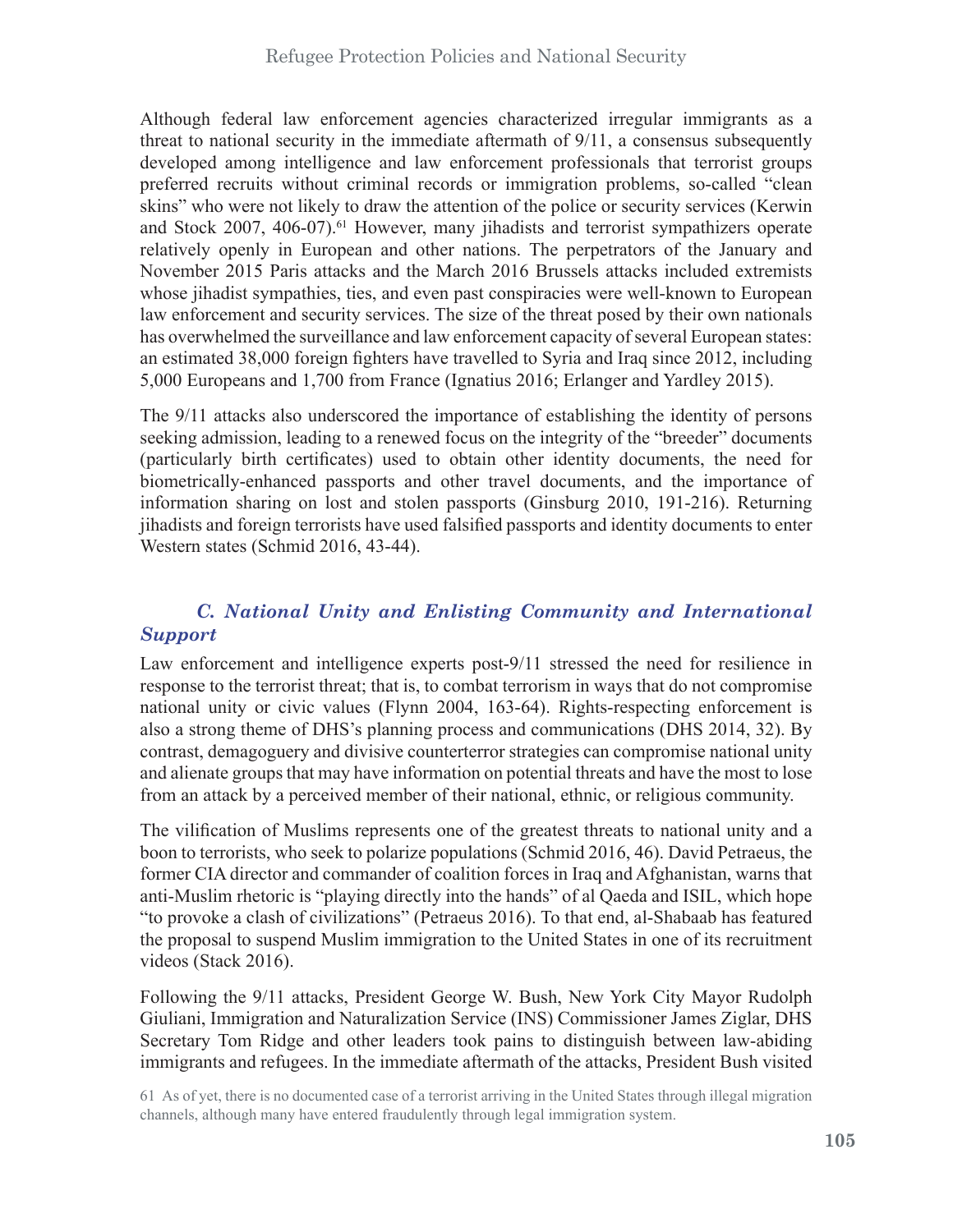the Islamic Center in Washington, DC, where he made a powerful appeal to national unity and tolerance:

The face of terror is not the true faith of Islam. That's not what Islam is all about. Islam is peace. These terrorists don't represent peace. They represent evil and war.

When we think of Islam we think of a faith that brings comfort to a billion people around the world. Billions of people find comfort and solace and peace. And that's made brothers and sisters out of every race — out of every race.

America counts millions of Muslims amongst our citizens, and Muslims make an incredibly valuable contribution to our country. Muslims are doctors, lawyers, law professors, members of the military, entrepreneurs, shopkeepers, moms and dads. And they need to be treated with respect. In our anger and emotion, our fellow Americans must treat each other with respect.

(White House 2001).

The 9/11 Commission report also made this point starkly:

Islam is not the enemy. It is not synonymous with terror. Nor does Islam teach terror. America and its friends oppose a perversion of Islam, not the great world faith itself.

In stark contrast, Donald Trump, the Republican presidential nominee, has flaunted international and domestic law by proposing that the United States suspend the admission of non-US citizen Muslims, deny entry to Syrian refugees, kill the families of terrorists, renew waterboarding of terrorist suspects, and track refugees in the United States (Bradner 2015). This anti-Muslim invective follows a 15-year period in which not a single attack was committed in the United States by a terrorist posing as a refugee, and every jihadist attack has been roundly condemned by Muslim leaders and groups.

Some politicians have proposed patrolling Muslim neighborhoods and admitting only or mostly Christian refugees (Davidson 2015). Christians and other religious minorities endure forced conversion, extortion, religious "cleansing" (what some have characterized as genocide), and extraordinary levels of persecution in large swaths of the Middle-East,  $62$ where they have lived for centuries. Yet scores of Muslims, the great majority of the region's refugees, likewise have no viable option to resettlement. Although difficult to estimate, Muslims certainly constitute a large percentage of the victims of terrorist violence if only because terrorism-related fatalities in recent years have mostly occurred in nations with high Muslim populations (Schmid 2016, 12; Alexander and Moore 2015).

The December 1, 2015 letter from former, high-level US diplomatic, intelligence, military, and homeland security officials opposed a de facto moratorium on admissions of refugees

<sup>(9/11</sup> Commission 2004, 363)

<sup>62</sup> Throughout its history, the United States has offered protection to victims of religious intolerance and persecution. In addition, it has regularly renewed legislation that creates a presumption of refugee status for religious minorities and other historically persecuted groups (Nezer 2014, 128). In addition, resettlement priority cases of "special humanitarian concern" include members of persecuted religious groups.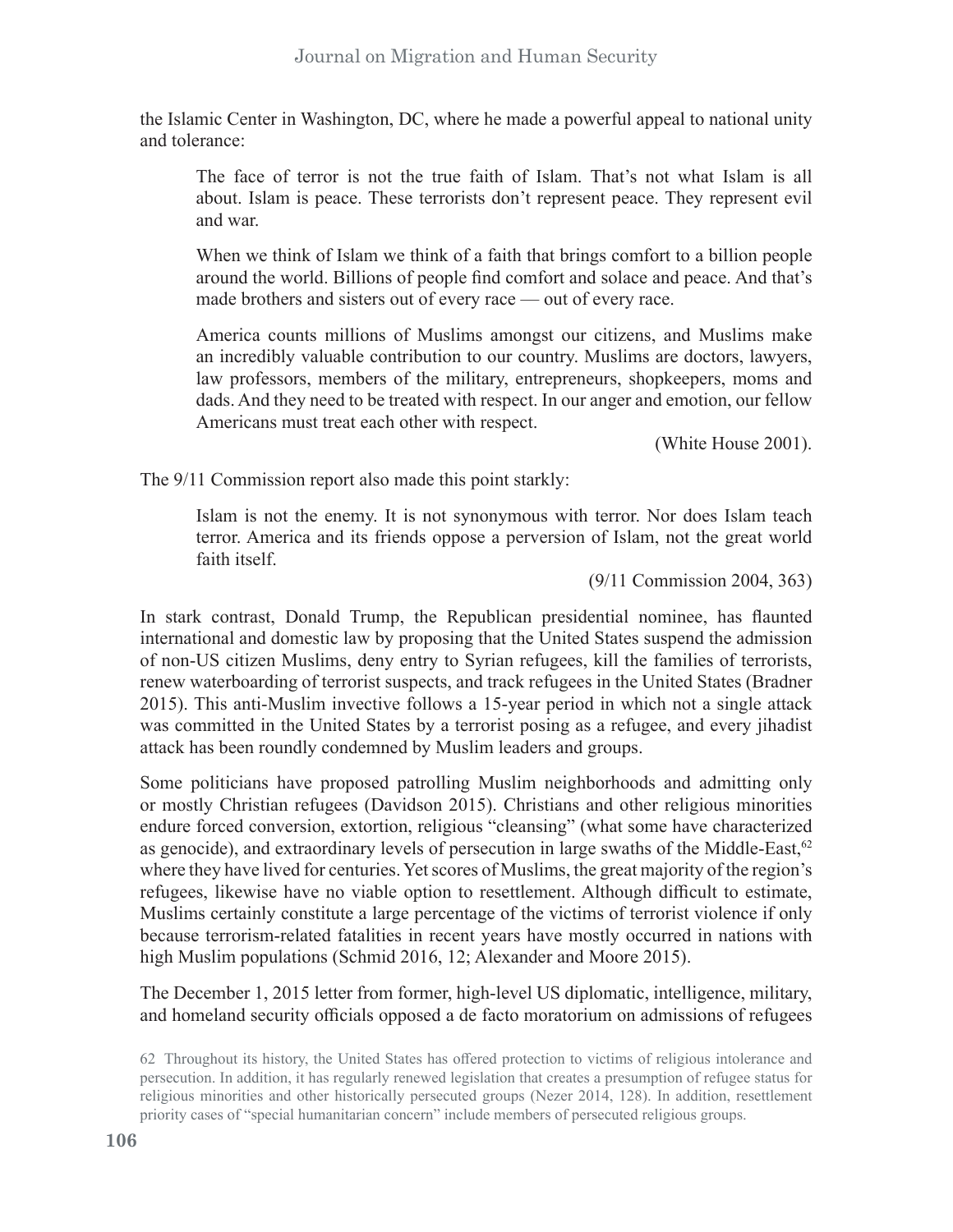from Syria and Iraq on the grounds that it "would be contrary to our nation's traditions of openness and inclusivity, and would undermine our core objective of combatting terrorism."63 They argued that refugee resettlement helps to "advance US national security interests by supporting the stability of our allies and partners that are struggling to host large number of refugees."<sup>64</sup>

They also averred that "[c]ategorically refusing" to admit Muslims "feeds the narrative of ISIL that there is a war between Islam and the West, that Muslims are not welcome in the United States and Europe, and that the ISIL caliphate is their true home."65 This latter point merits particular attention. ISIL views the flight of refugees from territories that it controls as a "challenge to the legitimacy of its caliphate."66 As a result, it has appealed to Syrian refugees to return, arguing that they will be forced to convert in the lands of infidels and will be welcomed home in its territory (Zelin 2015).

Michael Hayden, the former director of the CIA and the National Security Agency (NSA), argues that anti-Muslim rhetoric and discriminatory proposals play into the extremist narrative that Muslims "are born into a world of unrelenting hostility towards Islam from the Judeo-Christian West" (CFR 2015). Hayden called it "doubly stupid when we say things that reinforce that incredibly false narrative" (ibid.).

Former DHS Secretary Chertoff argues that a religious litmus test would be "odious to the values of America and utterly impractical to enforce in the real world."<sup>67</sup> DHS Secretary Jeh Johnson said that this approach "'would burn bridges to American Muslims when we're trying to go in the exact opposite direction'" (Kim 2015).

James Ziglar argues that a moratorium on Muslim immigration "would not achieve any national security objective, and would likely create an even more hostile and dangerous environment for the United States in its relations with the Muslim world."68 David Petraeus points out that the proposal would undermine US armed forces, which have depended heavily on Muslim forces to fight al-Qaeda in Iraq, the Taliban in Afghanistan, and the ISIL in Iraq and Syria, and which need Muslim partners to root out terrorist networks and hold territory formerly occupied by terrorists.

To deny entry to desperate refugees, to treat refugees with hostility, or to create discriminatory immigration policies based on fear of radicalization could become a selffulfilling prophecy. Anti-Muslim rhetoric and proposals also foment hostility against

63   Letter from 21 former US military, intelligence and diplomatic officials, to Congress (Dec.1, 2015), http:// www.humanrightsfirst.org/sites/default/files/FormerNatSecOfficialsLetterRefugees.pdf.

66 *Admitting Syrian Refugees: The Intelligence Void and the Escalating Homeland Security Threat: Before the House Committee on Homeland Security, Subcommittee on Counterterrorism and Intelligences,* 114th Cong. (2014) (testimony of Daveed Gartenstein-Ross, Senior Fellow, Foundation for Defense of Democracies Chief Executive Officer, Valens Global), http://www.defenddemocracy.org/content/uploads/documents/ Gartenstein Ross Admitting Syrian Refugees.pdf.

67   Chertoff argues that "it's not clear … how you would know what somebody's religion was and how you would prove what their religion was." CMS interview with Michael Chertoff, former DHS Secretary and Assistant Attorney General, DOJ Criminal Division (June 9, 2016), http://cmsny.org/podcast-secretarymichael-chertoff/.

68   Interview by author with James Ziglar, former INS Commissioner (Dec. 29, 2015).

<sup>64</sup> Ibid.

<sup>65</sup> Ibid.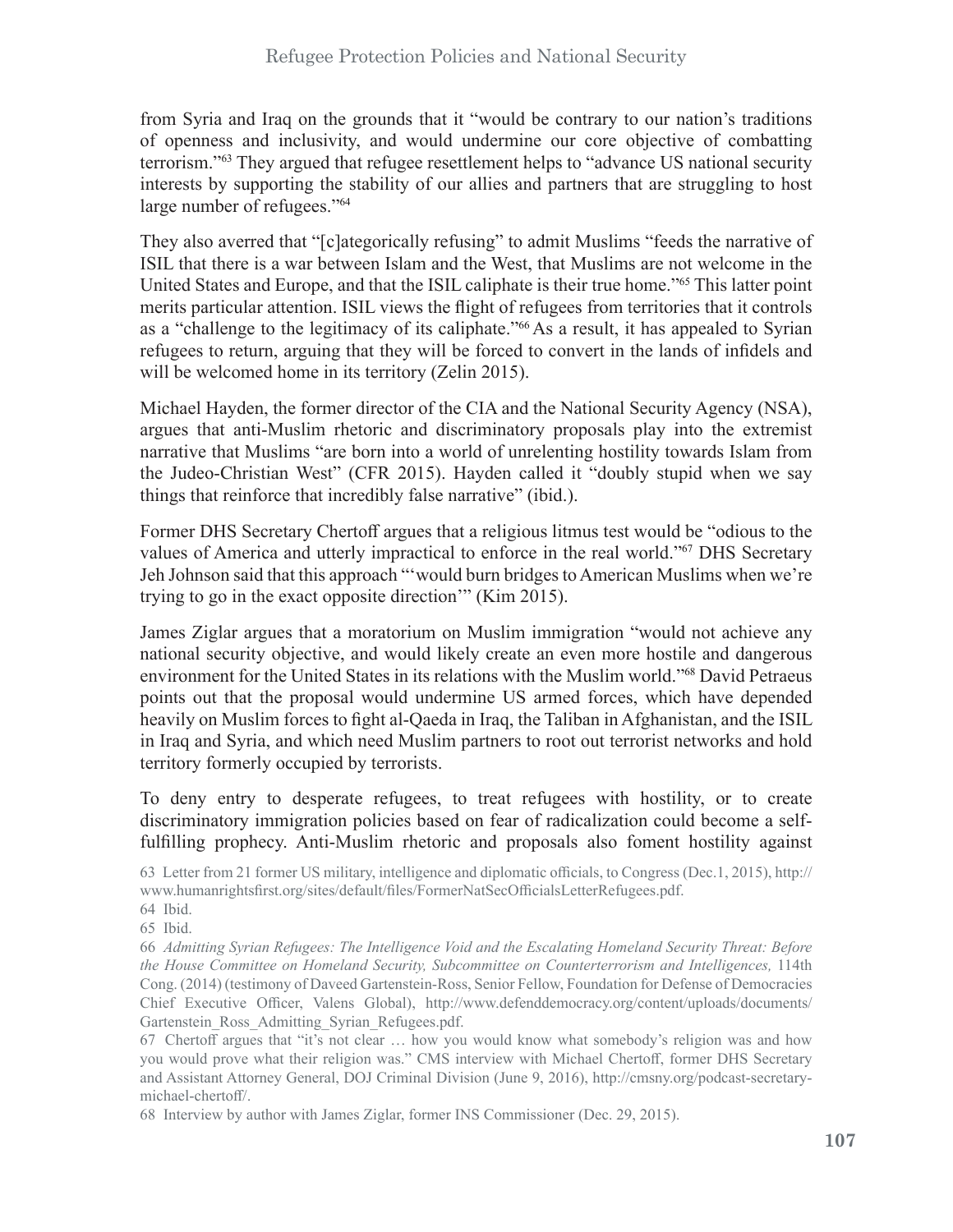Muslims, lead to increases in hate crimes, undermine the security and integration of Muslim immigrants, and embolden US extremist groups. Jihadist terrorists seek to drive a wedge between refugees and their host states. As one commentator put it, "equating refugees with terrorists is simple: It's exactly what the Islamic State wants" (Taylor 2015).

### *D. Failed and Misguided Strategies*

If intelligence collection, information sharing, identity assurance, and national unity emerged from the post-9/11 era as hallmarks of an effective and coordinated counterterror strategy, this era also produced several excesses and anomalies. Many post-9/11 refugeeand migration-related security strategies have since been discredited as counterterror tools.

In the weeks following 9/11, US law enforcement and immigration agencies desperately sought to disrupt and prevent what they believed to be imminent, additional attacks. The National Security Entry-Exit Registration System (NSEERS) registered (temporary) non-immigrants from certain countries upon their entry and required that they re-register after 30 days and annually thereafter. It also included a "call-in," "domestic" registration program for those in the United States at the program's inception. The latter program led to the registration of 83,519 non-immigrants from 25 nations and the arrest of roughly 13,000 persons of Middle Eastern and South Asian descent for immigration violations, but it yielded little useful intelligence (Martin 2009, 25-26; Kerwin 2005, 760-61). An analysis of this program concluded that the order in which national groups were required to register did not align with the stated criteria (an "al-Qaeda presence") for inclusion of states in the program (Leiken and Brooke 2006, 515). Nor was it rational from a security perspective to limit the program to non-immigrants (ibid.).

In the immediate aftermath of the 9/11 attacks, the United States also arrested and detained in often abusive conditions hundreds of non-citizen men who purportedly had some connection (however attenuated) to the 9/11 terrorists (Kerwin 2002, 23-26). Many detainees were held incommunicado and could not be located by family members or counsel for protracted periods. Federal officials held the detainees for immigration violations or as material witnesses for criminal proceedings, while pressuring them for information on terrorist plots which they mostly did not possess. A significant number were subject to closed court hearings. However, the initiative led to only one arrest of an al-Qaedaaffiliated terrorist (Bergen 2016, 32).<sup>69</sup>

In 2008, adopting a similar "broad net" strategy, the FBI's Controlled Application Review and Resolution Program (CARRP) began to pressure mostly Muslim, "known or suspected" or "non-known or suspected terrorists" to become government informants by delaying consideration of their applications for immigration status, naturalization, or protection (Ansari and Datoo 2016). Critics contend that this program withholds immigration benefits from persons who present no threat and produces little, if any, actionable intelligence (ibid.).

The FBI has also been criticized for using its large network of informants to *propose*  terrorist operations to often impressionable and hapless persons, and to help execute plots

<sup>69</sup> In addition, these practices can potentially alienate populations in which terrorists might try to hide and could diminish cooperation with intelligence and law enforcement agencies (Kerwin et al. 2003).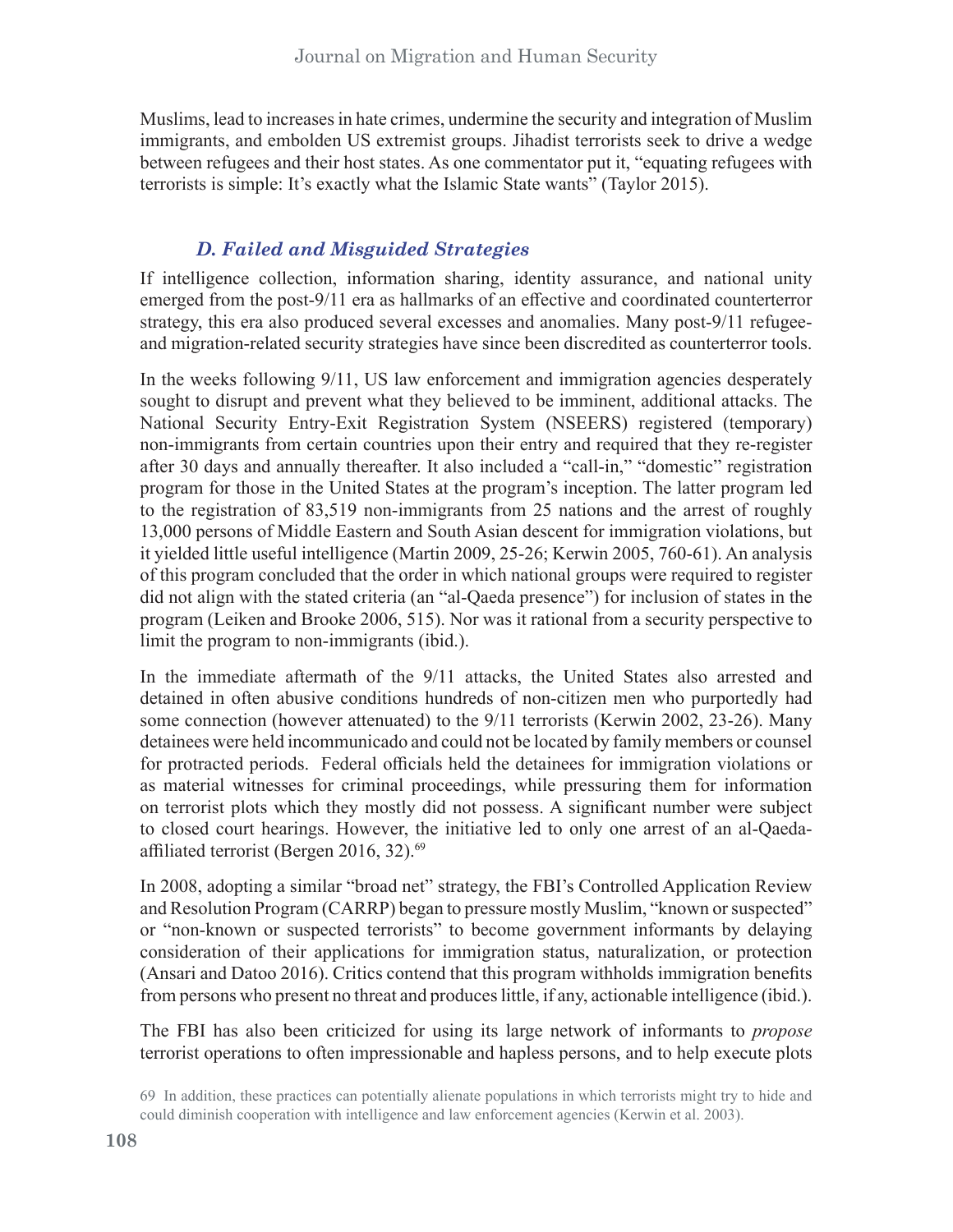that would not otherwise be pursued (Bergen 2016, 97-98). The strategy has been defended on the grounds that it increases suspicion among terrorists and makes it difficult to organize, large-scale attacks (ibid., 100). However, it can also lead to long-term prison sentences for persons who would never have conceived of or carried out plots on their own.

A common denominator of these tactics has been their reliance on broad profiling and preventive or "pre-textual" use of immigration enforcement tools. As many counterterror experts cautioned after 9/11, strategies that target persons based on race, religion, ethnicity, or national origin cast far too wide and indiscriminate a net to be useful law enforcement tools (Kerwin 2005, 755). In addition, discriminatory policies cannot attract the kind of broad, sustained support necessary to address what will likely be a long-term threat (Heymann 2003, 88-92, 162).

On the other hand, profiling based on terrorist behavior, tactics, and real-time intelligence constitutes a crucial counterterror and law enforcement tool. An analysis of 475 ISIL recruits from Western states found that one in seven were women (Bergen 2016, 267- 68), a substantial increase that demonstrates how terrorists adapt to established profiles. In recent years, the FBI has sought to identify serious threats through "universal indicators" of violence. The typical progression to a terrorist attack, for example, moves from a grievance, to a sense of the necessity of violence, to concrete planning, and to "leakage" of information about an imminent attack (ibid., 233-38). Law enforcement intervention would be indicated at the latter stages of this process.

The post-9/11 era also witnessed several dubious and exaggerated security claims for measures as diverse as the interdiction and detention of Haitian boat people, the indefinite detention of immigrants who had been ordered removed, and the US-Canada safe-third country asylum agreement which requires that asylum claims, with some exceptions, be lodged in the first of the two states that an asylum-seeker enters.

# *E. Border Security*

In the post-9/11 era, borders have become a potent political symbol of migration-related security concerns. Borders also represent a potential point of vulnerability and exposure for terrorists. The ease with which the perpetrators of the November 13, 2015 Paris and the March 22, 2016 Brussels attacks moved within EU states and returned to the EU following jihadist activity abroad underscores the potential security function of borders and portsof-entry (Mazzetti 2016).70 Porous borders have also been blamed for al-Shabab attacks in Kenya, Boko Haram's infiltration of Niger, Chad and Cameroon, and ISIL attacks in Libya, Tunisia, and Egypt (Sieff 2016).

The massive growth in border infrastructure since 9/11 in the United States may deter some terrorists from seeking to enter. However, the greater security need is to identify and foil committed terrorists, preferably before they reach national boundaries, to promote orderly, regulated migration flows so that states can concentrate their resources on the small number of border crossers that may present a public safety or security risk, and to combat the radicalization of residents.

70 Belgian national Abdelhamid Abaaoud, the mastermind of the November 13, 2015 attacks, repeatedly left and returned to the European Union without being detected.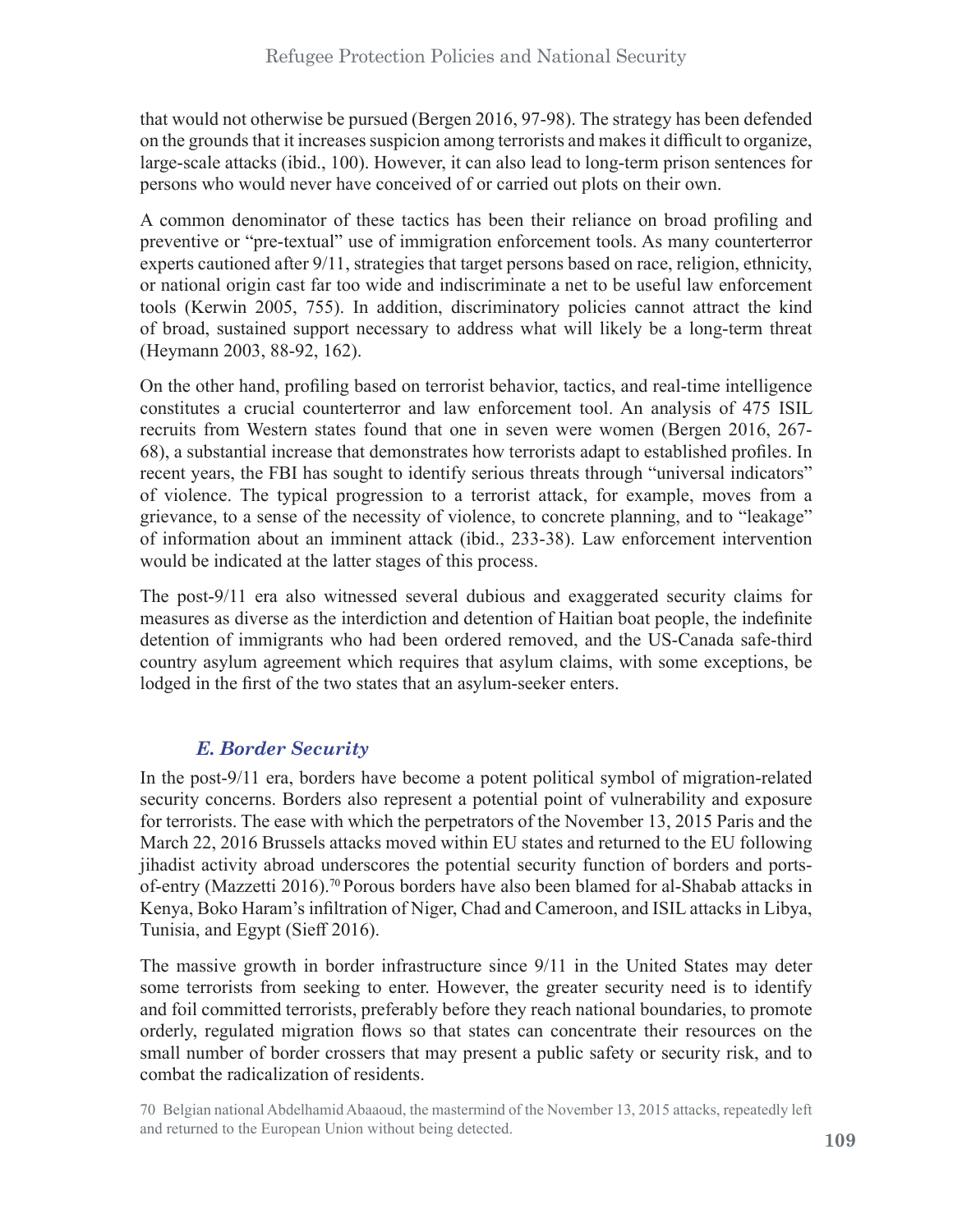Moreover, the US investment in hardening the southern border does not correspond to the size of the security threat posed by the border. An analysis of 373 jihadi terrorists between 1993 and 2004 found that not a single terrorist crossed the US-Mexico border where 87 percent of Border Patrol agents are stationed (US Border Patrol 2015), but it identified 26 confirmed terrorists in Canada, three of whom had entered or tried to enter the United States (Leiken and Brooke 2006, 513). DHS's main metrics for "border security" apprehensions, repeat crossings ("recidivism") and "effectiveness" in arresting or turning back unauthorized migrants (CRS 2016, 22-23) — speak almost entirely to irregular migration, not to terrorism. In addition, most newly "unauthorized" US residents enter the nation legally and violate the terms of their temporary visas, rather than cross in irregular migration streams (Warren and Kerwin 2015, 93-94). Thus, even if unauthorized persons posed a heightened security risk (which they do not), greater investment in border control would not significantly mitigate that risk.

Border enforcement growth has also led to diminished refugee protection. Over the last 20 years, security and enforcement agencies have been vested with broad refugee protection responsibilities. Under US law, migrants without sufficient travel documents or who are stopped at a port-of-entry or apprehended at or near a border face expedited removal unless they request political asylum or express a fear of return to a border official. If they do, they must be referred for a "credible fear" interview by a member of USCIS's specially trained asylum corps. If determined to possess a credible fear of persecution, they can seek political asylum.

US Customs and Border Protection (CBP) and, in particular, the US Border Patrol, draw heavily from US military veterans and enjoy a strong paramilitary and law enforcement culture. Yet these officials also bear responsibility for deciding whether to refer migrants for credible fear determinations (which can lead to political asylum hearings) or to remove them without judicial recourse. Border officials often seek to dissuade asylum seekers from pursuing their claims by threatening them with detention and separation from their families (Cabot 2014, 366-67). The US Commission on International Religious Freedom has twice investigated the US expedited removal process and found that border officials often fail to ask migrants if they fear returning home and fail to note when migrants express fear, which can lead to their detention and summary removal (USCIRF 2005, 20-23; USCIRF 2016, 21-23). CBP's screening of unaccompanied children to determine if they fear return or have been trafficked has been similarly problematic (GAOb 2015). In addition, dozens of complaints have been filed regarding the poor and abusive treatment of children in Border Patrol holding cells (Burnett 2014).

In 2015, DHS's Office of Inspector General (OIG) reported that certain Border Patrol sectors refer asylum seekers for criminal prosecution (OIG 2015, 16) in violation of the Refugee Convention. Criminal prosecution makes it far more difficult to sustain an asylum claim, punishes bona fide asylum seekers for reaching protection in the only way available to many of them, and causes asylees to begin life in their new communities with a criminal record (Kerwin 2015, 218-19). In response to this practice, OIG accepted the Border Patrol's claim that criminal prosecutions for illegal entry and the asylum process should proceed on parallel tracks (OIG 2015, 17-18) — which manifestly they should not — while recommending only that the Border Patrol develop guidance on this issue.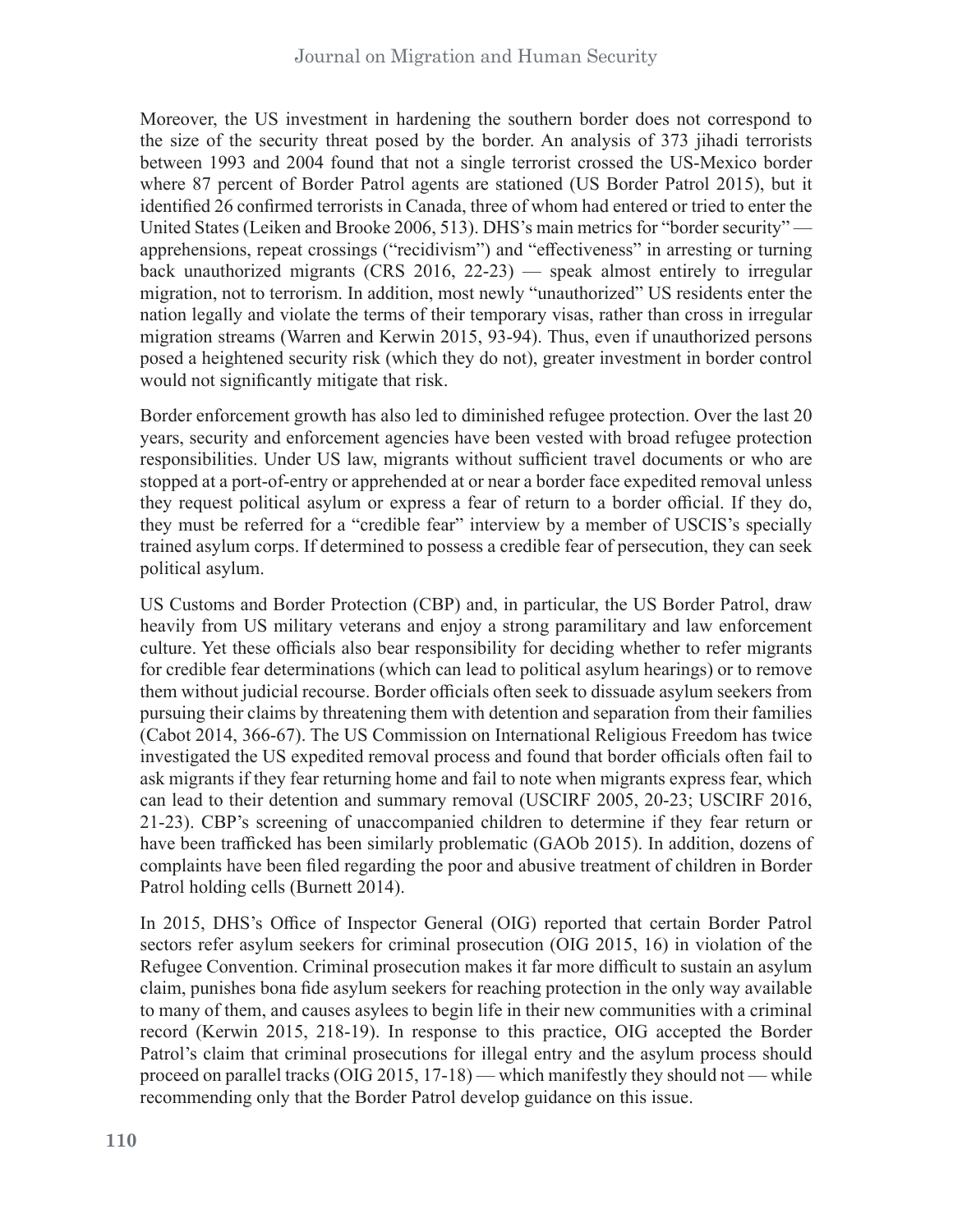# **VI. The US Refugee Resettlement Program: A Case Study in Securing Refugee Flows**

The current era of record displacement demands US leadership. Yet not since USRAP's creation in 1980 has there been greater opposition in the United States to refugee resettlement. This section examines security-related concerns regarding the program in light of its strong vetting and screening process.

#### *A. Recent Opposition to US Refugee Resettlement*

In late 2015, the US House of Representatives passed the American Security Against Foreign Enemies Act of 2015 (the SAFE Act), which would have precluded the admission of refugees from Iraq or Syria, or refugees who last lived in or recently visited these two nations, until the director of the FBI, the secretary of DHS, and the director of national intelligence (DNI) certified to 12 congressional committees that the refugee did not represent a threat. In addition, the Act would have required the DHS inspector general to review and report annually to the same committees on each certification. Requiring high-level sign-off on individual admissions from these nations would have brought resettlement to a standstill for some of the world's most desperate refugees and would have risked "diverting limited homeland security and law enforcement resources from more pressing needs."<sup>71</sup> President Obama vowed to veto this legislation (EOP 2015), and in January 2016 the bill failed to win sufficient support to proceed to passage in the Senate.

In recent years, many states and localities have voiced concerns that refugees pose a terrorist threat, strain local resources, and cannot be absorbed into their communities (Brown and Scribner 2014, 109-10). In 2015, 31 US governors vowed to prevent Syrian refugees from resettling in their states (Fantz and Brumfield 2015), despite the well-established authority of the federal government to set immigration and refugee policies. The state of Texas brought an ultimately unsuccessful lawsuit to enjoin the resettlement of Syrian refugees, based on the claim that the federal government and federally funded resettlement agencies had failed in their statutory responsibility to consult with the state prior to placement of refugees (Walters and Ura 2016).

State hostility toward resettlement of Syrian and Iraqi refugees may be less a legal than a practical threat to the refugee program, which depends heavily on partnerships between participating federal agencies, non-governmental resettlement agencies, and states and localities. The Refugee Act of 1980 provides for advance consultation with states and local governments and consideration of their placement concerns, suitability, and capacity. As a result, resettlement agencies meet on a regular basis with state and local officials regarding the services available to refugees in their communities and their ability to accommodate new arrivals. State resettlement offices receive federal funding to provide cash assistance, medical assistance, language programs, and social services. In the past, DOS has occasionally urged the modification of refugee placement plans based on feedback from states. In addition, under federal law, if states do not want to distribute benefits to refugees,

<sup>71</sup> Interview by author with James Ziglar, former Immigration and Naturalization Service (INS) Commissioner (Dec. 29, 2015).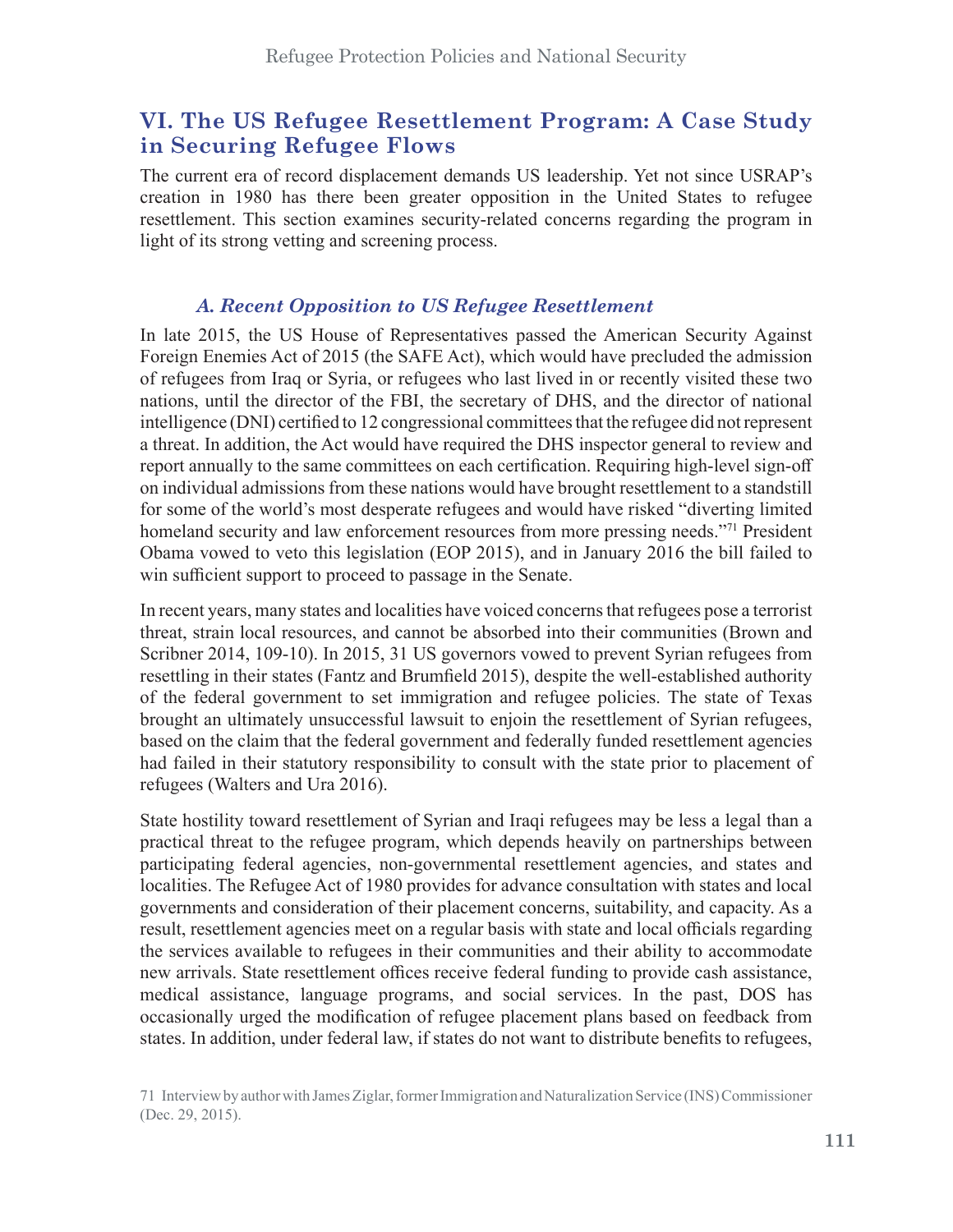the Office of Refugee Resettlement can enter into arrangements with NGOs to provide benefits in those states.<sup>72</sup>

Opposition to the admission of Syrians and Iraqis would be more understandable if the United States had agreed to resettle far larger numbers of refugees. Yet its commitment to resettle 10,000 Syrians in FY 2016 pales in comparison to the nearly five million refugees hosted by Syria's neighboring states and to the generosity of Germany and Sweden in entertaining hundreds of thousands of Syrian political asylum claims. It also represents a substantial retreat from the nation's historic leadership in responding to large-scale refugee crises.

Terrorist groups seek to terrorize their targets — whether through ruthlessness, technical sophistication, or an aura of invincibility — in order to achieve their political, ideological, and strategic objectives (Brooks 2011, 39-40). Communities may be at demonstrably greater risk from workplace homicides (ibid., 39), or alcohol-related car crashes,73 but terrorism succeeds when it provokes overreaction. While the resilience of targeted communities can help to diminish terrorism's efficacy, exaggeration of a program's risks can undermine security. In fact, as discussed below, the US resettlement program is the most secure US admissions program.

#### *B. The US Refugee Resettlement Program*

DHS has championed a multi-layered, risk-based approach to security in which "each layer must be effective in its own right," but there is a high degree of coordination and redundancy since no "single security measure is foolproof." (9/11 Commission 2004, 392). Former DHS Secretaries Napolitano and Chertoff have characterized the refugee screening process as "thorough and robust," but not without risk.74 Vincent Cannistraro, former Chief of Operations and Analysis for the CIA's Counterterrorism Center, describes refugee resettlement "a program in the nation's interest" and a relatively secure program:

The United States makes it far more difficult than other countries for a person with bad intentions to enter. In addition, the refugee screening and admissions process is a more lengthy, difficult and secure process than we have for any other group seeking to enter. This program is certainly less of a risk than the normal immigration systems for tourists, business people and others.<sup>75</sup>

In 2002 and 2003, following the 9/11 attacks, refugee admissions fell sharply as the United States undertook a comprehensive review and analysis of the program based on concerns that it could be used by terrorists to gain entry into the United States (Kerwin and Stock 2007, 389). Current refugee screening and admissions policies reflect the hardening and

72 Most refugees receive cash and medical assistance for a period of eight months (Brown and Scribner 2014, 108).

73 Drunk driving killed 13,365 in 2010 (Chambers, Liu, and Moore 2011).

74   Letter from Janet Napolitano and Michael Chertoff, former DHS Secretaries, to President Barack Obama (Nov. 19, 2015), https://www.whitehouse.gov/blog/2015/11/19/two-former-homeland-security-secretarieswrote-president-obama-safely-welcoming.

75 Interview by author with Vincent Cannistraro, former Chief of Operations and Analysis in the CIA's Counterterrorism Center (Nov. 20, 2015).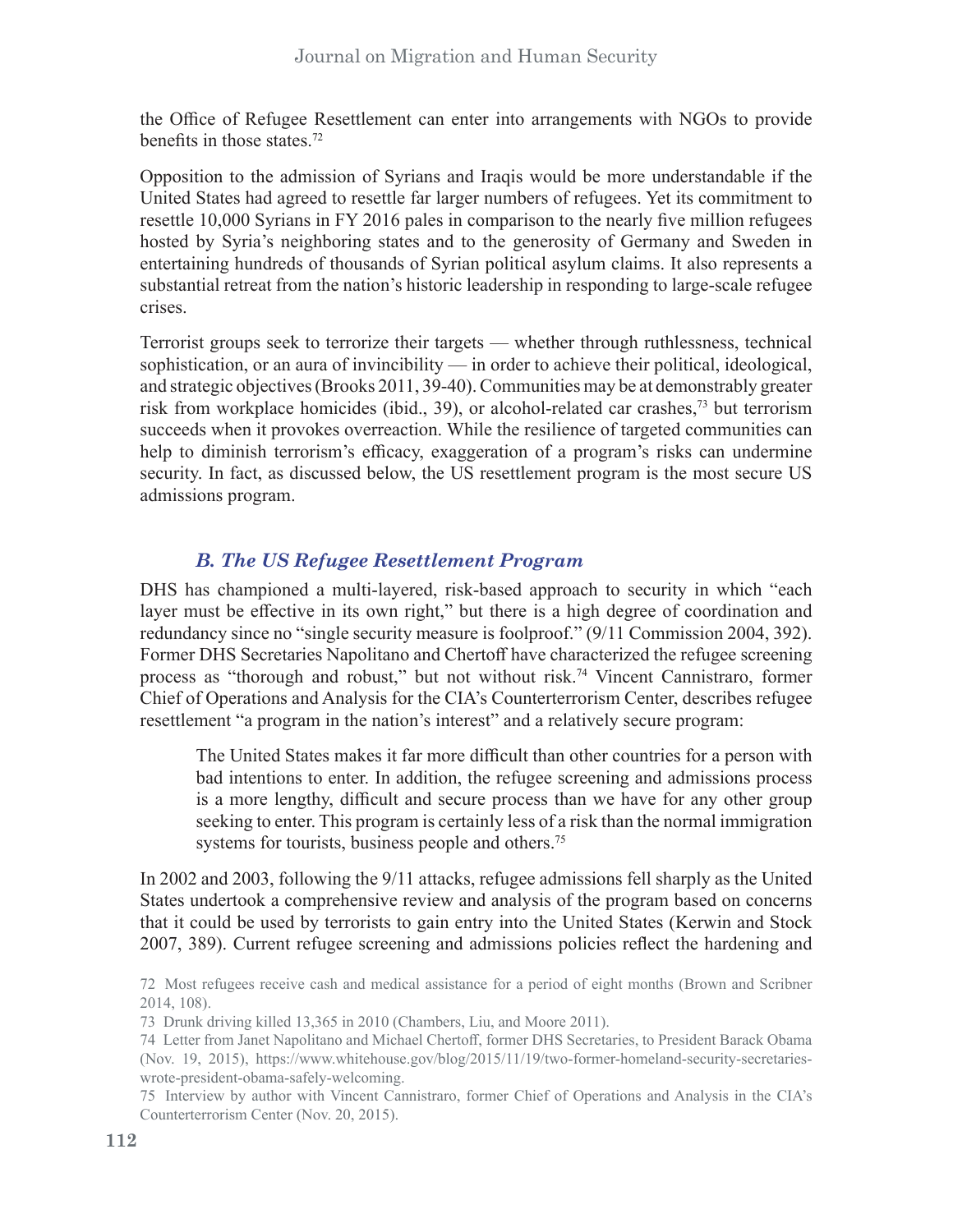securitizing of this program. After the review, refugee admissions rebounded. At the time, national security and law enforcement experts believed that program vulnerabilities could be sufficiently mitigated (ibid., 405, n.122). More recently, Napolitano and Chertoff have argued that homeland security and refugee protection are not "mutually exclusive" goals, provided that vetting and screening processes remain robust and undiluted.<sup>76</sup>

Obama administration officials have characterized the refugee program as the most secure process for non-citizens seeking admission to the United States.<sup>77</sup> Indeed, until recent years, refugee screening was often criticized for a level of redundancy that put refugees and their families at risk for extended periods (HRF 2010, 21-26; Kerwin 2012, 6-8).

The multiplicity of institutional stakeholders in the refugee screening and admissions process operate as a check against fraud and terrorist infiltration. Moreover, the eligibility standard for refugee status is narrow, and refugees can be found inadmissible on security, criminal, and other grounds. The US processing priorities and commitment to resettle the most vulnerable further limit the refugees considered for admission.78 The cases referred by UNHCR for US resettlement are highly vulnerable, low-risk persons, including single women with children, torture survivors, and persons with special medical needs (Sengupta 2015). Roughly 2 percent are single men without US families to receive them.

The US refugee resettlement program enjoys the comparative advantage of being able to vet and screen refugees prior to their admission.<sup>79</sup> This process is deliberate and thorough (Brown and Scribner, 115-16). Because the schedules and periods of validity of security and health screenings do not perfectly overlap, some screenings must be completed a second time (Nezer 2014, 129). Applicants also undergo continuous review and recurrent vetting, meaning that they can be denied admission based on new information at any point in the process.

UNHCR assesses refugee claims and refers persons for resettlement. It interviews potential refugees and collects biographic information and biometric data on them: it has collected

76   Letter from Janet Napolitano and Michael Chertoff, former DHS Secretaries, to President Barack Obama (Nov. 19, 2015), https://www.whitehouse.gov/blog/2015/11/19/two-former-homeland-security-secretarieswrote-president-obama-safely-welcoming.

77 *Oversight of the Administration's FY 2016 Refugee Resettlement Program: Fiscal and Security Implications: Hearing Before the Senate Committee on the Judiciary, Subcommittee on Immigration and the National Interest,* 114th Cong. (2015) (written testimony of Barbara Strack, USCIS Refugee Affairs Division Chief, and Matt Emrich, USCIS Fraud Detention & National Security Associate Director), http:// www.uscis.gov/tools/resources/hearing-refugee-admissions-fiscal-year-2016-senate-committee-judiciaryoctober-1-2015-chief-refugee-affairs-division-barbara-l-strack-and-acting-associate-director-matthewd-emrich; *The Impact of ISIS on the Homeland and Refugee Resettlement: Hearing Before the Senate Committee on Homeland Security and Government Affairs,* 114th Cong. (2015) (written testimony of Leon Rodriguez, USCIS Director), https://www.dhs.gov/news/2015/11/19/written-testimony-uscis-directorsenate-committee-homeland-security-and-governmental.

78   US processing and admission priorities include: (1) Priority 1 (P-1) cases referred by UNHCR, a US embassy, or a designated NGO; (2) P-2 cases which include groups of special humanitarian concern identified by the US refugee program (this category has traditionally included religious minorities); and (3) P-3 family reunification cases (USCIS 2015a).

79 "Pushing the border out" became a centerpiece of post-9/11 immigration enforcement and security strategies, and rigorous screening outside US borders became one layer in the defense against terrorist infiltration.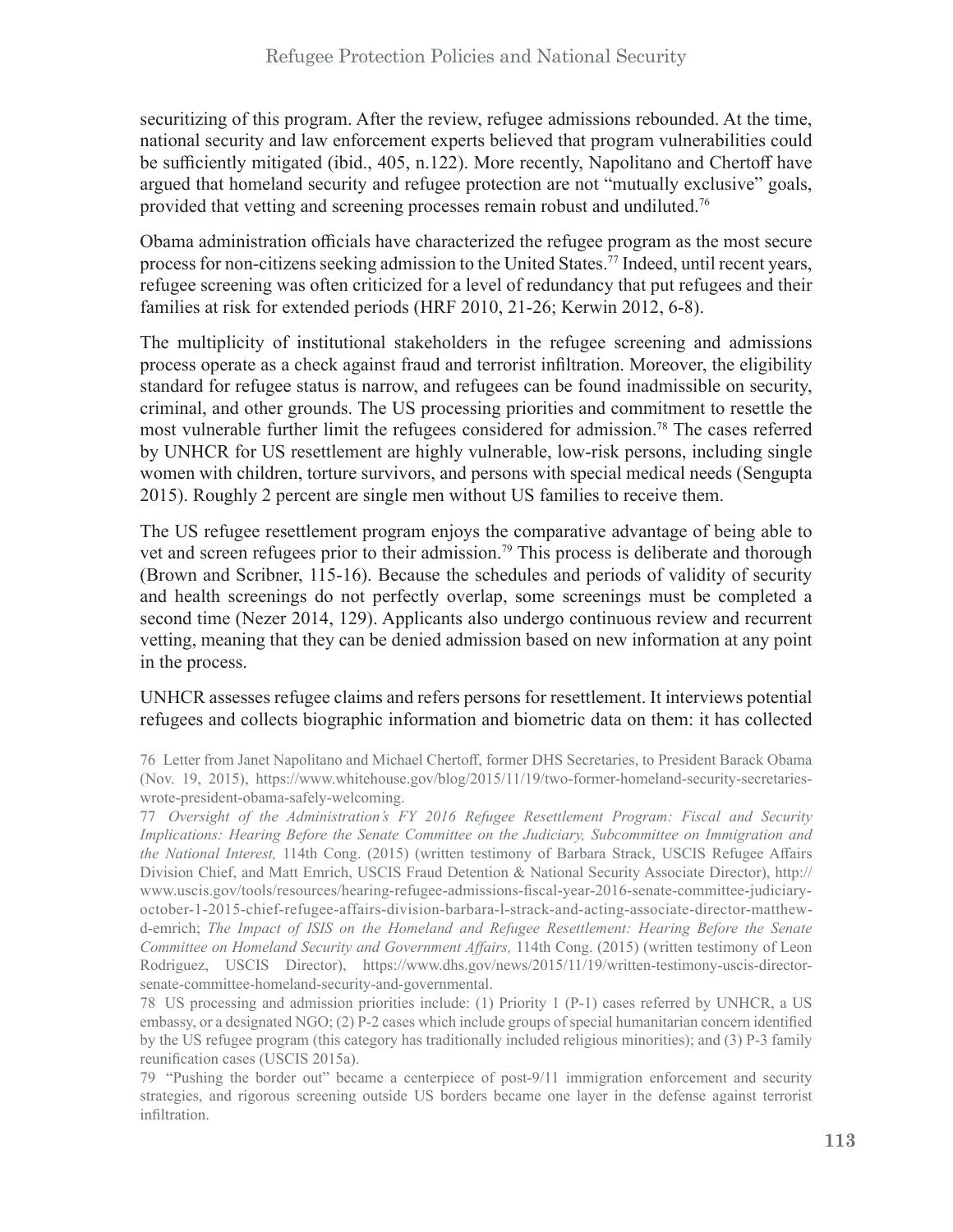1.5 million iris scans of registered refugees (O'Toole 2015). It also seeks to determine if refugees fall within 45 "categories of concern," whether based on their family ties, service in "particular government ministries or military units," or even "being in specific locations at specific times" (ibid.). According to UNHCR officials, "almost any flag will scuttle the refugee's case indefinitely" and UNHCR screens out at least half of the cases it reviews (ibid.). Fraud prevention represents one its top priorities (UNHCR 2014b §§ 19-20).

The interview process itself — the probing and recording of a refugee's story — permits credibility assessments. The process also connects a name to biometric data, which helps to establish an "identity" and to promote security moving ahead. Screening allows UNHCR and states to identify the humanitarian and integration needs of refugees for placement purposes.

The State Department's Bureau of Population, Refugees and Migration (DOS/PRM) contracts with Resettlement Support Centers (RSC) to pre-screen persons for admission and to prepare cases for review by USCIS. RSCs collect information for case adjudication and security screening, including biographic information that includes name, aliases, date of birth, family tree, education, the basis of the persecution claim, and the date and place from which the refugee departed. RSCs also initiate biographic checks of names (using linguistic logarithms), aliases, places of birth, nationalities, and other data against DOS's Consular Lookout and Support System (CLASS). CLASS includes multi-agency records with information on intelligence, criminal histories, immigration violations, and potential terrorists.<sup>80</sup>

Prior to the USCIS interview, the Refugee Affairs Division reviews and refers cases that meet certain criteria to USCIS's Fraud Detection and National Security Directorate (FDNS), which liaises with US intelligence agencies. FDNS conducts open-source and classified research on referred cases, and produces an assessment for the USCIS interviewing officer. If the interview raises any red flags, the case is referred again to FDNS.

It may seem counterintuitive, but social media, in particular, can be a very rich source of information on terrorists. An estimated 40 percent of persons charged with a jihadist terrorist-related offence since 9/11 either posted jihadist content online or "used the Internet in an operational manner" (Bergen 2016, 135-36). Terrorists use social media to organize, recruit, and even declare their terrorist affiliations.<sup>81</sup> As a result, DHS has been working aggressively to enhance its review of the social media footprint of refugees, asylum seekers, and visa applicants (Nixon 2016).

RSCs also initiate Security Advisory Opinions (SAOs) by law enforcement and intelligence agencies. These reviews consist of running the applicant's name and other data through multiple intelligence and law enforcement databases. Thus, they build a level of redundancy into the vetting process. The profile of recipients of SAO reviews remained the same for

<sup>80</sup> CLASS contains information from DOS, the National Counterterrorism Center (NCTC), the FBI's Terrorist Screening Center, CBP's TECS system, the Drug Enforcement Administration, and Health and Human Services (USCIS 2015b).

<sup>81</sup> San Bernardino terrorist Tashfeen Malik, for example, posted comments expressing her desire to participate in violent jihad prior to her arrival to the United States on an F-1 (fiancée) visa (Apuzzo, Schmidt, and Preston 2015).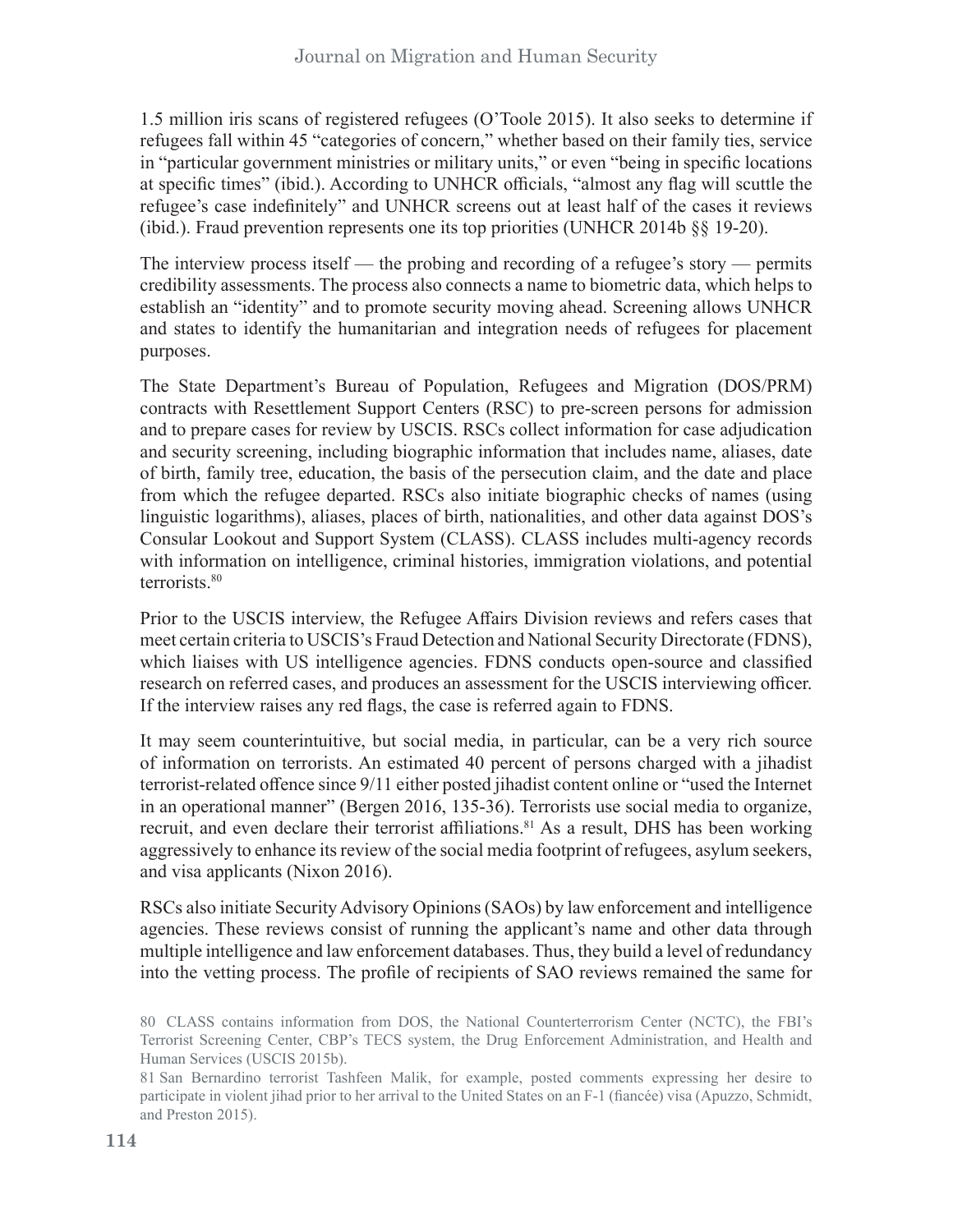several years after 9/11 (Kerwin 2012, 6), but has been an expanded in recent years. The reviews are based on criteria that include nationality (roughly 30 nations), gender, and age. Persons in unclassified categories selected by DOS based on US foreign policy interests and security concerns also receive SAO screening. Most reviews are completed within 45 to 60 days, not an inconsequential period for refugees in desperate, often dangerous circumstances. However, in some cases, it can take months for the participating agencies to respond. Significant delays can result when the name of an intending refugee resembles or matches a name in a government database.

US family ties help to establish a refugee's identity and connections. RSCs also secure "sponsorship assurance" from domestic resettlement agencies. The more information that intelligence and law enforcement agencies gather on an applicant, the more confident they can be regarding his or her background and intentions. Family and sponsoring agencies also facilitate integration by helping refugees find a place to live, secure work, and register for school.

USCIS reviews refugee applications for eligibility and admissibility. On the day of the refugee interview, USCIS conducts biometric checks (fingerprints and photographs) against: (1) the FBI's Next Generation Identification system (NGI), the world's largest repository of criminal records; (2) DHS's Automated Biometric Identification System (IDENT) which contains immigration and travel history and records; and (3) the Department of Defense's (DOD's) Automated Biometric Identification System (ABIS), which includes biometric records from Iraq, Afghanistan, and other areas of conflict (USCIS 2015b).

In 2011, DHS initiated an additional screening process, Inter-Agency Checks (IACs), which refugees receive prior to the refugee interview and pre-departure to the United States. The National Counterterrorism Center (NCTC) helps to coordinate the review.<sup>82</sup> NCTC was established in response to a 9/11 Commission recommendation for "a center for joint operational planning and joint intelligence" (9/11 Commission 2004, 403).

The USCIS Refugee Corps plays an underappreciated role in the vetting process. Officers receive extensive, specialized training on "refugee law, grounds of inadmissibility, fraud detection and prevention, security protocols, interviewing techniques, credibility analysis and country conditions research."83 Prior to deployment, they undergo additional training

83 *Oversight of the Administration's FY 2016 Refugee Resettlement Program: Fiscal and Security Implications: Hearing Before the Senate Committee on the Judiciary, Subcommittee on Immigration and the National Interest,* 114th Cong. (2015) (written testimony of Barbara Strack, USCIS Refugee Affairs Division Chief, and Matt Emrich, USCIS Fraud Detention and National Security Associate Director), http://www. uscis.gov/tools/resources/hearing-refugee-admissions-fiscal-year-2016-senate-committee-judiciary-october-1-2015-chief-refugee-affairs-division-barbara-l-strack-and-acting-associate-director-matthew-d-emrich.

<sup>82</sup> NCTC connects multiple departments and agencies within the US intelligence community. It falls within the Office of the Director of National Intelligence (ODNI). Its mission is to lead US efforts "to combat terrorism at home and abroad by analyzing the threat, sharing that information with our partners, and integrating all instruments of national power to ensure unity of effort" (ODNI 2015). The director of national intelligence (DNI) heads the US Intelligence Community, which comprises16 agencies and includes Air Force Intelligence, Army Intelligence, the CIA, Coast Guard Intelligence, the Defense Intelligence Agency, the Department of Energy, DHS, DOS, the Department of the Treasury, the Drug Enforcement Administration, the FBI, Marine Corps Intelligence, the National Geospatial-Intelligence Agency, the National Reconnaissance Office, the NSA, and Navy Intelligence.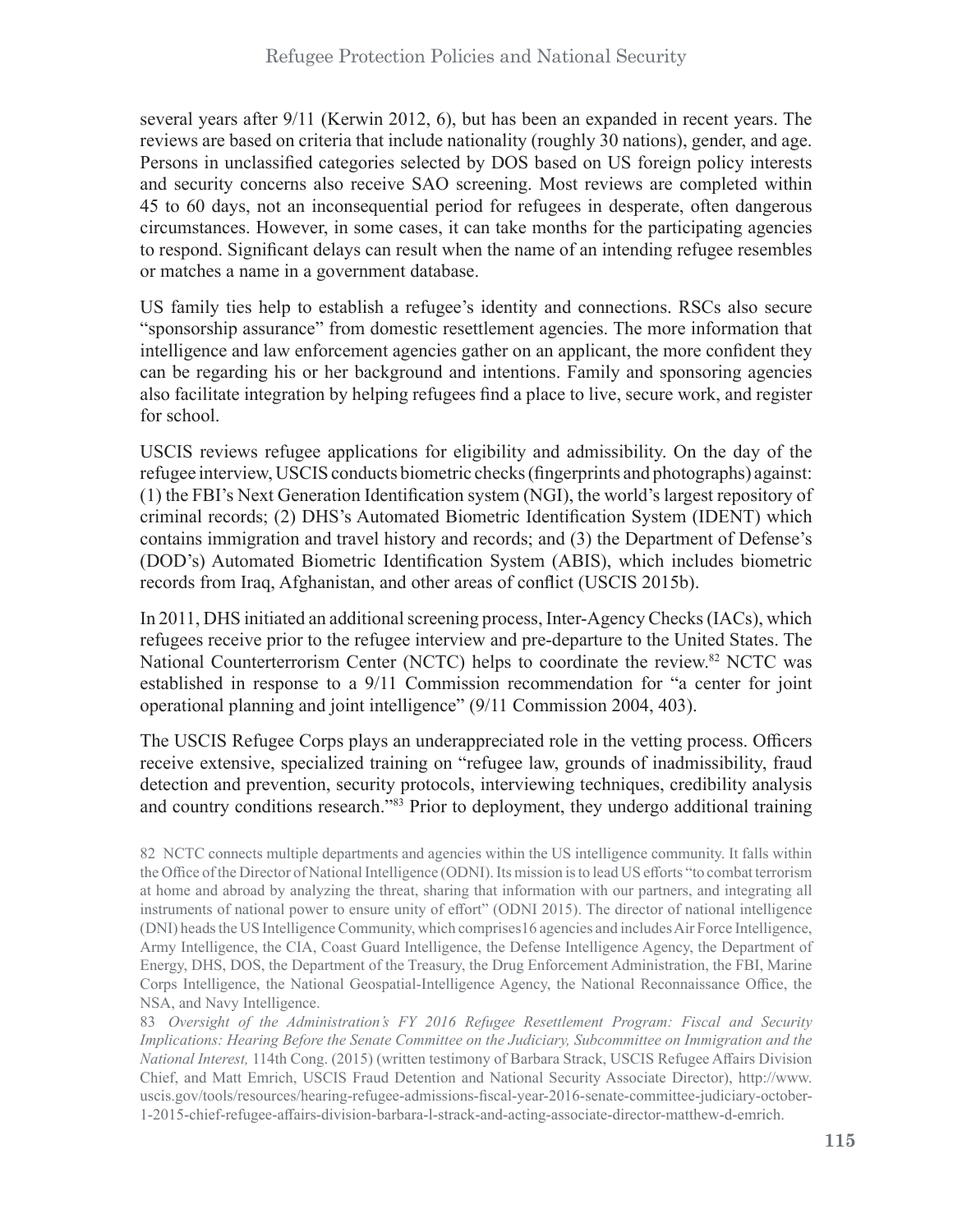on "the types of refugee claims they are likely to encounter, detailed country of origin information, and updates on any fraud trends and security issues."84 They also receive expert training on country-specific intelligence issues.

Refugee officers conduct in-depth interviews in which they assess the merits of claims, probe and test credibility, and explore potential fraud and security concerns. Since 9/11, security has been a pervasive DHS priority, including for its USCIS Refugee Corps.

Prior to their departure to the United States, refugees pass through a second inter-agency review which seeks to identify new derogatory information. Prior to admission, CBP screens refugees against its National Targeting Center-Passenger and the Transportation Security Administration (TSA) Secure Flight program. CBP also screens newly arrived refugees for admission at ports-of-entry, reviewing their documents and conducting additional security checks.

Terrorist information obtained during refugee screening is entered into the Terrorist Identities Datamart Environment (TIDES), which includes biographic data, fingerprints, and other classified holdings. Thus, the refugee program not only benefits from intelligence, but contributes to it as well.

High-ranking FBI, DHS, and NCTC officials have lamented deficiencies in intelligence collection related to Syrian refugees, arguing that effective screening requires datasets that contain accurate and thorough information on potential terrorists and criminals (HHSC 2015, 4). Republican presidential candidates and members of Congress have interpreted these concerns as evidence that the United States cannot vet or run "background checks" against Syrian refugees and, thus, should not admit any of them (Saddiqui 2015). This is not the case.

The United States can collect intelligence more easily from Iraq or Afghanistan, where it has had a large military presence, than from Syria. At the same time, its military engagements have engendered terrorist blowback. The large numbers of watch-listed Iraqis should not be viewed as a counterterror triumph. In addition, the lack of US access to information from Syrian state intelligence and police agencies, $85$  is not an insurmountable barrier to identifying Syrian terrorists.

Since 9/11, the United States has created a vast intelligence, counterterror and homeland security infrastructure that by 2010 reportedly encompassed 1,271 government organizations and 1,931 private corporations, and 854,000 persons with top-secret clearances in the Washington, DC area alone (Priest and Arkin 2010). One study found that annual US expenditure on homeland security increased by \$75 billion between 2001 and 2009 (in 2010 dollars), including by \$50 billion for federal agencies (other than intelligence agencies), \$15 billion for federal intelligence agencies, and \$10 billion for states and localities (Stewart, Ellingwood and Mueller 2011, 373). Moreover, this "very conservative" estimate did not account for private sector expenses (ibid., 373). In FY 2015, US intelligence agency

#### 84 Id.

85 *The Syrian Refugee Crisis and US National Security: Hearing before the House Judiciary Committee, Subcommittee on Immigration and Border Security,* 114th Cong. (2015) (testimony of Seth G. Jones, RAND Office of External Affairs), http://judiciary.house.gov/\_cache/files/7d555810-97fb-4632-bb44 a44579ff2f32/11.19.15-seth-jones-testimony.pdf.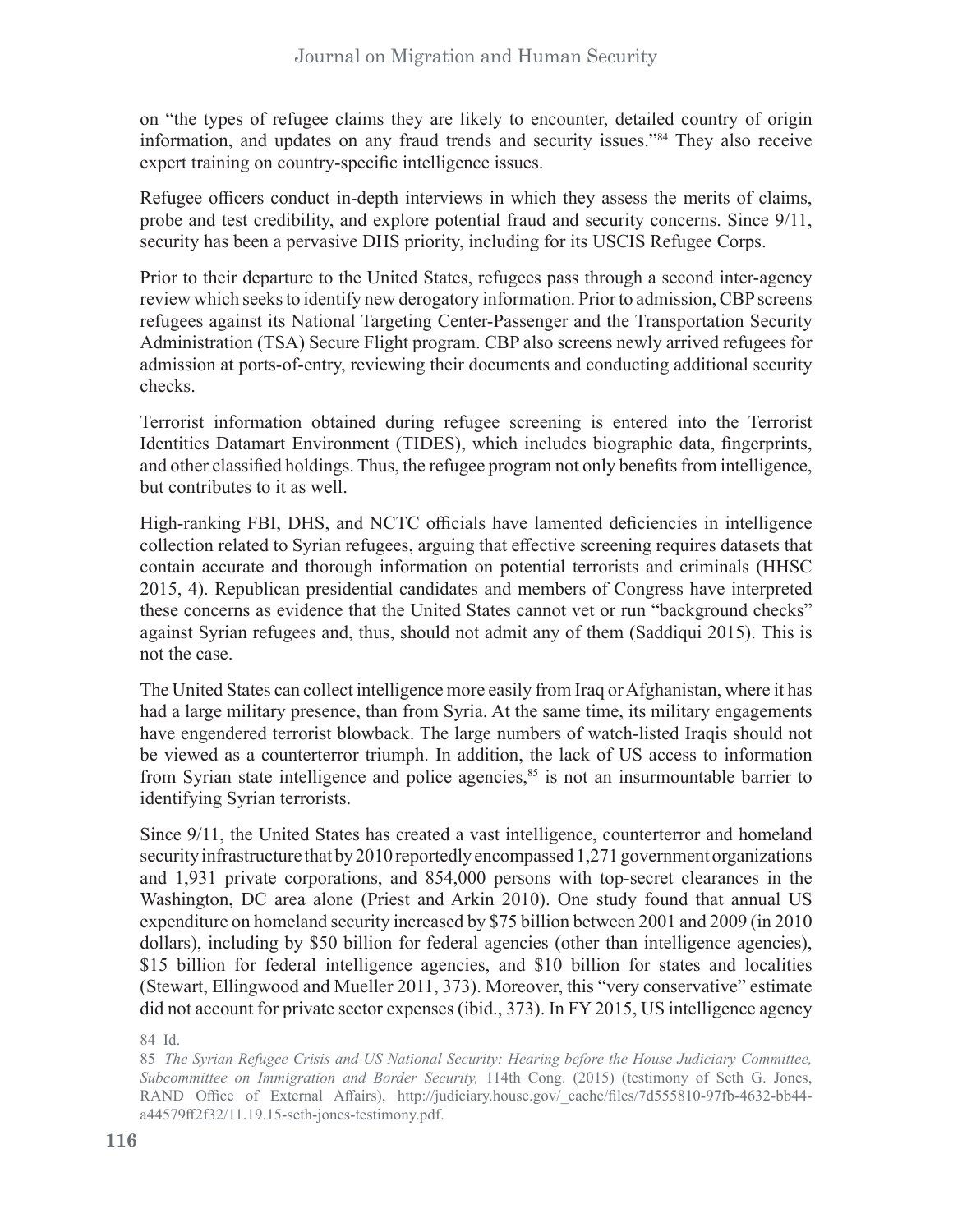budgets totaled nearly \$67 billion, \$50.3 billion for the National Intelligence Program, and \$16.5 billion for the Military Intelligence Program (FAS 2016).

The combined, enacted budgets of the two principal federal homeland security and immigration enforcement agencies, CBP and Immigration and Customs Enforcement (ICE), exceeded \$19 billion in 2015 (DHS 2016a, 10). Given these immense investments and the widely recognized need for better intelligence exposed by the 9/11 attacks, it is no surprise that US intelligence agencies have, in fact, generated derogatory information on individual Syrians seeking admission to the United States.

The "known unknown" presents a real but manageable challenge for the US screening system. Previously unknown terrorists can be identified through their associations, travel methods, tradecraft, evasiveness, inconsistencies, use of social media, and other means. In other words, they can be detected through a rigorous vetting, screening, and admissions process. As Robert Bonner, former CBP Commissioner, has said: "We are capable of vetting …. There's certainly the opportunity to make sure that the refugees that we do admit do not pose a security threat to our country."86

Finally, Syrian refugees in Europe come from upper middle-class backgrounds at higher rates than refugee populations from other nations (McHugh 2015). They include doctors, bankers, business people, and other professionals whose "identity" can be documented and well-established (ibid.). They come from a society that prior to civil war served as a haven for large numbers of Middle Eastern refugees, including two million Iraqis (Polk 2013), and that ranked among the "medium human development" states in the 2010 Human Development Index (UNDP 2010, 145). As UNHCR and DHS have found, the identity of many Syrian refugees can be determined with a high degree of confidence.

In a November 19, 2015 letter to President Obama, former DHS Secretaries Napolitano and Chertoff wrote that the "highest priority of our government is to keep American's safe" and "we can achieve this mission in a manner that is consistent with American values of openness and inclusiveness."87 In particular, the United States can "admit the most vulnerable of these refugees … as long as we do not compromise the already established protections."88

# **VII. Policy Recommendations**

This paper makes the case that refugee protection and national security should be viewed as complementary, not conflicting, state goals. To that end, this section identifies several strategies that promote both security and refugee protection. It also outlines steps that the US Congress should take to enhance US refugee protection policies and security. Finally, it argues for the efficacy of political engagement in support of pro-protection, pro-security policies, and against the assumption that political populism will invariably impede support for refugee protection.

86 Id.

<sup>87</sup> Letter from Janet Napolitano and Michael Chertoff, former DHS Secretaries, to President Barack Obama (Nov. 19, 2015), https://www.whitehouse.gov/blog/2015/11/19/two-former-homeland-security-secretarieswrote-president-obama-safely-welcoming. 88 Ibid.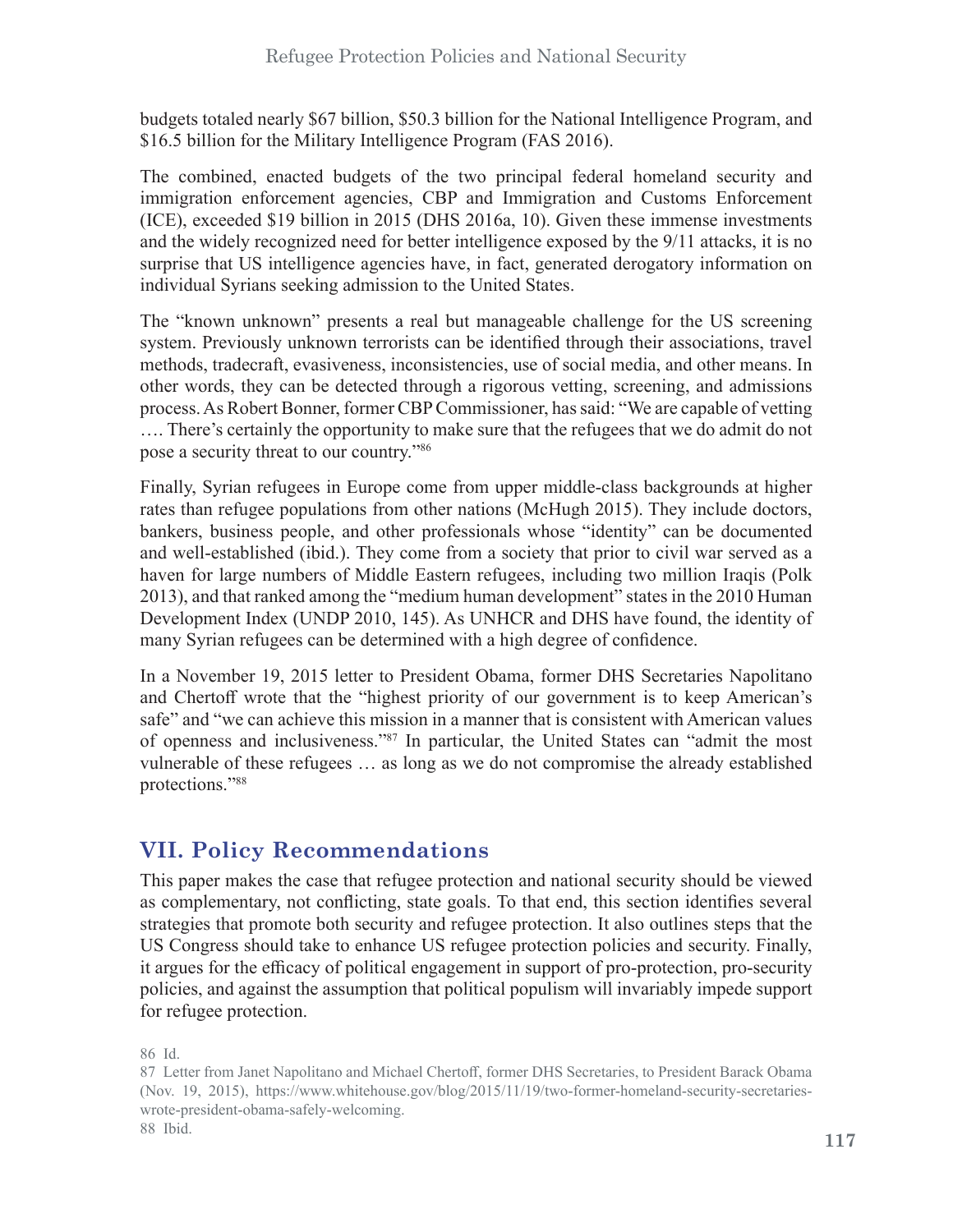# *A. Strategies to Further National Security and Refugee Protection*

As a conceptual matter, national security and refugee protection express the aspiration for human safety and well-being, but from different perspectives and with different emphases. From a practical perspective, strategies to advance these dual priorities — conflict prevention, peacebuilding, reconstruction, reconciliation, safe return, humanitarian and development assistance, and integration — largely align and can re-enforce each other.

"Conflict prevention" represents a national security priority (White House 2015b, 10), and a refugee protection imperative.<sup>89</sup> The "early and durable resolution of armed conflicts" (UNGA 2016 § 100[e]), and reductions in conflict, political terror, and human rights violations can reduce forced migration (Shaver and Zhou 2015), and avoid the "escalating series of negative, and often perverse, consequences and growing costs for host countries, the international community, and refugees themselves" (Papademetriou 2015, 8).

States should commit far greater political and diplomatic capital to resolve the world's multiple refugee-producing crises, which include the Syrian and Iraqi "mega-crisis," the ravages of "Africa's first world war" centered in the DRC, the quarter century of chaos and turmoil in Somalia, the civil war in South Sudan, the sectarian violence in the CAR, the flight of Eritreans from poverty and conscription, the breakdown of the rule-of-law in El Salvador, Honduras, and Guatemala, the protracted and newly displaced Afghani refugees, and the stateless Rohingya, among others. A "national security framework" cannot be sustained without addressing the other conditions that "create human insecurity" and displacement (Vietti and Scribner 2014, 27). Nor can safe, voluntary return, the preferred option for most refugees, be brought to scale as a durable solution without systematically addressing refugee-producing conditions.

In the UN summit report *Addressing the Large Movements of Refugees and Migrants,*  the UN secretary-general urged states to take concrete steps to uphold "the safety and dignity" of refugees and migrants; to adopt a "global compact" that would entail greater, more integrated and differentiated commitments to refugee protection; and to develop a "global compact for safe, regular and orderly migration" (UN Secretary-General 2016 § 24-29). The United States has expressed its commitment to expanded and diversified state commitments to address this immense human crisis.<sup>90</sup> While the language in the UN report has been watered down in the summit outcome document, many of the report's key ideas have survived. In particular, the idea of a global compact on refugee protection, buttressed by concrete state commitments, deserves support from both a refugee protection and national security perspective.

Developed states should offer orderly and expanded access to their own territories. They should also increase opportunities for protection through greater use of humanitarian, medical, family, student, labor, and private resettlement channels (UN Secretary-General

<sup>89</sup> Moreover, many conflicts and other refugee-producing conditions can be anticipated (Rupp 2016, 81). 90 The United States has announced that it will seek to identify an additional 10 states to contribute regularly to UN humanitarian appeals and agencies, to secure a 30 percent increase in state commitments for this work (from \$10 billion in 2015 to \$13 billion in 2016), to double the number of refugee resettlement or other legal avenues of admission worldwide, and to expand refugee education and employment opportunities by one million persons in each of 10 refugee host states (Campbell 2016).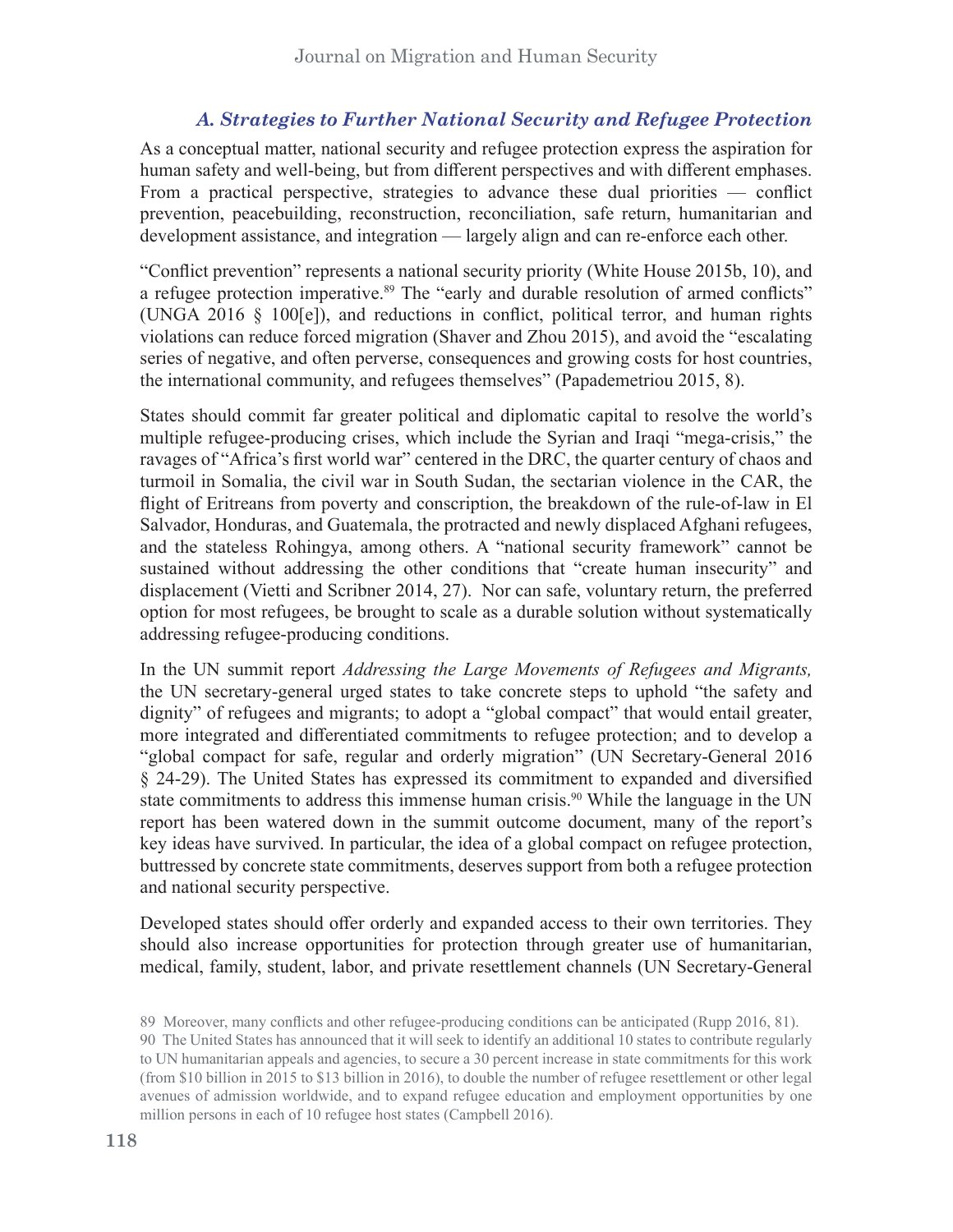2016  $§$  83).<sup>91</sup> Legal migration contributes to security by denying traffickers access to vulnerable persons, preventing crossing deaths, and allowing states to identify persons seeking admission and to concentrate their resources on bad actors. By contrast, terrorists often profit from and occasionally control criminal smuggling rings (Adamson 2006, 178; Schmid 2016, 27-28). Smugglers and traffickers flourish "when the demand for opportunities to immigrate outstrips the supply provided by official channels" (Adamson 2006, 193). In order to minimize criminally organized flows, states should align their legal migration policies with their own socio-economic interests. They should also regularly legalize unauthorized populations.

The threat of terrorist recruitment, conscription and violence speaks to the need to safeguard refugees in camps and urban settings, the need to expand and expedite durable solutions, and the need to extend legal migration channels to refugees. In addition, greater educational and employment opportunities can immunize refugees from terrorist propaganda and diminish onward migration, while affording them portable skills (UN Secretary-General 2016 § 82).

Developed states should provide far greater support to refugee hosting states for both humanitarian and security reasons. The latter states can serve as a bulwark against extremism and dangerous, unregulated migration. With appropriate support, they can offer development opportunities to all of their residents (including refugees) and, thus, increase the prospects for refugee integration.

Terrorists seek to radicalize socially disenfranchised youth and young adults in Western states (IEP 2015, 69). In response, states and civil society should prioritize youth education, employment, socially inclusive policies, and holistic policing strategies (IEP 2015, 74). The literature on immigrant integration illustrates that the policies, values, and prejudices of receiving communities strongly influence integration outcomes (Portes and Zhou 1993, 83).<sup>92</sup> Thus, host states should adopt strong and inclusive policies for their refugee and forcibly displaced populations.

Integration also demands a commitment by refugees and asylees to the core, rightsrespecting values and laws of receiving states. Extremist groups, by contrast, seek to create homogeneous societies: they reject pluralism and minority rights, and view the "rule-oflaw" as an impediment to their goals (Schmid 2016, 8-9).<sup>93</sup>

An integrated response to refugee integration is also a hallmark of effective policies: integration between state agencies; between localities, states, supranational, and international

93   Alex Schmid has usefully characterized Europe's core values as "democratic majority rule with respect for rights of minorities, rule of law, human rights, separation of state and religion, gender equality, freedom of thought and religion, social solidarity, pluralist acceptance of diversity and mutual tolerance" (Schmid 2016, 51).

<sup>91</sup> *The Causes and Consequences of Violent Extremism and the Role of Foreign Assistance: Hearing before the Senate Appropriations Subcommittee on State, Foreign Operations, and Related Programs,*  114th Cong. (2015) (written testimony of Kelly T. Clements, Deputy High Commissioner, United Nations High Commissioner for Refugees), http://www.appropriations.senate.gov/imo/media/doc/041216%20-%20 Clements%20-%20UNHCR%20-%20Testimony.pdf.

<sup>92</sup> The reception of refugees, asylees and their children may well have a greater influence on the receptivity of these populations to violent extremism than their nations of origin or ancestry (Bolifrass, Shaver, and Zhou 2015).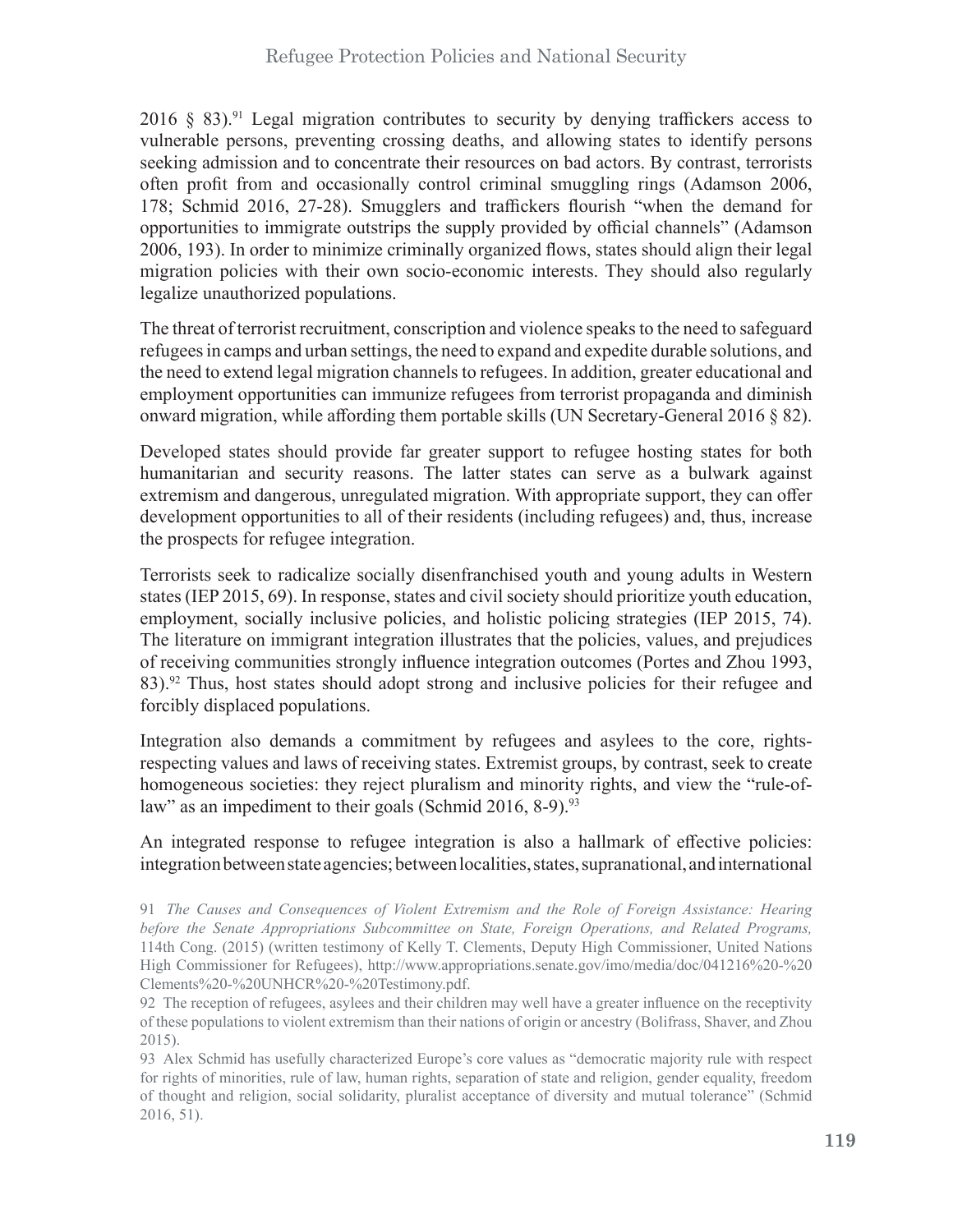bodies; and between government, the private sector, and NGOs (UN Secretary-General 2016 § 114[a]). Similarly, counterterrorism requires the integrated use of "all elements of national power," including "diplomacy, intelligence, covert action, law enforcement, economic policy, foreign aid, public diplomacy, and homeland defense" (9/11 Commission 2004, 205).

States whose members are targeted for terrorist recruitment should also prioritize countering violent extremism (CVE).94 As part of its "national security" strategy, for example, the United States has committed to addressing "the underlying conditions that can help foster violent extremism" and to support "alternatives to extremist messaging and greater economic opportunities for women and disaffected youth" (White House 2015b, 9). These important goals need to be operationalized.95

The success of CVE programs depends, in part, on their responsiveness to the diverse contexts and motivations of terrorist recruits,<sup>96</sup> and on engagement of these programs with family, school, law enforcement, and other community institutions.<sup>97</sup> An analysis of "counter-radicalization" programs in the United Kingdom, the Netherlands, Denmark and Norway found that programs that targeted at risk persons or those already on a path to radicalization were more effective than broad, preventive initiatives (Vidino and Brandon 2012, 70). CVE initiatives can be difficult to assess given the difficulties in proving "prevention" or abandonment of an ideology or affiliation (Schmid 2016, 45-54). However, they should nonetheless be targeted, context-specific, and rigorously evaluated.

Liberal democracies have historically treated migration from totalitarian states as an expression of the aspiration for freedom by persons who would otherwise be consigned to lives of repression and poverty. These concerns are not implicated in cases of persons seeking to join a terrorist organization or to evade arrest for domestic or overseas terrorist activity. Returning jihadists, in particular, should receive exhaustive screening, with an eye toward determining which of a continuum of responses to impose, from release and surveillance to criminal prosecution and, in extreme circumstances, to revocation of citizenship through judicial proceedings.98

Robust refugee and migrant vetting procedures can advance national security and pave the way for generous refugee protection policies. In the post-9/11 era, the United States has sought to "secure mobility" through:

94 The related term "counter-radicalization" has been described as a "catch all" that encompasses deradicalization (to abandon one's radical views), disengagement (to abandon a terrorist affiliation and activities, if not its ideology), and radicalization prevention (which targets a particular segment of society whose members may be vulnerable to radicalization) (Vidino and Brandon 2012, 9).

95 To that end, in 2015, the United States hosted national and regional summits on countering violent extremism (CVE). In May 2016, it released a strategy document describing its priorities in this area. CVE initiatives seek to eliminate or minimize the factors that cause members of targeted communities to join or support terrorist organizations (Schmid 2016, 53-54).

96 A study of 2,032 persons who fought for al Qaeda broke down their motivations into four categories, identity seeking (40 percent), revenge seeking (30 percent), status seeking (25 percent), and thrill seeking (5 percent) (IEP 2015, 73).

97   Under the US strategy, CVE encompasses not just prevention, but rehabilitation and reintegration programs (DOS and USAID 2016, 7).

98   Denaturalization might be fitting, for example, in cases of hardened terrorists, war criminals, and others who were granted citizenship based on willful misrepresentation.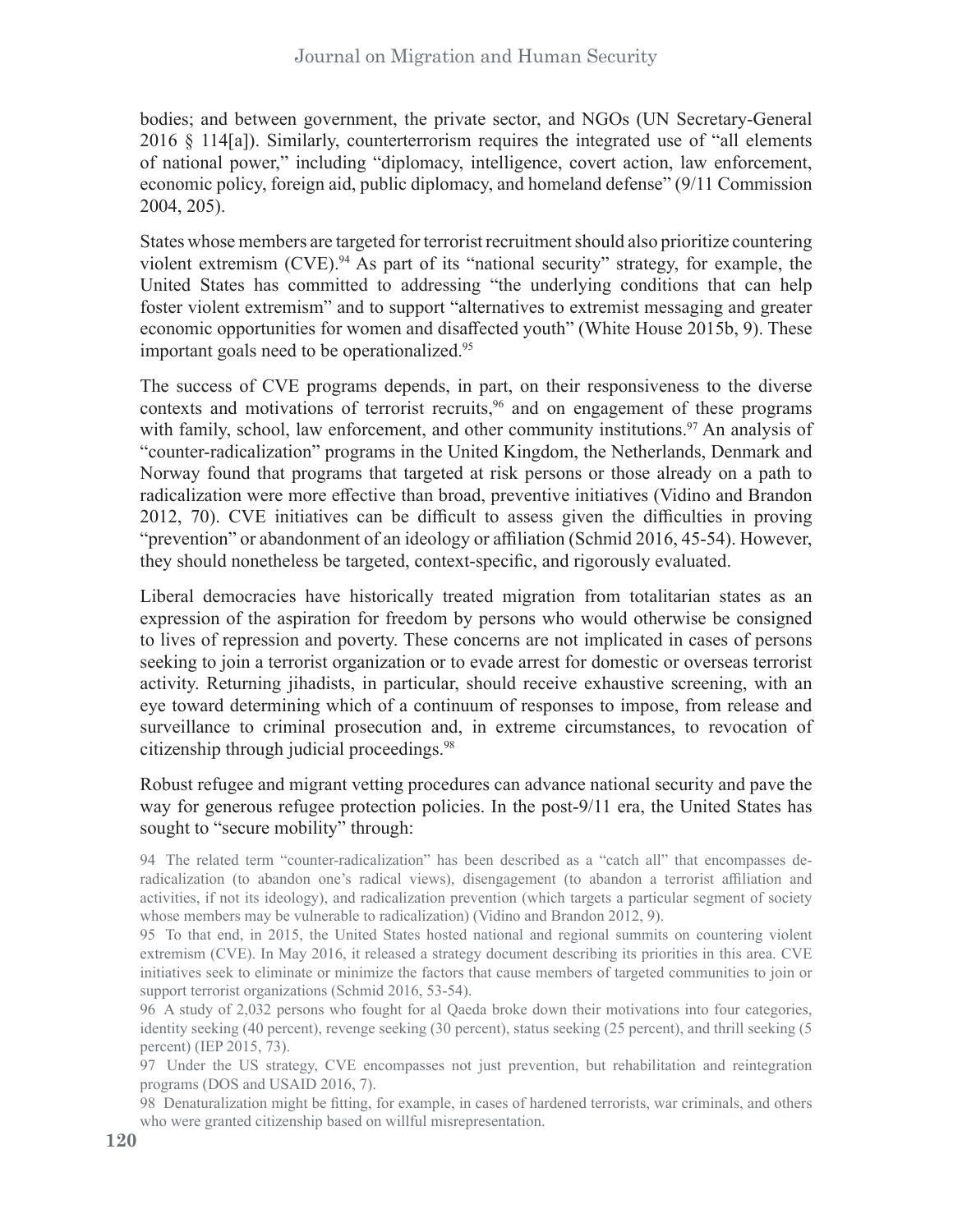- intelligence collection;
- expanded and accurate terrorist and criminal databases;
- information sharing within and between states;
- secure, biometrically enhanced identity documents;<sup>99</sup>
- layered screening, including interviews to assess eligibility for admission and credibility;
- enhanced background checks on migrants who meet evidence-based profiles;
- strategies that enlist public support and advance national unity; and
- continuous assessment of terrorist threats, tactics, and methods.

Many states cannot afford such an extensive vetting and screening regime. However, the severe, sometimes existential threat posed by transnational terrorists and criminal organizations to fragile states argues for "increased levels of interstate cooperation" in the form of intelligence collection, information sharing, law enforcement support, and regulated migration (Adamson 2006, 198).

While potentially an important point of exposure and vulnerability for terrorists, borders should not be the sole or main locus for identifying terrorists or preventing their entry. In addition, the level of investment in border and immigration enforcement policies should be subjected to risk management principles. Enforcement agencies should not be charged with screening refugees and migrants for protection. However, if they are vested with these responsibilities, an independent, specially trained unit should be created for this purpose.

#### *B. Proposals to Strengthen and Secure the US Refugee Protection System*

The US Congress should take six steps to strengthen the US refugee protection system and national security. First, Congress should "create a single, principal point of oversight and review for homeland security" (9/11 Commission 2004, 421). On the 10th anniversary of the attacks, the National Security Preparedness Group (NSPG) composed of 9/11 Commission members reported that dysfunctional congressional oversight had created gross inefficiencies and security vulnerabilities. The NSPG found that DHS answered to "more than 100 committees and subcommittees" and, in 2009 and 2010, "provided more than 3,900 briefings" and "testified more than 285 times" (NSPG 2011, 16). As a result, DHS operates under "unclear security policies," duplicates efforts, receives "conflicting guidance," and has not successfully integrated its constituent parts (ibid.)

According to James Ziglar, "the failure of Congress to have a focused oversight strategy for DHS actually endangers our national security interests by forcing DHS to respond to the policy and political interests of hundreds of members of Congress (and committees), as well as the increased risk of disclosure of confidential and classified information in the hands of so many Members.*"*<sup>100</sup> Ziglar argues that DHS's responsibilities "are as important as those of US intelligence agencies, yet the Congress refuses to manage the oversight of DHS with the same seriousness as it does with the intelligence agencies."101 Congress

<sup>99</sup> Identity assurance can also increase the efficiency of humanitarian and resettlement assistance.

<sup>100</sup> Interview by author with James Ziglar, former INS Commissioner (Dec. 29, 2015).

<sup>101</sup> Ibid.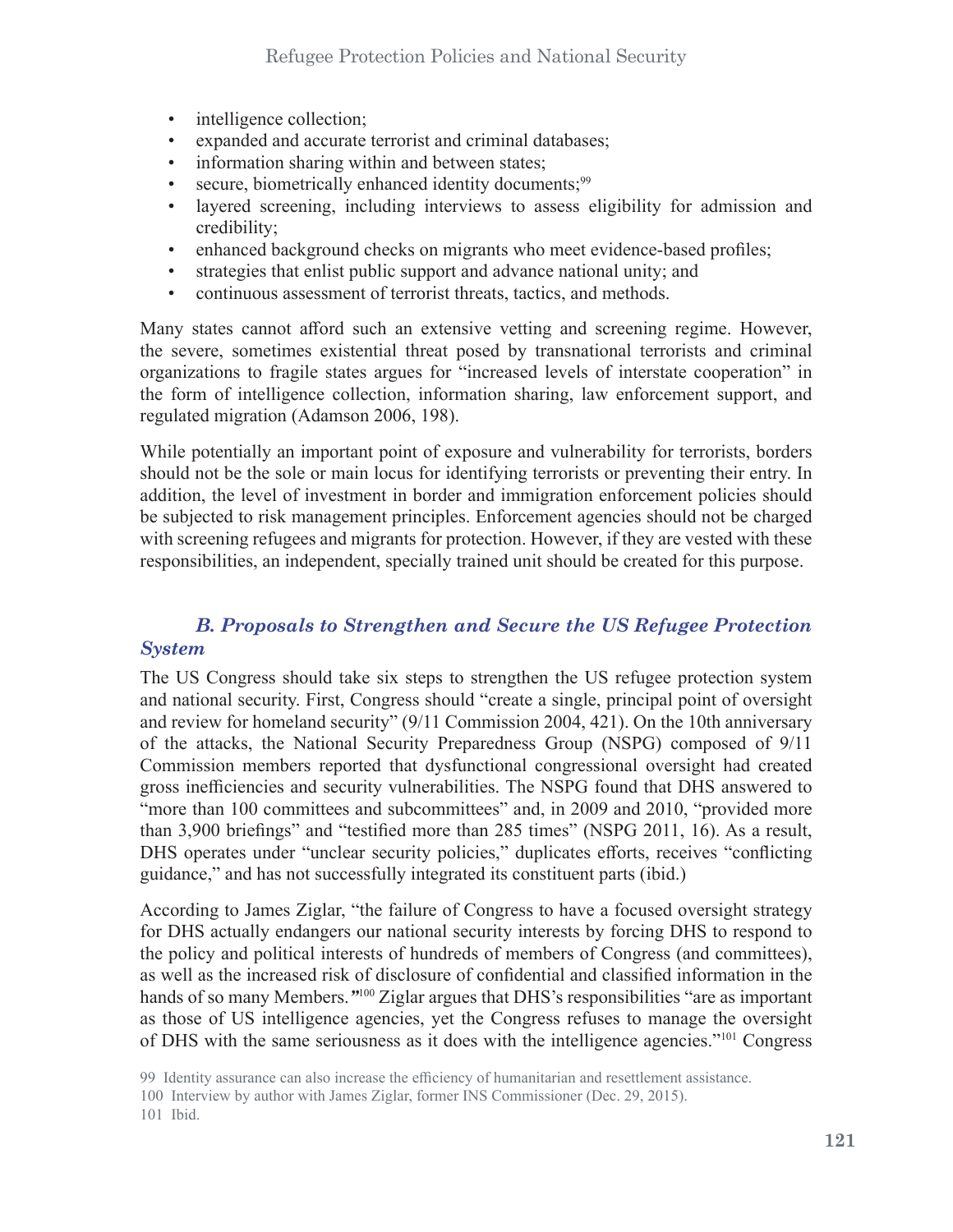should move with alacrity to streamline its oversight of the nation's homeland security agency.

Second, Congress should ensure that DHS creates a unified command structure to respond to terrorist attacks and other catastrophic events that implicate multiple jurisdictions and agencies (NSPG 2011, 12-13). Just as integration between diverse government agencies is central to preventing terrorism, so too can an integrated response to terrorist attacks minimize their impact and transform them into an occasion for national unity.

Third, as stipulated in the Refugee Act of 1980, Congress should also create a presidentially appointed US coordinator for refugee affairs to develop refugee policy, coordinate admission and resettlement programs, and serve as a liaison to foreign governments, Congress, relevant federal agencies, state and local governments, and NGOs.<sup>102</sup> Given the high degree of interest in and misinformation related to the refugee program, the time is ripe to create such a position.

> *As it stands, the United States cannot credibly deny admission to desperate, well-vetted refugees on security-related grounds, but allow potential terrorists to purchase firearms and explosives*

Fourth, Congress should pass legislation to prevent suspected terrorists from purchasing firearms and explosives, while permitting those who wish to purchase firearms and are incorrectly on the FBI's terrorist watch list to clear their names in an expedited way. ISIS has identified US firearm policies as a source of vulnerability to the United States (Taylor 2016). The FBI operates the National Instant Criminal Background Check System (NICS), which allows federal, state, and local law enforcement to conduct checks on persons seeking to purchase firearms or to secure a permit to obtain, sell, or transfer explosives. NICS searches the FBI's National Crime Information Center (NCIC) database, which contains information on persons "wanted" by federal, state, and local law enforcement, and the FBI's consolidated terrorist screening database. As the law stands, felons, fugitives, and persons without immigration status cannot purchase firearms or explosives in the United States, but suspected terrorists can.

In March 2015, the US Government Accountability Office (GAO) reported that from February 2004 through 2014, persons on the terrorist watch list "were involved in firearm or explosives background checks 2,233 times" and that "2,043 (about 91 percent) of the transactions were allowed to proceed ..." (GAOa 2015). The FBI can use information on an *attempted* purchase in its counterterror investigations. However, it does not always know if suspected terrorists have actually obtained firearms or a license or permit for explosives because gun and explosives dealers must keep this information, but need not report it (GAO 2010, 4).

Despite strong public support, bills to allow potential gun purchasers to challenge an incorrect terrorist watch list designation and to prevent terrorists from purchasing firearms and explosives have been reliably defeated (Ingraham 2015; Ingraham 2016), including

<sup>102</sup> Refugee Act of 1980, Pub. L. No. 96-212, 94 Stat. 102 § 301 (1980).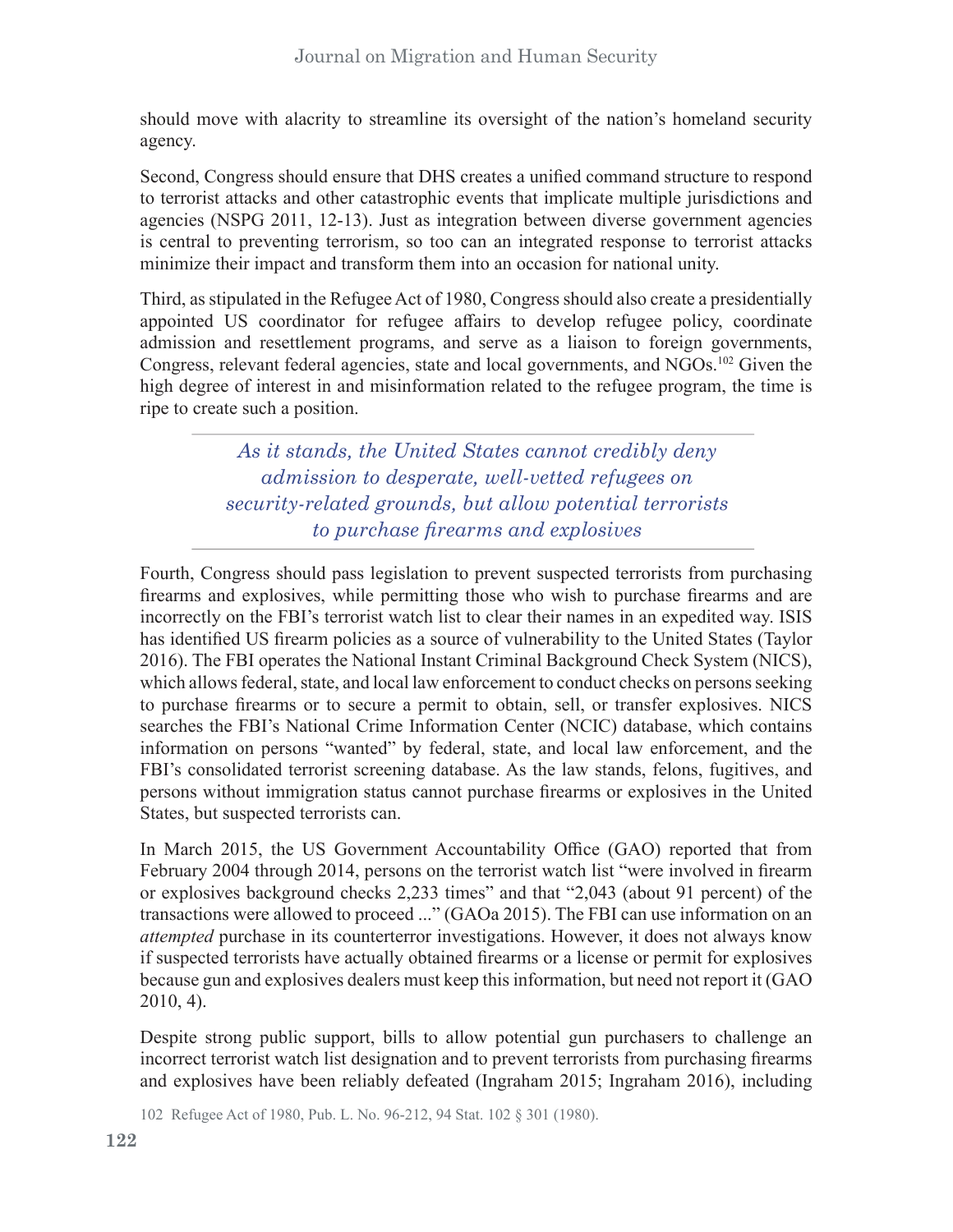by the US Senate on December 3, 2015 (after the San Bernardino attack) and on June 20, 2016 (after the Orlando attack by a US citizen formerly on a terrorist watch list). Congress should pass bipartisan legislation to address these dual imperatives. As it stands, the United States cannot credibly deny admission to desperate, well-vetted refugees on securityrelated grounds, but allow potential terrorists to purchase firearms and explosives. Nor should it deny the right to purchase firearms to persons mistakenly or incorrectly placed on the terrorist watch list.

Fifth, Congress should depoliticize its oversight of the US refugee program. The need for generous refugee protection policies and for a rational assessment of their security vulnerabilities has never been so great. It represents an exercise in cynicism to conflate persons who have fled for their lives, with the terrorist groups who, in many cases, prompted their flights, or to portray the interests of those seeking protection as at odds with citizens who expect to be safe and secure in their own nations. Like national security, refugee protection should be a "valence issue," supported across the political spectrum and debated on the level of strategy and tactics.

*Effective responses to large-scale refugee crises have invariably resulted from political leadership, strong domestic constituencies, and a high level of public understanding and acceptance of those seeking protection*

Sixth, while "100 percent security" cannot be guaranteed, the US refugee resettlement program is highly securitized.103 The response to a security breach in this program should not be a bar on the admission of desperate people. Instead, it should be an exhaustive review of whether officials rigorously followed all the steps in the vetting and screening process. If they did not, quality control and oversight need to be improved. If they did, previously unrecognized vulnerabilities need to be immediately remedied. As a matter of course, refugee and international migration policies should be continuously assessed and, if necessary, strengthened based on evolving intelligence on terrorist intentions, methods and tactics.

#### *C. Making Refugee Protection a Popular Cause*

It is a central paradox in the debate over refugee protection and security that effective protection policies can further security, but security-driven fears often impede their adoption. Many policymakers, commentators, and advocates attribute hostility to refugees and other forcibly displaced persons to political populism, stoked by demagogues. Extremist political movements have been on the ascent in Europe and the United States (Troianovski 2016). These movements criticize what they perceive to be collusion between the press and the political elite. They maintain that Islam is incompatible with liberal democracy, challenge the legitimacy of state institutions, oppose the putative loss of sovereignty to supranational and international institutions, and support generous social welfare policies

103 Interview by author with Vincent Cannistraro, former Chief of Operations and Analysis in the CIA's Counter-Terrorism Center (Nov. 20, 2015).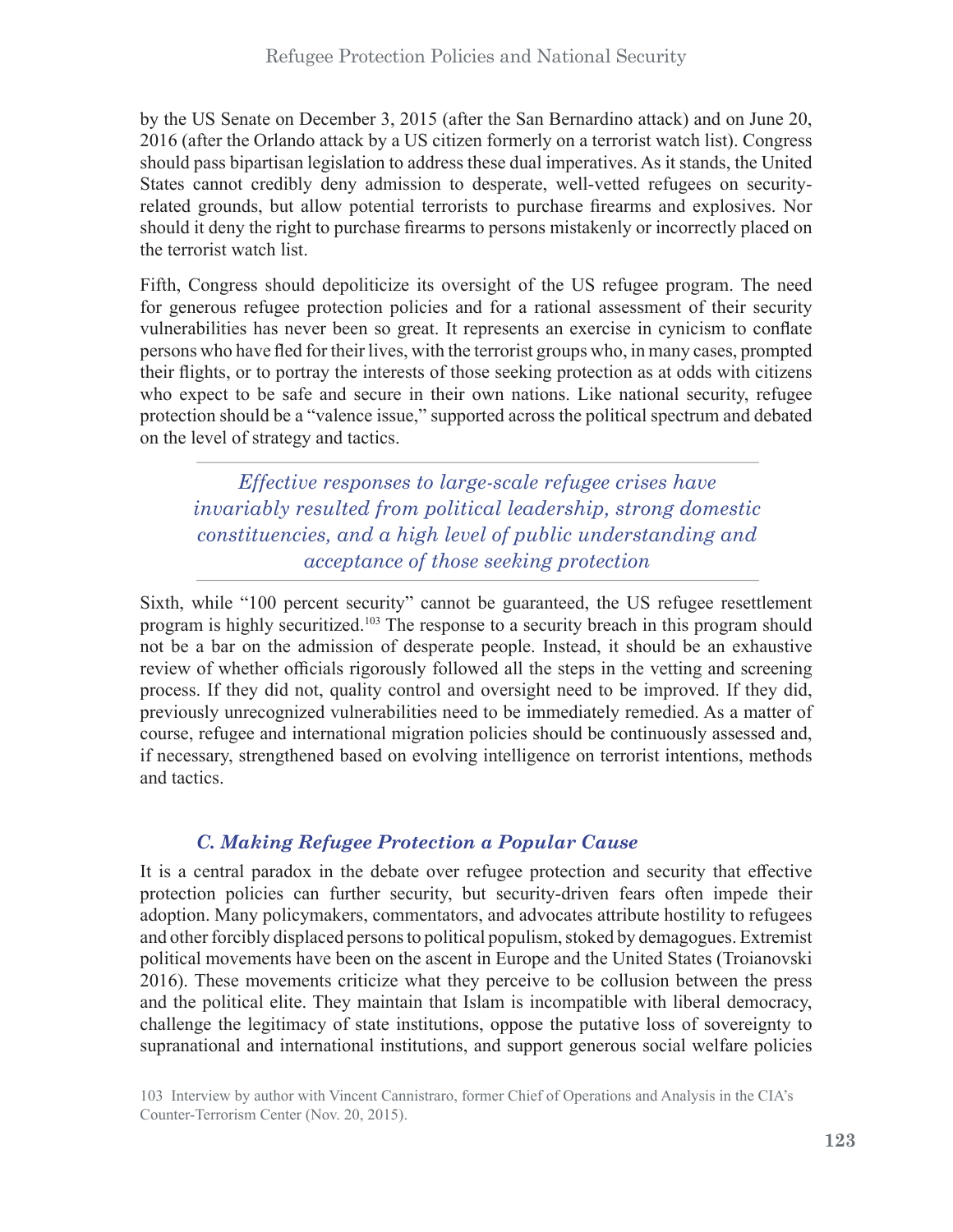for natives. They seek an exclusive kind of order and security that diminishes the prospects for security for refugees and other forcibly displaced persons.

National defense and public safety represent core responsibilities of sovereign states. Yet as reflected in a succession of seminal human rights instruments since World War II, states also exist to safeguard the rights of their citizens at home and abroad, non-citizens in transit, persons fleeing persecution at their borders, refugees and immigrants who settle in their territories and (in limited circumstances) imperiled person beyond their borders (UN Secretary-General 2016 §§ 13, 54).

The debate over how to reconcile these broad responsibilities will remain messy and fraught, but it must be engaged politically and cannot remain a debate *between* refugee protection and national security. Refugee resettlement and admission policies arise from political commitments, not from international legal commitments. Effective responses to large-scale refugee crises have invariably resulted from political leadership, strong domestic constituencies, and a high level of public understanding and acceptance of those seeking protection. It seems trite to make the case that public opinion matters for refugee protection, but in fact it does. Moreover, public opinion surveys,<sup>104</sup> and the great generosity of many host communities offer abundant evidence of public support for refugees. The need is not to extinguish populist politics, but to educate the public on the interconnectedness of refugee protection and security, and to make protection a popular cause.

104   Eighty percent of respondents in a global survey of 27,000 persons in 27 nations said they would accept persons fleeing war or persecution into their countries, 10 percent said they would accept such persons into their homes,73 percent believed that such persons should be able to take refuge in other countries, and 66 percent said that states should do more to help persons fleeing war or persecution (Amnesty 2016).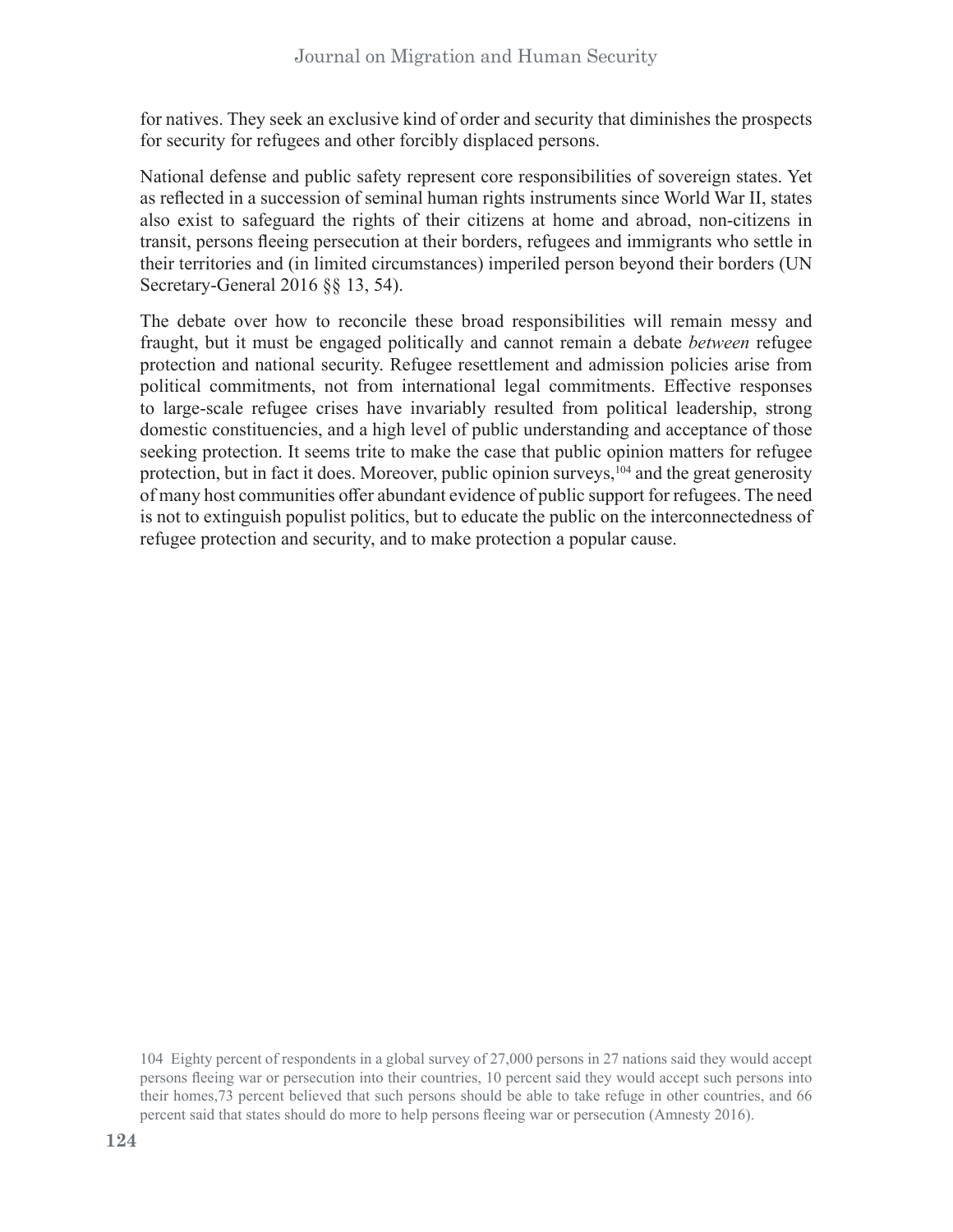#### **REFERENCES**

- 3RP (Regional Refugee and Resilience Plan). 2016. "Syria Regional Refugee Response." Inter-agency Information Sharing Portal. 3RP and UNHCR. http://data.unhcr.org/ syrianrefugees/regional.php.
- Adamson, Fiona. 2006. "Crossing Borders: International Migration and National Security." *International Security* 31(1):165-99. http://dx.doi.org/10.1162/isec.2006.31.1.165.
- Alden, Edward. "In Praise of the US Visa Waiver Program." *Politico*, November 25. http:// www.politico.eu/article/in-praise-of-the-us-visa-waiver-program/.
- Alexander, Ruth, and Hannah Moore. 2015. "Are Most Victims of Terrorism Muslim?" *BBC News,* January 20*.* http://www.bbc.com/news/magazine-30883058.
- Almukhtar, Sarah. 2015. "How Boko Haram Courted and Joined the Islamic State." *New York Times*, June 10. http://www.nytimes.com/interactive/2015/06/11/world/ africa/boko-haram-isis-propaganda-video-nigeria.html?\_r=0.
- Aly, Anne. 2015. "Terrorism: Historical and Contemporary Issues." In *Global Terrorism Index 2015.* Sydney, New York and Mexico City: IEP. http://economicsandpeace. org/wp-content/uploads/2015/11/Global-Terrorism-Index-2015.pdf.
- Amnesty International. 2015. "Syria's Refugee Crisis in Numbers." September 4. https:// www.amnesty.org/en/latest/news/2015/09/syrias-refugee-crisis-in-numbers/.
- ———. 2016. *Refugees Welcome Survey 2016: Views of Citizens Across 27 Countries.*  GlobeScan. http://reliefweb.int/sites/reliefweb.int/files/resources/amnestyrefugees-welcome-survey\_globescan-topline-report\_may2016\_embargoed.pdf.
- Ansari, Talal, and Siraj Datoo. 2016. "Welcome to America Now Spy on Your Friends." *BuzzFeed*, January 28. http://www.buzzfeed.com/talalansari/welcome-to-americanow-spy-on-your-friends#.hh1PxyO5N.
- Apuzzo, Matt, and Eric Lichtblau. 2016. "After F.B.I.'s Inquiry Into Omar Mateen, a Focus on What Else Could Be Done." *New York Times*, June 14. http://www.nytimes. com/2016/06/15/us/politics/noor-zahi-salman-omar-mateen.html? r=0.
- Apuzzo, Matt, Michael S. Schmidt, and Julia Preston. "US Visa Process Missed San Bernardino Wife's Zealotry on Social Media." *New York Times*, December 12. http://www.nytimes.com/2015/12/13/us/san-bernardino-attacks-us-visa-processtashfeen-maliks-remarks-on-social-media-about-jihad-were-missed.html.
- Bergen, Peter. 2016. *United States of Jihad: Investigating America's Homegrown Terrorists.*  Crown Publishers: New York.
- Bergeron, Claire. 2014. "Temporary Protected Status After 25 Years: Addressing the Challenge of Long-term 'Temporary' Residents and Strengthening a Centerpiece of US Humanitarian Protection." *Journal of Migration and Human Security*  2(1):22-43. http://dx.doi.org/10.14240/jmhs.v2i1.23.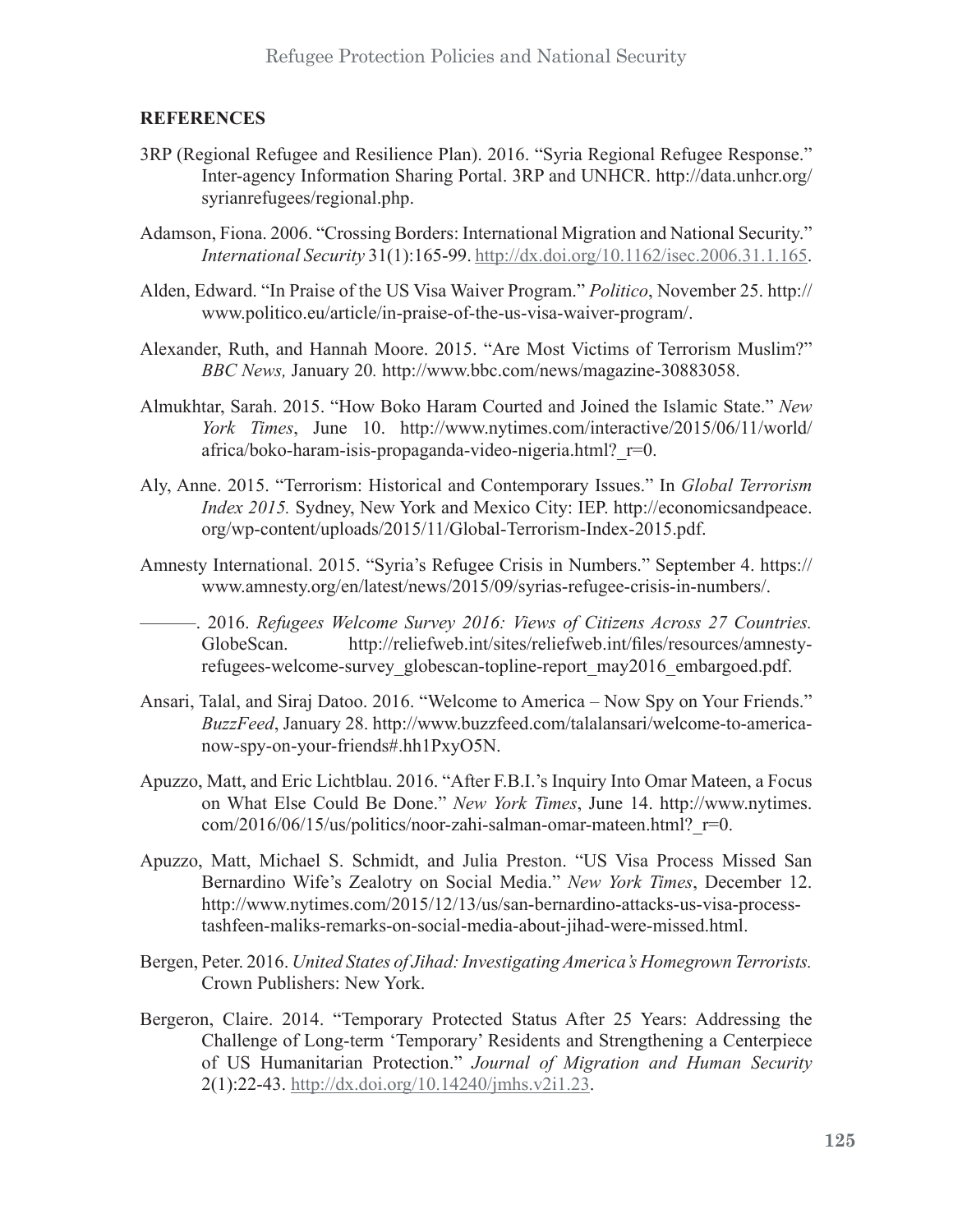- Bolifrass, Alex, Andrew Shaver, and Yang-Yang Zhou. 2015. "Don't Fear Refugees: Why They Pose Little Threat to National Security." *Foreign Affairs*, December 9. https:// www.foreignaffairs.com/articles/united-states/2015-12-09/dont-fear-refugees.
- Bradner, Eric. 2015. "Trump: Track Refugees, Monitor Mosques, Waterboard." *CNN Politics*, November 22. http://www.cnn.com/2015/11/22/politics/donald-trumpisis-refugees-database-mosques/.
- Brooks, Risa A. 2011. "Muslim 'Homegrown' Terrorism in the United States; How Serious is the Threat?" *International Security* 36(2):7-47. http://dx.doi.org/10.1162/ ISEC\_a\_00055.
- Brown, Anastasia, and Todd Scribner. 2014. "Unfulfilled Promises, Future Possibilities: The Refugee Resettlement System in the United States." *Journal on Migration and Human Security* 2(2):101-20*.* http://dx.doi.org/10.14240/jmhs.v2i2.27.
- Burnett, John. 2014. "Amid Wave of Child Immigrants, Reports of Abuse by Border Patrol." *NPR,* July 24*.* http://www.npr.org/2014/07/24/334041633/amid-wave-ofchild-immigrants-reports-of-abuse-by-border-patrol.
- Cabot, Anna. 2014. "Problems Faced by Mexican Asylum Seekers in the United States." *Journal on Migration and Human Security* 2(4) 361-77*.* http://dx.doi.org/10.14240/ jmhs.v2i4.40.
- Campbell, Elizabeth. 2016. "Strengthening the Global Response to Refugee Crises Worldwide." *DIPNOTE*, February 1. https://blogs.state.gov/stories/2016/02/01/ strengthening-global-response-refugee-crises-worldwide.
- Centro Internacional para los Derechos Humanos de los Migrantes (CIDEHUM) and United Nations High Commissioner for Refugees (UNHCR). 2012. "Forced Displacement and Protection Needs Produced by New Forms of Violence and Criminality in Central America." Washington, DC: CIDEHUM and UNHCR. http://www.acnur. org/t3/fileadmin/Documentos/BDL/2012/8956.pdf?view=1
- CFR (Council on Foreign Relations). 2009. *US Immigration Policy: Independent Task Force Report No. 63.* New York: CFR*.* http://www.cfr.org/immigration/us-immigrationpolicy/p20030.
- ———. 2015. "Homeland Security Implications of ISIS Attacks." CFR Events, December 18. http://www.cfr.org/homeland-security/homeland-security-implications-isisattacks/p37320.
- Chambers, Matthew, Mindy Liu, and Chip Moore. 2011. "Drunk Driving by the Numbers." Washington, DC: US Department of Transportation, Bureau of Transportation Statistics. http://www.rita.dot.gov/bts/sites/rita.dot.gov.bts/files/publications/by\_ the numbers/drunk driving/index.html.
- Chamie, Joseph. 2013. "The Choice: More Immigrants or Fewer Citizens?" *Yale Global,*  March 4. http://yaleglobal.yale.edu/content/choice-more-immigrants-or-fewercitizens.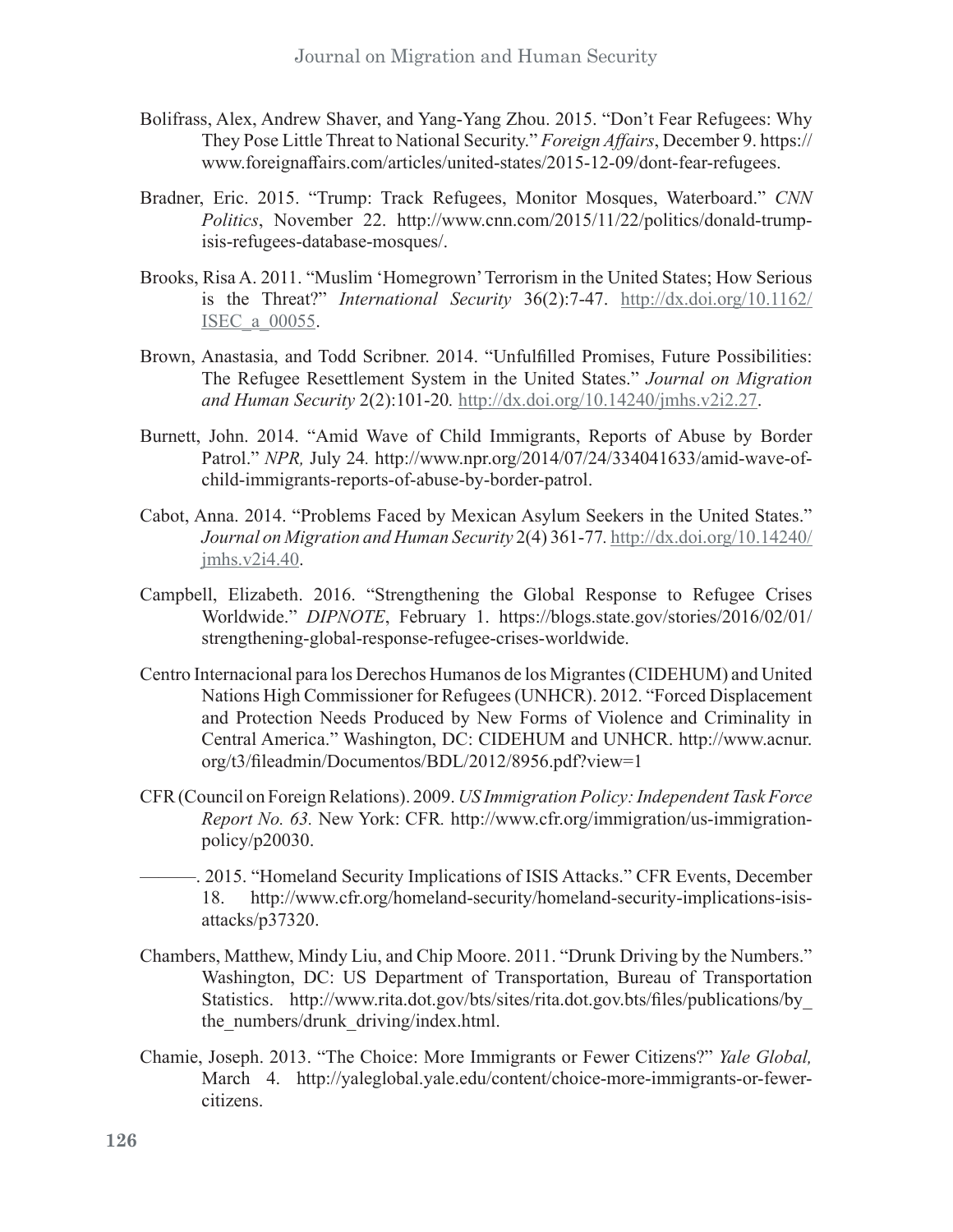- Clemens, Michael, Claudio E. Montenegro, and Lant Pritchett. 2008. "The Place Premium: Wage Differences for Identical Workers across the U.S. Border - Working Paper 148." Washington, DC: Center for Global Development. http://www.cgdev.org/ publication/place-premium-wage-differences-identical-workers-across-us-borderworking-paper-148.
- Coates, Sam. 2016. "May Raises Fears about Terrorism and Justice." *The Times*, April 26. http://www.thetimes.co.uk/article/may-raises-fears-about-terrorism-and-justicexx907lf98.
- Daly, Michael. 2015. "Former NYPD Head Ray Kelly: Paris Attacks Were 'Shockingly Simple." *The Daily Beast*, November 16. http://www.thedailybeast.com/ articles/2015/11/16/former-nypd-head-ray-kelly-paris-attacks-were-shockinglysimple.html.
- Davidson, Amy. 2015. "Ted Cruz's Religious Test for Syrian Refugees." *New Yorker,*  November 16. http://www.newyorker.com/news/amy-davidson/ted-cruzsreligious-test-for-syrian-refugee.
- De La Baume, Maia, and Giulia Paravicini. 2015. "The Belgian Intelligence Gap." *Politico,* November 18*.* http://www.politico.eu/article/two-paris-attackers-werequestioned-freed-this-year-isil-terrorism-attacks/
- DeSilver, Drew. "US Public Seldom Has Welcomed Refugees in the Country." *FactTank,*  November 19. Washington, DC: Pew Research Center. http://www.pewresearch. org/fact-tank/2015/11/19/u-s-public-seldom-has-welcomed-refugees-intocountry/.
- DHS (US Department of Homeland Security). 2010. "Quadrennial Homeland Security Review Report: A Strategic Framework for a Secure Homeland." Washington, DC: DHS. https://www.dhs.gov/sites/default/files/publications/2010-qhsr-report.pdf.
	- \_\_\_\_\_\_. 2011a. "Risk Management Fundamentals: Homeland Security Risk Management Doctrine." Washington, DC: DHS. https://www.dhs.gov/xlibrary/assets/rma-riskmanagement-fundamentals.pdf.
- \_\_\_\_\_\_. 2011b. "The Strategic National Risk Assessment in Support of PPD 8: A Comprehensive Risk-Based Approach toward a Secure and Resilient Nation." Washington, DC: DHS. https://www.dhs.gov/xlibrary/assets/rma-strategicnational-risk-assessment-ppd8.pdf.
	- \_\_\_\_\_\_. 2014. "The 2014 Quadrennial Homeland Security Review." Washington, DC: DHS. https://www.dhs.gov/sites/default/files/publications/2014-qhsr-final-508. pdf.
- \_\_\_\_\_\_\_. 2015a. "International Engagement Results." Washington, DC: DHS. http://www. dhs.gov/international-engagement-results.
- ———. 2015b. "Statement by Secretary Jeh C. Johnson on Intention to Implement Security Enhancements to the Visa Waiver Program." Press Release, August 6. Washington,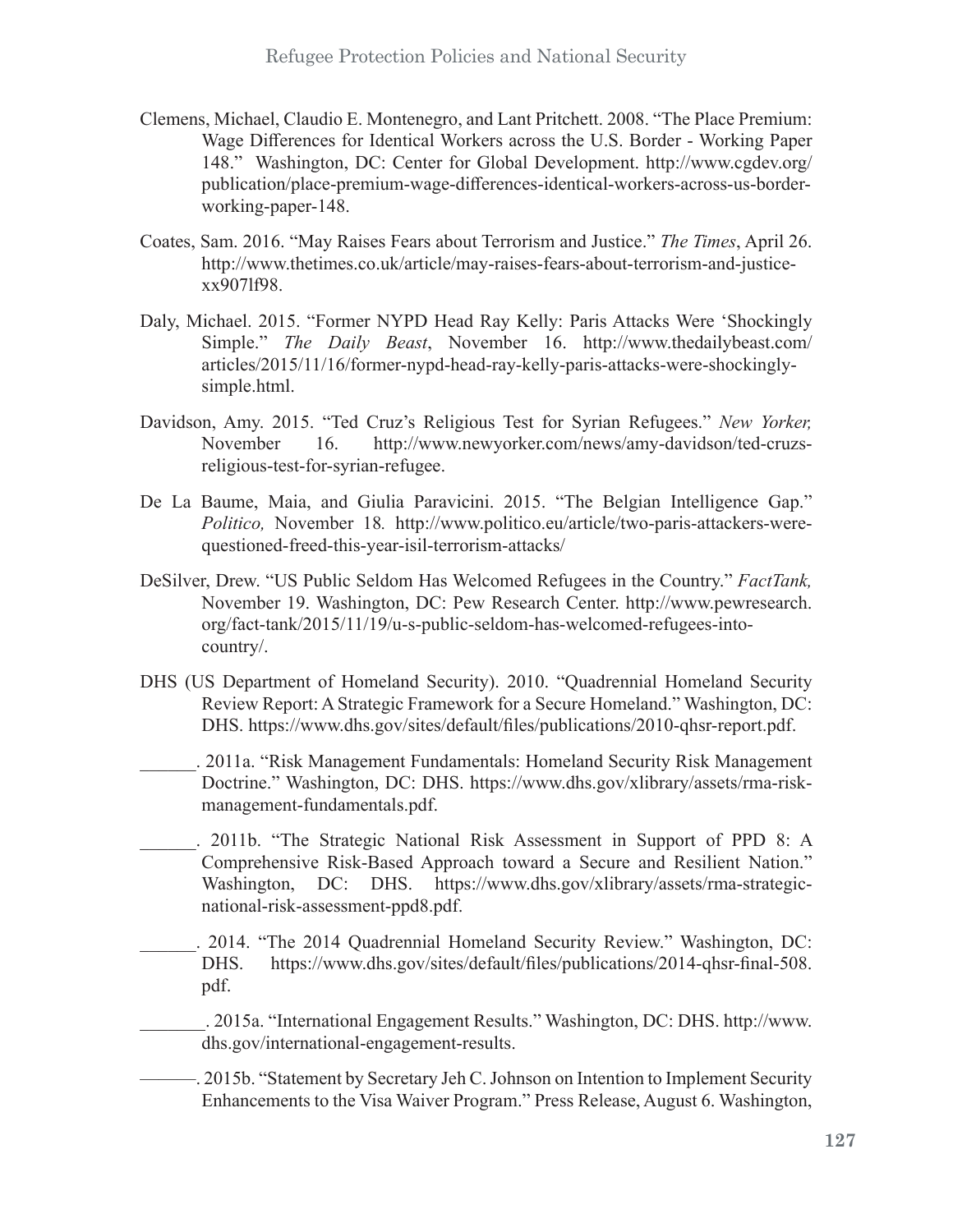DC: DHS Press Office. http://www.dhs.gov/news/2015/08/06/statement-secretaryjeh-c-johnson-intention-implement-security-enhancements-visa.

- ———. 2016a. "Budget in Brief Fiscal Year 2017." Washington, DC: DHS. https://www. dhs.gov/sites/default/files/publications/FY2017\_BIB-MASTER.pdf .
- ———. 2016b. "DHS Announces Further Travel Restrictions for the Visa Waiver Program." Press Release, February 16. Washington, DC: DHS Press Office. https://www. dhs.gov/news/2016/02/18/dhs-announces-further-travel-restrictions-visa-waiverprogram.
- DHS-OIG (DHS Office of Inspector General). 2015. "Streamline: Measuring Its Effect on Illegal Border Crossing." Washington, DC: DHS-OIG. https://www.oig.dhs.gov/ assets/Mgmt/2015/OIG\_15-95\_May15.pdf.
- Dinan, Stephen. "DHS Grants Syrians Temporary Amnesty." *Washington Times*, August 1.http://www.washingtontimes.com/news/2016/aug/1/dhs-grants-syrians-specialprotections-us/.
- DOJ (US Department of Justice). 2013. "Former Iraqi Terrorists Living in Kentucky Sentenced for Terrorist Activities." Press Release, January 29. Washington, DC: DOJ Office of Public Affairs. http://www.justice.gov/opa/pr/former-iraqiterrorists-living-kentucky-sentenced-terrorist-activities.
- ———. 2015a. "Columbus, Ohio Man Charged with Providing Material Support to Terrorists." Press Release, April 16. Washington, DC: DOJ Office of Public Affairs. https://www.fbi.gov/cincinnati/press-releases/2015/columbus-ohio-man-chargedwith-providing-material-support-to-terrorists.
- ———. 2015b. "Federal Jury Convicts Kurbanov on Terrorism Charges." Press Release, August 12. Washington, DC: DOJ Office of Public Affairs. http://www.justice.gov/ opa/pr/federal-jury-convicts-kurbanov-terrorism-charges.
- ———. 2016. "Asylum Statistics FY 2011–2015." Washington, DC: DOJ Executive Office for Immigration Review; Office of Planning, Analysis, and Technology Immigration Courts. https://www.justice.gov/eoir/file/asylum-statistics/download.
- Donato, Katharine M., and Blake Sisk. 2015. "Children's Migration to the United States from Mexico and Central America: Evidence from the Mexican and Latin American Migration Projects." *Journal on Migration and Human Security* 3(1):58-79*.* http:// dx.doi.org/10.14240/jmhs.v3i1.43.
- DOS (US Department of State). 2015a. "Refugee Admissions." http://www.state.gov/j/ prm/ra/.
- \_\_\_\_\_\_. 2015b. "Immigrant and Nonimmigrant Visas Issued at Foreign Service Posts Fiscal Years 2010 – 2015." *In Report of the Visa Office 2015.* Washington, DC: DOS. http://travel.state.gov/content/dam/visas/Statistics/AnnualReports/ FY2015AnnualReport/FY15AnnualReport-TableI.pdf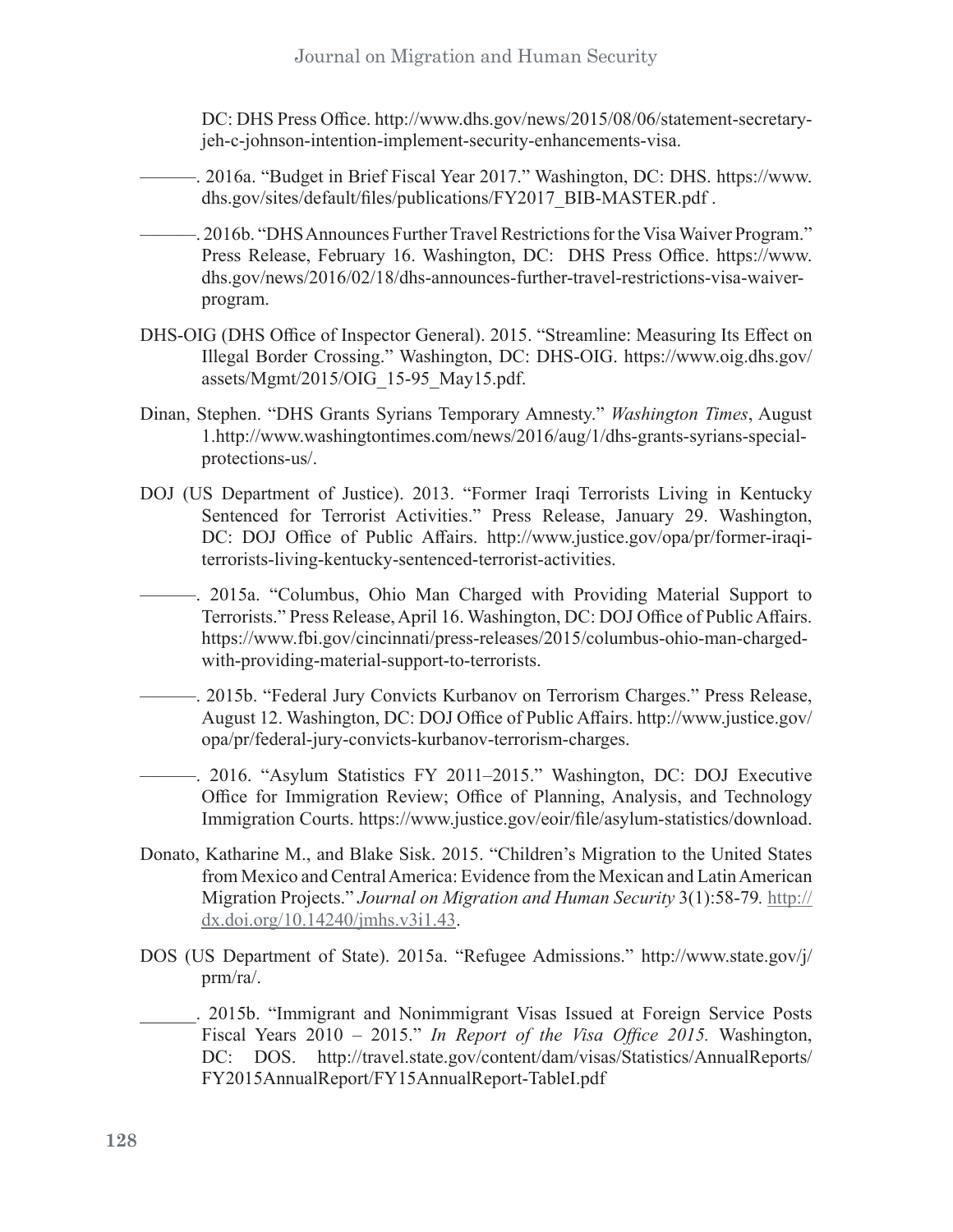- DOS, DHS, and HHS (US Department of Health and Human Services). 2015. "Proposed Refugee Admissions for Fiscal Year 2016, Report to Congress." Submitted on behalf of the President of the United States to the Committees on the Judiciary, US Senate and US House of Representatives. Washington, DC: DOS, DHS, and HHS. http://www.state.gov/j/prm/releases/docsforcongress/247770.htm .
- DOS and USAID (US Agency for International Development). 2016*. Department of State & USAID Joint Strategy on Countering Violent Extremism*. Washington, DC: DOS and USAID. http://www.state.gov/documents/organization/257913.pdfhttp:// www.state.gov/documents/organization/257913.pdf.
- ECHO (European Commission Humanitarian Aid and Civil Protection). 2016. "Echo Factsheet – Syria Crisis." Brussels: ECHO. http://ec.europa.eu/echo/files/aid/ countries/factsheets/syria\_en.pdf.
- EOP (Executive Office of the President). 2015. "Statement of Administration Policy, H.R. 403 –American SAFE Act of 2015." Washington, DC: EOP, Office of Management and Budget. https://www.whitehouse.gov/sites/default/files/omb/legislative/ sap/114/saphr4038r\_20151118.pdf.
- Erlanger, Steven, and Jim Yardley. 2015. "Why Reams of Intelligence Did Not Thwart the Paris Attacks." *New York Times*, January 9. http://www.nytimes.com/2015/01/10/ world/europe/french-government-questions-intelligence-lapses.html? r=0.
- Eurostat 2016. "Asylum Statistics." http://ec.europa.eu/eurostat/statistics-explained/index. php/Asylum\_statistics.
- Faiola, Anthony, and Souad Mekhennet. "Tracing a Deadly Refugee Deceit: Four ISIS Terrorists Used Migrant Route." *Washington Post,* April 24. https://www. washingtonpost.com/world/national-security/how-europes-migrant-crisisbecame-an-opportunity-for-isis/2016/04/21/ec8a7231-062d-4185-bb27 cc7295d35415\_story.html.
- Faiola, Anthony, and Stephanie Kirchner. "Alarmed Germans Wonder about the Security Risks Posed by Asylum Seekers." *Washington Post*, July 25. https:// www.washingtonpost.com/world/syrian-asylum-seeker-detonates-explosivein-germany-kills-self-wounds-12/2016/07/25/62865139-5de9-4afb-b77e-7e5d1c3a25b1\_story.html.
- Fantz, Ashley, and Ben Brumfield. 2015. "More Than Half the Nation's Governors Say Syrian Refugees Not Welcome." *CNN World*, November 19. http://www.cnn. com/2015/11/16/world/paris-attacks-syrian-refugees-backlash/.
- FAS (Federation of American Scientists). 2016. "Fact Sheet, Intelligence Budget Data." FAS Intelligence Resource Program. http://fas.org/irp/budget/.
- Fidler, Stephen, and Valentina Pop. "Paris Attacks Shine Light on Europe's Failing Border Policies." *Wall Street Journal,* November 19. http://www.wsj.com/articles/parisattacks-shine-light-on-europes-failing-border-policies-1447976231.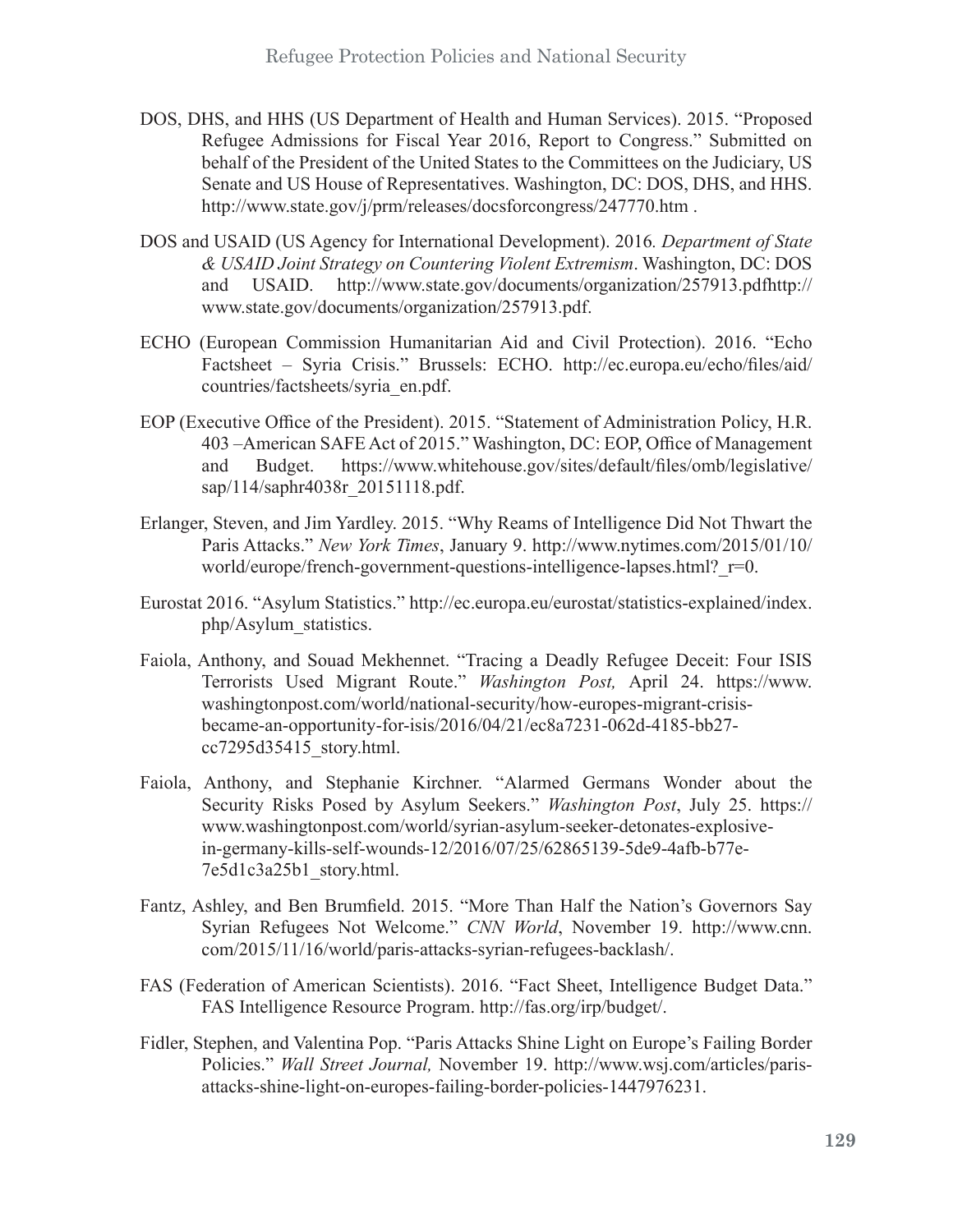- Flynn, Stephen. 2004. *America the Vulnerable: How Our Government Is Failing to Protect Us from Terrorism.* New York: Harper Collins.
- GAO (US Government Accountability Office). 2010. "Terrorist Watchlist Screening: FBI Has Enhanced Its Use of Information from Firearm and Explosives Background Checks to Support Counterterrorism Efforts." Washington, DC: GAO. http://www. gao.gov/new.items/d10703t.pdf.
- . 2015a. Letter from David C. Maurer, Director of GAO Homeland Security and Justice Issues, to Senator Diane Feinstein, March 6. https://assets.documentcloud. org/documents/2640548/DALLAS-510354-v3-NICS-WATCHLIST-2015- UPDATE-for.pdf.
- \_\_\_\_\_\_. 2015b. "Unaccompanied Alien Children: Actions Needed to Ensure Children Receive Required Care in DHS Custody." Washington, DC: GAO. http://www. gao.gov/assets/680/671393.pdf
- Ginsburg, Susan. 2006. *Countering Terrorist Mobility: Shaping an Operational Strategy.*  Washington, DC: Migration Policy Institute. http://www.migrationpolicy.org/ research/countering-terrorist-mobility-shaping-operational-strategy.
	- ———. 2010. *Securing Human Mobility in the Age of Risk: New Challenges for Travel, Migration, and Borders.* Washington, DC: Migration Policy Institute. http://www. migrationpolicy.org/research/securing-human-mobility-age-risk-new-challengestravel-migration-and-borders.
- Glazzard, Andrew. 2015. "Extreme Measures: The Challenges and Opportunities of Measuring Terrorism." In *Global Terrorism Index 2015.* Sydney, New York, and Mexico City: IEP. http://economicsandpeace.org/wp-content/uploads/2015/11/ Global-Terrorism-Index-2015.pdf .
- Goodwin-Gill, Guy S. 2003. "Refugees and Responsibility Lessons." *Pacific Rim Law & Policy Journal* 12(1):23-47.
- Grant, Harriett. 2015. "UN Agencies 'Broke and Failing' in Face of Ever-growing Refugee Crisis." *The Guardian,* September 6. http://www.theguardian.com/world/2015/ sep/06/refugee-crisis-un-agencies-broke-failing.
- Hathaway, James C. and Thomas Gammeltoft-Hansen. 2014. "Non-Refoulement in a World of Cooperative Deterrence." *Law & Economics Working Papers. Paper 106.* http://repository.law.umich.edu/law\_econ\_current/106.
- Hattem, Julian. 2016. "Refugee Stream a 'Potential Opportunity' for Terrorists, DHS Secretary Says." *The Hill*, March 16. http://thehill.com/policy/nationalsecurity/273221-refugee-stream-is-potential-opportunity-for-terrorists-dhs-secsays.
- Hattiangadi, Anita U., Aline O. Quester, Gary Lee, Diana S. Lien, and Ian D. MacLeod, with David L. Reese, and Robert W. Shuford. 2005. "Non-Citizens in Today's Military: Final Report 2005." Alexandria, VA: CNA*.* https://www.cna.org/CNA\_ files/PDF/D0011092.A2.pdf .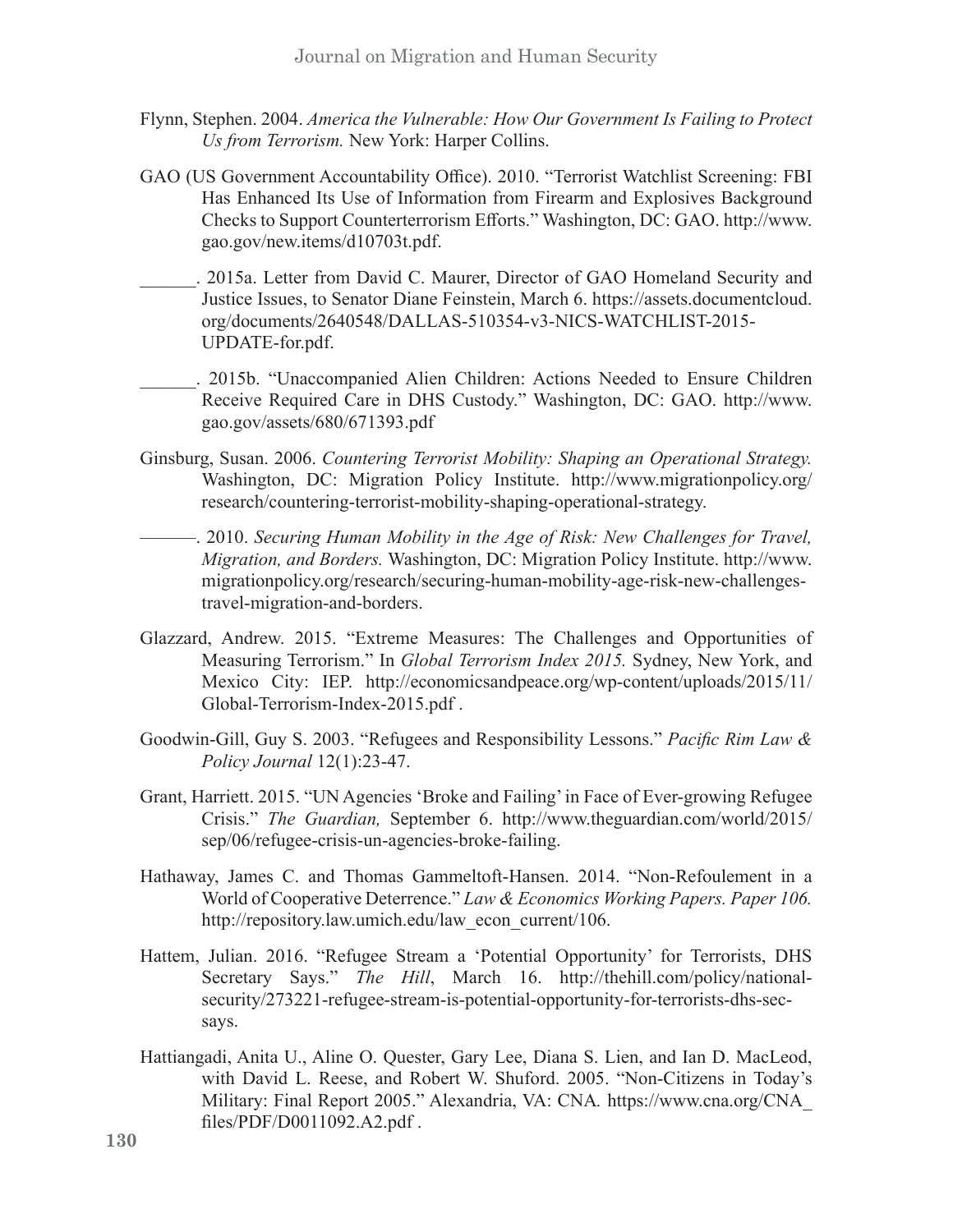- Helton, Arthur C. 2002. *The Price of Indifference: Refugees and Humanitarian Action in the New Century.* Oxford: Oxford University Press. http://dx.doi.org/10.1093/019 9250316.001.0001.
- Hennessy-Fiske, Molly. 2016. "Frustrated by New U.S. Program to Take in Migrants, Central American Parents Turn to Smugglers." *Los Angeles Times*, April 1. http:// www.latimes.com/nation/la-na-central-american-migrants-20160420-story.html.
- Heymann, Philip P. 2003. *Terrorism, Freedom, and Security.* Cambridge, MA: MIT Press.
- Hoffman, Bruce. 2015. "ISIS is Here: Return of the Jihadi." *The National Interest.* http:// nationalinterest.org/print/feature/isis-here-return-the-jihadi-14600?page=4
- HHSC (House Homeland Security Committee). 2015. "Syrian Refugee Flows: Security Risks and Counterterrorism Challenges: Preliminary Findings of a House Homeland Security Committee Review." https://homeland.house.gov/press/ homeland-security-committee-releases-report-on-syrian-refugee-flow/.
- HRF (Human Rights First). 2010. *Living in Limbo: Iraqi Refugees and US Resettlement.*  New York: HRF. www.humanrightsfirst.org/wp-content/uploads/Living-in-Limbo-final.pdf.
- HRW (Human Rights Watch). 2016. *Closed Doors: Mexico's Failure to Protect Central American Refugee and Migrant Children.* Washington, DC: HRW. https:// www.hrw.org/report/2016/03/31/closed-doors/mexicos-failure-protect-centralamerican-refugee-and-migrant-children.
- IEP (Institute for Economics & Peace). 2015. *Global Terrorism Index 2015.* Sydney, New York and Mexico City: IEP*.* http://economicsandpeace.org/wp-content/ uploads/2015/11/Global-Terrorism-Index-2015.pdf .
- Ignatius, David. 2016. "Brussels Shows Europe's Shockingly Dysfunctional Approach to Security." *Washington Post,* March 22. https://www.washingtonpost.com/ opinions/brussels-shows-europes-shockingly-dysfunctional-approach-tosecurity/2016/03/22/24af5b58-f06e-11e5-85a6-2132cf446d0a\_story.html.
- IIE (Institute of International Education). 2015. "Infographics: Open Doors Data Highlights." http://www.iie.org/Research-and-Publications/Open-Doors/Data/ Infographics
- Ingraham, Christopher. 2015. "From 2004 to 2014, over 2,000 Terror Suspects Legally Purchased Guns in the United States." *Washington Post,* November 16*.* https:// www.washingtonpost.com/news/wonk/wp/2015/11/16/why-the-nra-opposedlaws-to-prevent-suspected-terrorists-from-buying-guns/.
- ———. 2016. "Every Two Days, a Suspected Terrorist Buys a Gun in the U.S." *Washington Post,* June 17. https://www.washingtonpost.com/news/wonk/wp/2016/06/17/ every-two-days-a-suspected-terrorist-buys-a-gun-in-the-u-s/.
- IOM (International Organization for Migration). 2016. "Latest Global Figures: Migrant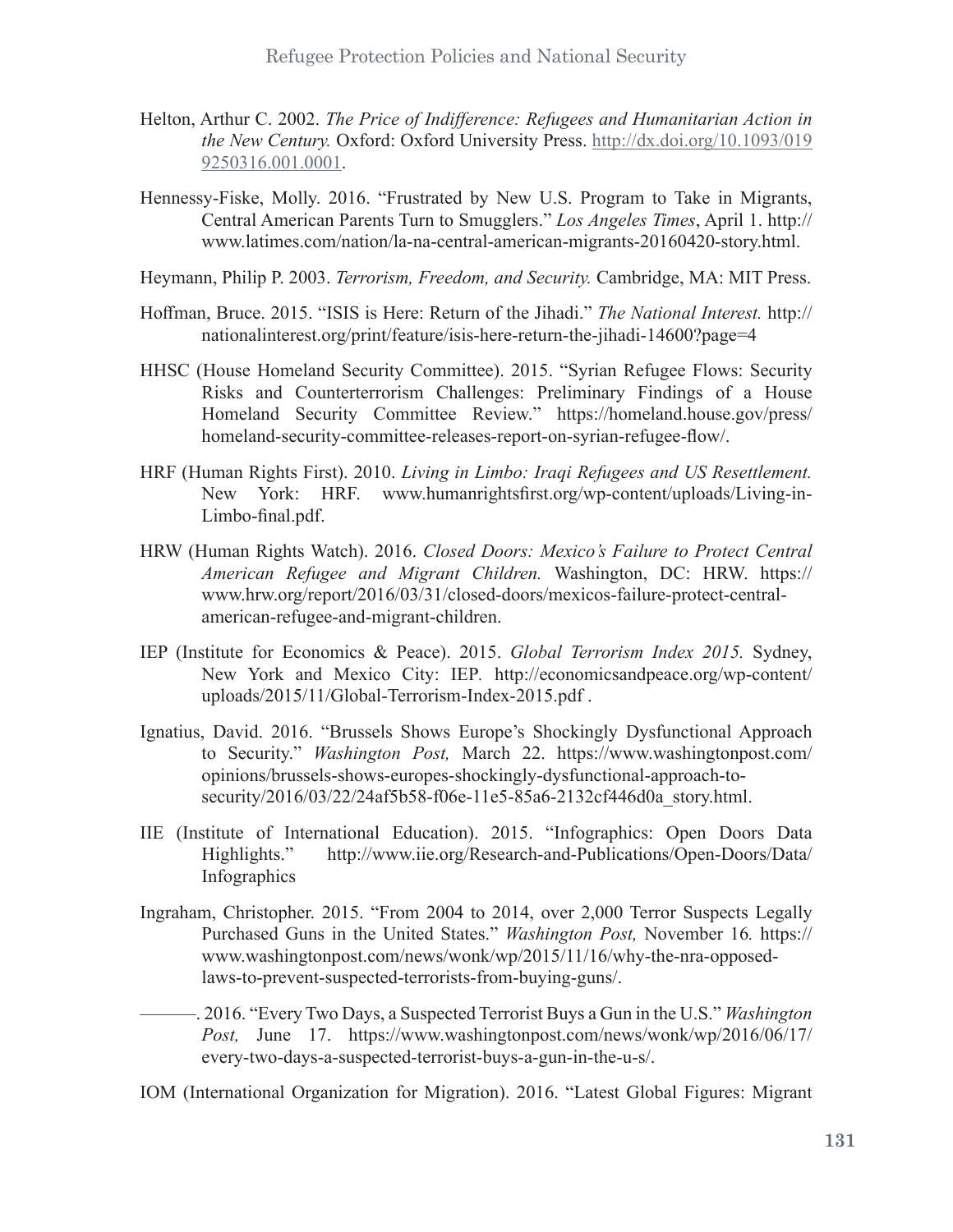Fatalities Worldwide." Geneva: IOM, Missing Migrants Project. http:// missingmigrants.iom.int/latest-global-figures.

- ITA (International Trade Administration). 2014. "Fast Facts: United States Travel and Tourism Industry – 2014." ITA National Travel and Tourism Office. http://travel. trade.gov/outreachpages/download\_data\_table/Fast\_Facts\_2014.pdf.
- Jordan, Amos A., William J. Taylor, Jr., Michael J. Meese, and Suzanne C. Nielsen. 2009. *American National Security,* 6th Ed. Baltimore and London: The Johns Hopkins University Press.
- Jordan, Miriam, and Ben Kesling. "Mother of ISIS Recruit Suspect Voices Shock, Disbelief." *Wall Street Journal,* April 23. http://www.wsj.com/articles/in-somalicommunity-disbelief-and-outrage-at-terror-arrests-1429799826.
- Kelly, Ray. 2015. *Vigilance: My Life Serving America and Protecting Its Empire City.* New York: Hachette Books.
- Kerwin, Donald. 2002. "Migrants, Borders, and National Security: US Immigration Policy Since September 11, 2001." New York: CMS. http://cmsny.org/wp-content/ uploads/Kerwin-Migrants-Borders-Natnl-Security.pdf.
- \_\_\_\_\_\_. 2005. "The Use and Misuse of 'National Security' Rationale in Crafting US Refugee and Immigration Policies." *International Journal of Refugee Law* 17(4):749-63*.*  http://dx.doi.org/10.1093/ijrl/eei030.
- . 2012. "The Faltering US Refugee Protection System: Legal and Policy Responses to Refugees, Asylum-Seekers, and Others in Need of Protection." *Refugee Survey Quarterly* 1-33*.* http://dx.doi.org/10.1093/rsq/hdr019.
- \_\_\_\_\_\_. 2014. "Creating a More Responsive and Seamless Refugee Protection System: The Scope, Promise and Limitations of US Temporary Protection Programs." *Journal on Migration and Human Security* 2(1):44-72*.* http://dx.doi.org/10.14240/ jmhs.v2i1.24.
- . 2015. "The US Refugee Protection System on the 35th Anniversary of the Refugee Act of 1980." *Journal on Migration and Human Security* 3(2):205-54. http:// dx.doi.org/10.14240/jmhs.v3i2.49.
- \_\_\_\_\_\_. 2016. "Treating Syrian Refugees as a National Security Threat: Do the Means Fit the End?" *CMS Essays*. New York: Center for Migration Studies. http://cmsny.org/ kerwin-syrians-national-security/.
- Kerwin, Donald, Harry Brandon, Vincent Cannistraro, and Angela Kelley. 2003. *Immigration Policy, Law Enforcement and National Security.* Staten Island, NY: CMS*.* https:// dl.dropboxusercontent.com/u/63769391/Occasional%20Papers/Kerwin%20 et%20al.%20-%20Immigration%20Policy%2C%20Law%20Enforcement%20 and%20National%20Security.pdf.
- Kerwin, Donald, and Margaret D. Stock. 2007. "The Role of Immigration in a Coordinated National Security Policy." *Georgetown Immigration Law Journal* 21(3):383-430.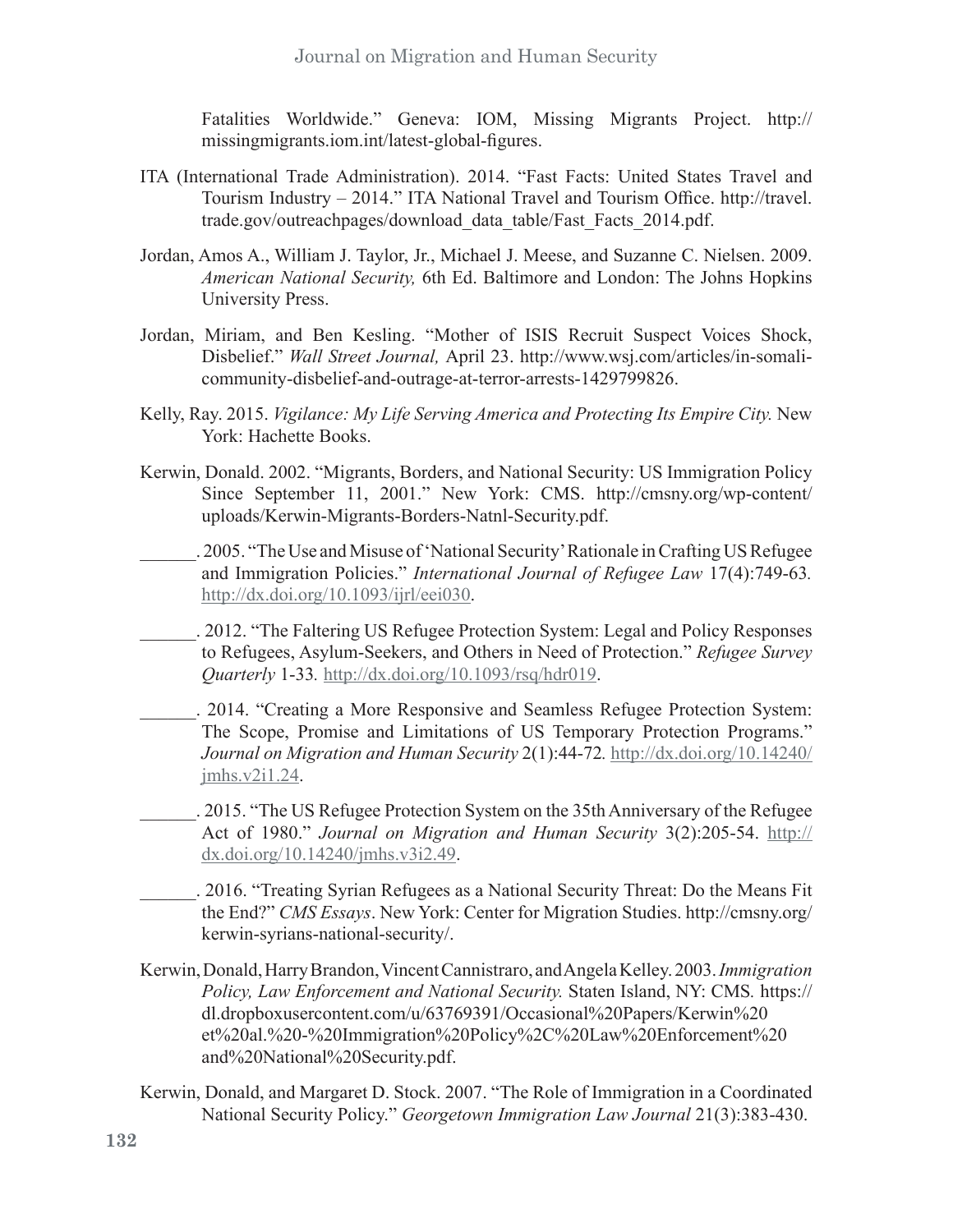- Kim, Seung Min. "Jeh Johnson's Trump Rejoinder: Outreach to Muslims." *Politico,*  December 24. http://www.politico.com/story/2015/12/jeh-johnson-muslimsterrorism-donald-trump-217066.
- Koser, Khalid, and Amy E. Cunningham. 2015. "Migration, Violent Extremism and Terrorism: Myths and Realities." In *Global Terrorism Index 2015.* Sydney, New York and Mexico City: IEP. http://economicsandpeace.org/wp-content/ uploads/2015/11/Global-Terrorism-Index-2015.pdf.
- Leiken, Robert S., and Steven Brooke. 2006. "The Quantitative Analysis of Terrorism and Immigration: An Initial Exploration." *Terrorism and Political Violence* 18: 503- 21. http://dx.doi.org/10.1080/09546550600880294.
- Loescher, Gil, and James Milner. 2014. "Protracted Refugee Situations and State and Regional Insecurity." *Conflict, Security, and Development* 4(1): 3-20*.* http://dx.doi. org/10.1080/1467880042000206831.
- Long, Katy. 2013. "Back to Where You Once Belonged: A Historical Review of UNHCR Policy and Practice on Refugee Repatriation." PDES/2013/14. Geneva: UNHCR Policy Development and Evaluation Service. http://www.unhcr.org/5225d5de9. html.
- Lozano, Juan A. "Federal Agent Says Iraqi Wanted to Bomb Texas Malls." *Associated Press,*  January 13*.* http://bigstory.ap.org/article/ce841e4d83854dbfa123f4fd93922595/ iraqi-refugee-pleads-not-guilty-terror-related-charges.
- Mahecic, Andrej. 2016. "London Syria Conference: World Leaders Urged to Help Syrians." *UNHCR News Stories*, February 3*.* http://www.unhcr.org/56b1fc4f6.html.
- Martin, David. 2009. "Refining Immigration Law's Role in Counterterrorism." Series on Counterterrorism and American Statutory Law, a joint project of the Brookings Institution, the Georgetown University Law Center, and the Hoover Institution. Washington, DC: Brookings Institution. http://www.brookings.edu/~/media/ research/files/papers/2009/3/10-immigration-martin/0310\_immigration\_martin. pdf.
- Mazzetti, Mark. 2016. "Porous Borders and Calcified Security Aid Islamic State in Europe." *New York Times*, March 22*.* http://www.nytimes.com/2016/03/23/us/ politics/porous-borders-and-calcified-security-aid-islamic-state-in-europe.html.
- McDowell, Robin. "3 Guilty of Conspiracy to Commit Murder Abroad in IS Case." *Associated Press*, June 3*.* http://www.usnews.com/news/us/articles/2016-06-03/ jury-reaches-verdict-in-minnesota-islamic-state-trial.
- McHugh, Jess. 2015. "Europe Refugee Crisis Facts: Wealthy, Educated Syrians Risking Lives To Leave War." *International Business Times*, September 9*.* http://www. ibtimes.com/europe-refugee-crisis-facts-wealthy-educated-syrians-risking-livesleave-war-2089018.

Meek, James Gordon, and Brian Ross. "Terrorists Once Used Refugee Program to Settle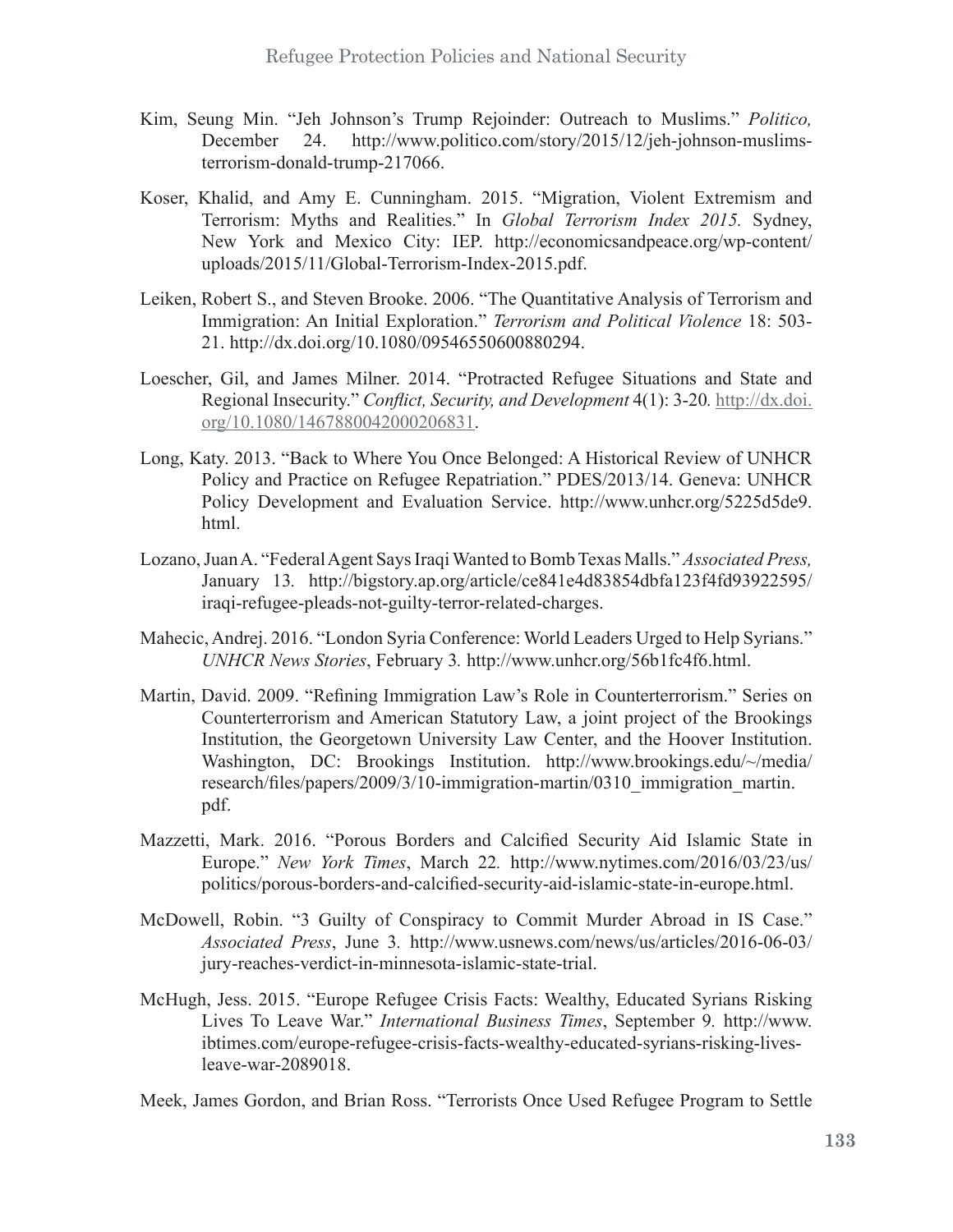in US." *ABC News*, November 18*.* http://abcnews.go.com/International/terroristsrefugee-program-settle-us/story?id=35252500.

- National Commission on Terrorist Attacks Upon the United States (9/11 Commission). *The 9/11 Commission Report.* http://govinfo.library.unt.edu/911/report/911Report.pdf.
- Naylor, Hugh. 2016. "In Turkey, the Long, Lethal Reach of ISIS Silences Critics." *Washington Post*, April 25*.* https://www.washingtonpost.com/world/middle\_ east/a-syrian-rebels-slaying-in-turkey-points-to-the-long-lethal-reach-ofisis/2016/04/24/2c7883e8-04df-11e6-bfed-ef65dff5970d\_story.html.
- New America Foundation. 2015. "Deadly Attacks Since 9/11." Washington, DC: New America Foundation. http://securitydata.newamerica.net/extremists/deadlyattacks.html.
- Nezer, Melanie. 2014. "An Overview of Pending Asylum and Refugee Legislation in the US Congress." *Journal on Migration and Human Security* 2(2):121-43*.* http:// dx.doi.org/10.14240/jmhs.v2i2.28.
- Nixon, Ron. 2016. "US to Further Scour Social Media Use of Visa and Asylum Seekers." *New York Times,* February 23*.* http://www.nytimes.com/2016/02/24/us/politics/ homeland-security-social-media-refugees.html.
- Nordland, Rod. 2015. "A Mass Migration Crisis, and It May Yet Worse." *New York Times*, October 31. http://www.nytimes.com/2015/11/01/world/europe/a-mass-migrationcrisis-and-it-may-yet-get-worse.html?\_r=2.
- NSPG (National Security Preparedness Group). 2011. *Tenth Anniversary Report Card: The Status of the 9/11 Commission Recommendations.* Washington, DC: Bipartisan Policy Center. http://bipartisanpolicy.org/wp-content/uploads/sites/default/files/ CommissionRecommendations.pdf.
- ODNI (Office of the Director of National Intelligence). 2015. "National Counterterrorism Center: A Counterterrorism Center of Gravity." http://www.nctc.gov/overview. html.
- O'Toole, Molly. 2015. "Are Refugees Really a 'National Security' Threat to America?" Atlantic.com, December 10. http://www.unhcr.org/cgi-bin/texis/vtx/refdaily?pass =52fc6fbd5&id=561b46b25.
- Pandy, Avaneesh. 2016. "Europe's Refugee Crisis: Germany Registered Over 1 Million Asylum-Seekers." *International Business Times*, January 6. http://www. ibtimes.com/europes-refugee-crisis-germany-registered-over-1-million-asylumseekers-2015-2251590.
- Papademetriou, Demetrios. 2015. *"Beyond Asylum: Rethinking Protection Policies to Meet Sharply Escalating Needs": A Statement of the Transatlantic Council on Migration.*  Washington, DC: Migration Policy Institute. http://www.migrationpolicy.org/ research/beyond-asylum-rethinking-protection-policies-meet-sharply-escalatingneeds-transatlantic.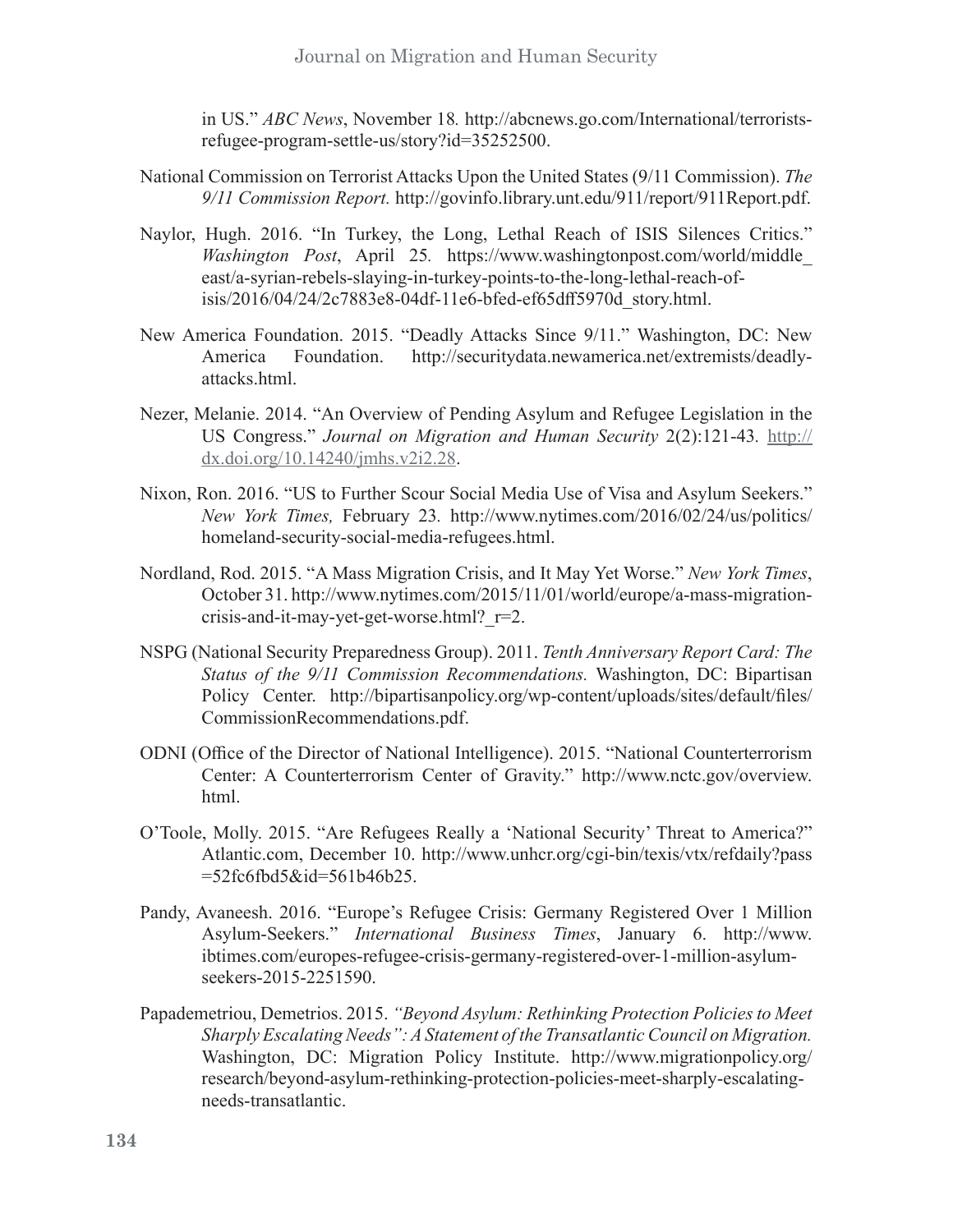- Patrick, Robert. 2015. "Allegations of St. Louis Terrorism Support Rooted Back in Bosnian War." *St. Louis Post-Dispatch*, April 11. http://www.stltoday.com/news/ local/crime-and-courts/allegations-of-st-louis-terrorism-support-rooted-back-inbosnian/article\_0a3b08c5-29da-5f7c-ab4e-b281f086f29f.html.
- Petraeus, David. 2016. "Anti-Muslim Bigotry Aids Islamist Terrorists." *Washington Post*, May 15. https://www.washingtonpost.com/opinions/david-petraeus-antimuslim-bigotry-aids-islamist-terrorists/2016/05/12/5ab50740-16aa-11e6-924d-838753295f9a\_story.html.
- Pistone, Michele R. and John J. Hoeffner. 2011. "Unsettling Developments: Terrorism and the New Case for Enhancing Protection and Humanitarian Assistance for Refugees and Internally Displaced Persons, Including Victims of National Disaster." *Columbia Human Rights Law Review* 42(3):613-95.
- Pitterman, Shelly. 2016. Remarks by UNHCR Regional Representative for the United States and the Caribbean Shelly Pitterman at the Center for Migration Studies (CMS) Conference "Refugee Crises in the Middle East: A Shared Responsibility," May 18. New York: CMS. http://cmsny.org/may182016-pitterman/.
- Polk, William R. 2013. "Understanding Syria: From Pre-Civil War to Post-Assad." *The Atlantic,* December 10. http://www.theatlantic.com/international/archive/2013/12/ understanding-syria-from-pre-civil-war-to-post-assad/281989/.
- Portes, Alejandro, and Min Zhou. 1993. "The New Second Generation: Segmented Assimilation and Its Variants." *The Annals of the American Academy of Political and Social Sciences* 530 (1):74-96. http://dx.doi.org/10.1177/0002716293530001 006.
- Priest, Dana, and William M. Arkin. 2010. "Top Secret American: A Hidden World, Growing Beyond Control." *Washington Post,* July 19. http://projects.washingtonpost.com/ top-secret-america/articles/a-hidden-world-growing-beyond-control/6.
- Proudfoot, Malcolm J. 1956. *European Refugees: 1939-52: A Study in Forced Population Movement.* Evanston, IL: Northwestern University Press.
- Riedel, Bruce. 2015. "Modeled on Mumbai?: Why the 2008 India Attack Is the Best Way to Understand Paris." *Brookings Blog,* November 14. http://www.brookings.edu/ blogs/markaz/posts/2015/11/14-paris-attacks-mumbai-isis-terrorism-riedel.
- Rotberg, Robert I. 2002. "Failed States in a World of Terror." *Foreign Affairs.* http:// dx.doi.org/10.2307/20033245.
- Rudischhauser, Wolfgang. "Could ISIL Go Nuclear?" *NATO Review*, March 26, 2015. http://www.nato.int/docu/Review/2015/ISIL/ISIL-Nuclear-Chemical-Threat-Iraq-Syria/EN/index.htm.
- Rupp, George. 2016. "Rethinking the Assumptions of Refugee Policy: Beyond Individualism to the Challenge of Inclusive Communities." *Journal on Migration and Human Security* 4(3):76-82. http://dx.doi.org/10.14240/jmhs.v4i3.63.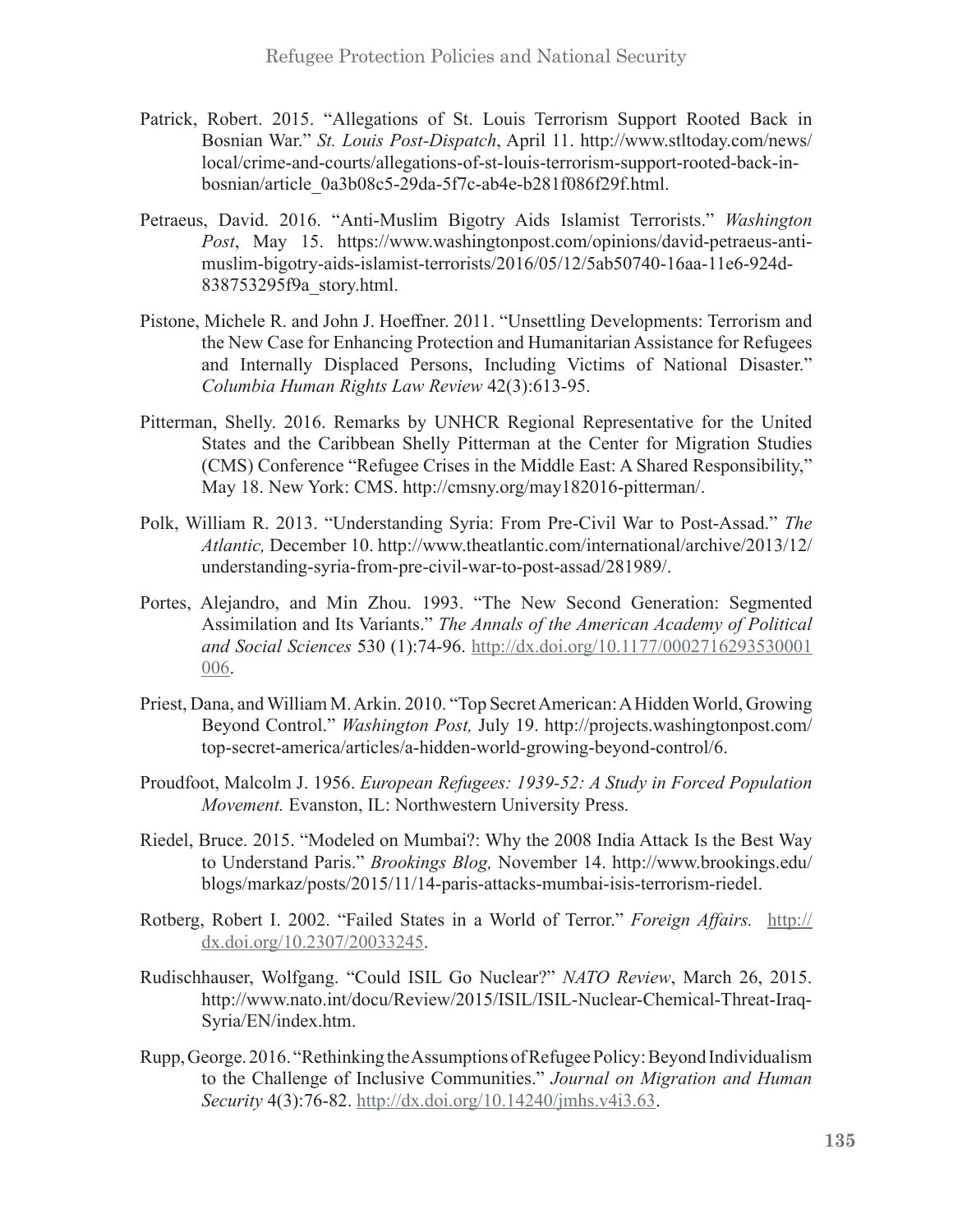- Saddiqui, Sabrini. 2015. "Marco Rubio: US Should Not Take in More Syrian Refugees after Paris Attacks." *The Guardian,* November 15. http://www.theguardian.com/ us-news/2015/nov/15/marco-rubio-syrian-refugees-paris-terror-attacks*.*
- Save the Children. 2014. *Too Young to Wed: The Growing Problem of Child Marriage among Syrian Girls in Jordan.* London: Save the Children*.* https://www.savethechildren. org.uk/sites/default/files/images/Too\_Young\_to\_Wed.pdf .
- Sawab, Ibrahim. 2015. "Suspected Boko Haram Attacks Kill Scores in Nigeria." *New York Times,* December 28. http://www.nytimes.com/2015/12/29/world/africa/attackskill-scores-in-nigeria.html? $r=0$ .
- Schmid, Alex P. 2016. "Links between Terrorism and Migration: An Exploration." *The International Centre for Counter-Terrorism – The Hague 7, No. 4.* http://dx.doi. org/10.19165/2016.1.04.
- \_\_\_\_\_\_. 2013. "Radicalisation, De-Radicalisation, Counter-Radicalisation: A Conceptual Discussion and Literature Review." *The International Centre for Counter-Terrorism – The Hague 4, No. 2.* http://dx.doi.org/10.19165/2013.1.02.
- Schoenholtz, Andrew I. 2015. "The New Refugees and the Old Treaty: Persecutors and Persecuted in the Twenty-First Century." *Chicago Journal of International Law*  16(1):81-126.
- Sengupta, Somini. "UN Calls on Western Nations to Shelter Syrian Refugees." *New York Times,* April 17. http://www.nytimes.com/2015/04/18/world/middleeast/un-callson-western-nations-to-shelter-syrian-refugees.html? r=0.
- Shaver, Andrew, and Yang-Yang Zhou. 2015. "Questioning Refugee Camps as Sources of Conflict." https://scholar.princeton.edu/sites/default/files/ashaver/files/refugees\_ conflict\_final.pdf
- Sieff, Kevin*.* "Al-Qaeda Affiliates Threaten Peaceful Cities in West Africa." *Washington Post*, May 16. https://www.washingtonpost.com/world/africa/al-qaeda-affiliatesare-threatening-west-africas-most-peaceful-cities/2016/05/15/4210ecf2-1643- 11e6-971a-dadf9ab18869\_story.html.
- Siedentop, Larry. 2014. *Inventing the Individual: The Origins of Western Liberalism.*  United Kingdom: Penguin Books.
- Siskin, Alison. 2015. "Visa Waiver Program." Washington, DC: Congressional Research Service. https://www.fas.org/sgp/crs/homesec/RL32221.pdf.
- Soufan Group. 2015. "Foreign Fighters: An Updated Assessment of the Flow of Foreign Fighters into Syria and Iraq." http://soufangroup.com/wp-content/uploads/2015/12/ TSG\_ForeignFightersUpdate\_FINAL.pdf.
- Speckhard, Anne. "How Dragging Our Feet on Refugees Creates More Terrorists." *New York Times*, September 29. http://www.nytimes.com/2015/09/29/opinion/howdragging-our-feet-on-refugees-creates-more-terrorists.html? r=0.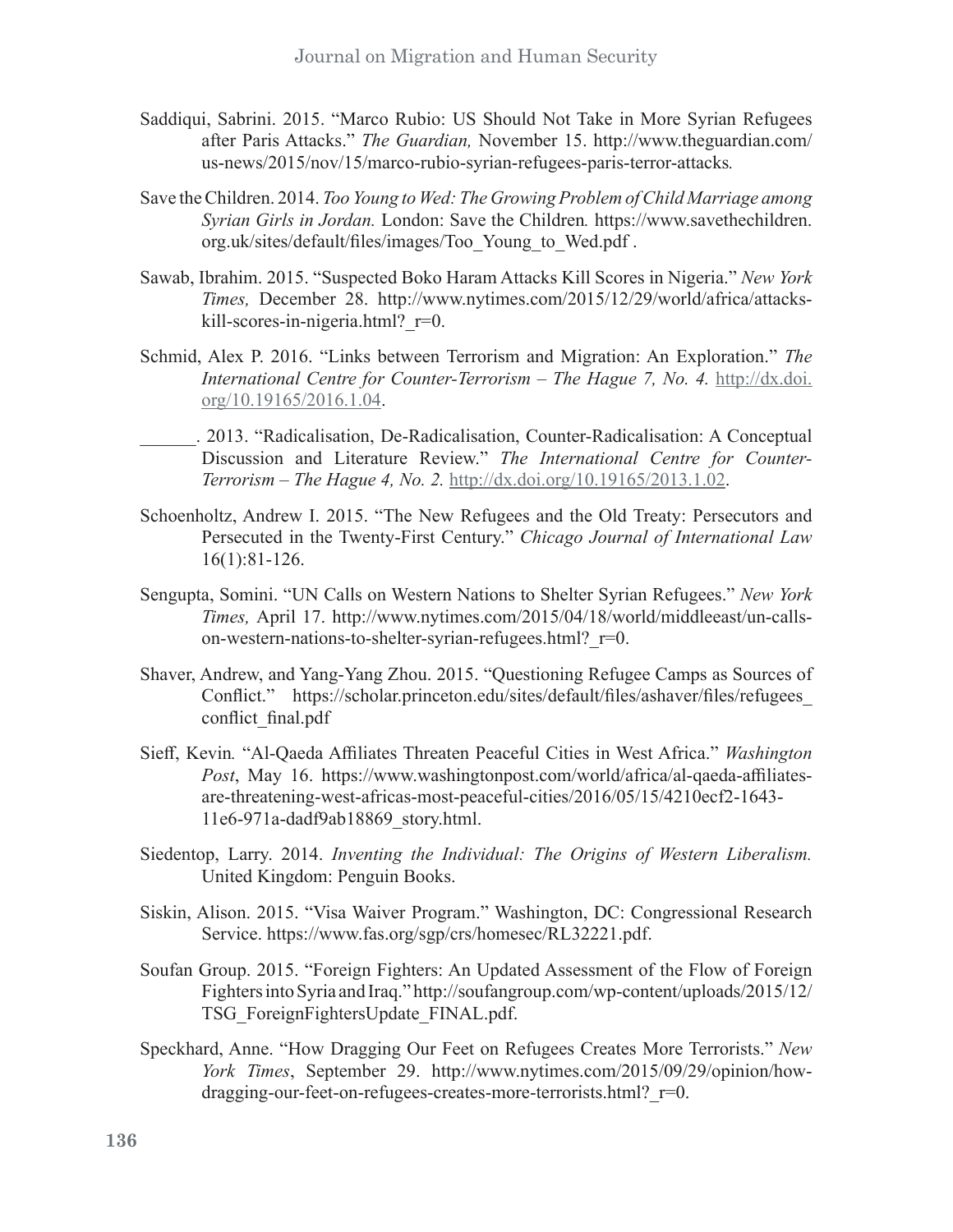- Stack, Liam. "Qaeda Affiliate Uses Video of Donald Trump for Recruiting." *New York Times,* January 1. http://www.nytimes.com/2016/01/02/world/africa/al-qaedauses-video-of-trump-for-recruiting.html.
- START (National Consortium for the Study of Terrorism and Responses to Terrorism). 2015. *Annex of Statistical Information: Country Reports on Terrorism 2014.*  Baltimore, MD: START. http://www.state.gov/documents/organization/239628. pdf .
- Stewart, Mark G., Bruce R. Ellingwood, and John Mueller. 2011. "Homeland Security: A Case Study in Risk Aversion Public Decision-making." *International Journal of Risk Assessment and Management* 15(5/6):367-86. http://dx.doi.org/10.1504/ IJRAM.2011.043690.
- Suhrke, Astri. 1998. "Burden-sharing during Refugee Emergencies: The Logic of Collective versus National Action." *Journal of Refugee Studies* 11(4):396-415*.* http://dx.doi. org/10.1093/jrs/11.4.396.
- Taylor, Adam. 2016. "The Islamic State Like America's 'Dumb' Gun Laws, Defector Says." *Washington Post,* August 4*.* https://www.washingtonpost.com/news/worldviews/ wp/2016/08/04/the-islamic-state-likes-americas-dumb-gun-laws-defector-says/.
- Taylor, Adam. 2015. "The Islamic State Wants You to Hate Refugees." *Washington Post,* November 16. https://www.washingtonpost.com/news/worldviews/ wp/2015/11/16/the-islamic-state-wants-you-to-hate-refugees/.
- Tierney, Brian. 1997. *The Idea of Natural Rights: Studies on Natural Rights, Natural Law, and Church Law 1150-1625.* Grand Rapids, MI and Cambridge: William B. Eerdmans Publishing Company.
- Troianovski, Anton. 2016. "Europe's Populists Seize on Frustration." *Wall Street Journal,*  May 20. http://www.wsj.com/articles/europes-populist-politicians-win-votershearts-1463689360.
- Troianovski, Anton, and Zeke Turner. 2016. "Germany Arrests Three in Suspected Islamic State Plot to Attack Düsseldorf." *Wall Street Journal*, June 2*.* http://www.wsj.com/ articles/germany-arrests-3-syrians-over-terror-attack-plot-on-busy-dusseldorfstreet-1464872522.
- UN DESA (United Nations Department of Economic and Social Affairs). 2016. *International Migration Report 2015.* New York: UN. http://www.un.org/en/development/desa/ population/migration/publications/migrationreport/docs/MigrationReport2015\_ Highlights.pdf.

\_\_\_\_\_\_\_. 2015. *World Population Prospects: The 2015 Revision.* New York: UN. http:// esa.un.org/unpd/wpp/Publications/Files/Key\_Findings\_WPP\_2015.pdf .

UNDP (United Nations Development Programme). 2010. *Human Development Report 2010 – The Real Wealth of Nations: Pathways to Human Development.* New York: UNDP. http://hdr.undp.org/sites/default/files/reports/270/hdr\_2010\_en\_complete\_ reprint.pdf.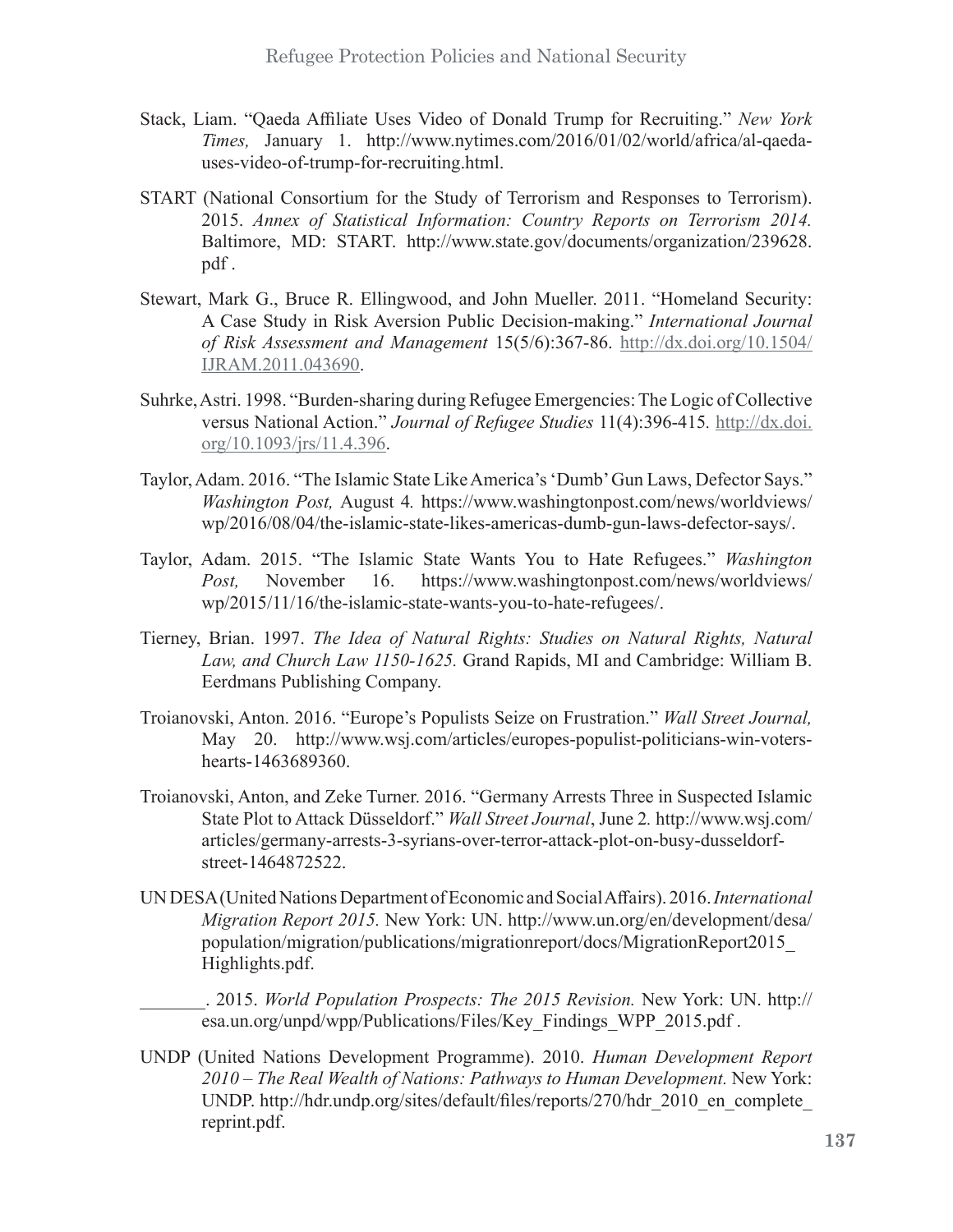- UNGA (UN General Assembly). 2013. *Declaration of the High-level Dialogue on International Migration and Development.* UN Doc. A/68/L.5. New York: UNGA*.* https://www.iom.int/files/live/sites/iom/files/What-We-Do/docs/Final-Declaration-2013-En.pdf.
- . 2015. Resolution adopted by the General Assembly on 25 September 2015: *Transforming Our world: The 2030 Agenda for Sustainable Development*. New York: UNGA. http://www.un.org/ga/search/view\_doc.asp?symbol=A/ RES/70/1&Lang=E.
- UNHCR (United Nations High Commissioner for Refugees). 2009. UNHCR, ExCom. *Conclusion on Protracted Refugee Situations, No. 109 (LXI).* http://www.unhcr. org/4b332bca9.html.
- \_\_\_\_\_\_. 2010. *The State of the World's Refugees 2000: Fifty Years of Humanitarian Action.* Geneva and Oxford: UNHCR and Oxford University Press*.* http://www.unhcr. org/3ebf9bb8e.html.
	- \_\_\_\_\_\_. 2014a. *UNHCR Projected Global Resettlement Needs.* Geneva: UNHCR. http:// www.unhcr.org/543408c4fda.html.
- \_\_\_\_\_ . 2014b. "Executive Committee of the High Commissioner's Programme: Standing Committee 60th meeting." EC/65/SC/CRP.11. Geneva: UNHCR. http://www. unhcr.org/53aa90bf9.pdf.
- \_\_\_\_\_\_. 2015a. *World at War: UNHCR Global Trends, Forced Displacement in 2014.*  Geneva: UNHCR*.* http://unhcr.org/556725e69.html.
- \_\_\_\_\_\_. 2015b. *UNHCR Projected Global Resettlement Needs 2016.* Geneva: UNHCR*.*  http://www.unhcr.org/558019729.html.
- \_\_\_\_\_\_. 2015c. 66th Session of the Executive Committee of the High Commissioner's Programme Agenda Point 5(a). Statement by Volker Türk, Assistant High Commissioner for Protection. http://www.unhcr.org/56150fb66.html.
- \_\_\_\_\_\_\_. 2015d. 66th Session of the Executive Committee of the High Commissioner's Programme. Opening Remarks of António Guterres, October 5. http://www.unhcr. org/561227536.html.
	- ———. 2016. *Global Trends: Forced Displacement in 2015*. Geneva, UNHCR. https:// s3.amazonaws.com/unhcrsharedmedia/2016/2016-06-20-global-trends/2016-06- 14-Global-Trends-2015.pdf.
- UNICEF (United Nations Children's Fund). 2014. *A Study on Early Marriage in Jordan 2014.* Amman, Jordan: UNICEF. http://www.unicef.org/jordan/UNICEFJordan\_ EarlyMarriageStudy2014-E\_COPY\_.pdf.
- *UN News Centre*. 2016. "South Sudan: Scale of Refugee Exodus Straining Capacity in Neighboring Countries, Warns UN." *UN News Centre,* August 12. http://www. un.org/apps/news/story.asp?NewsID=54671#.V8GjoK0YHaI.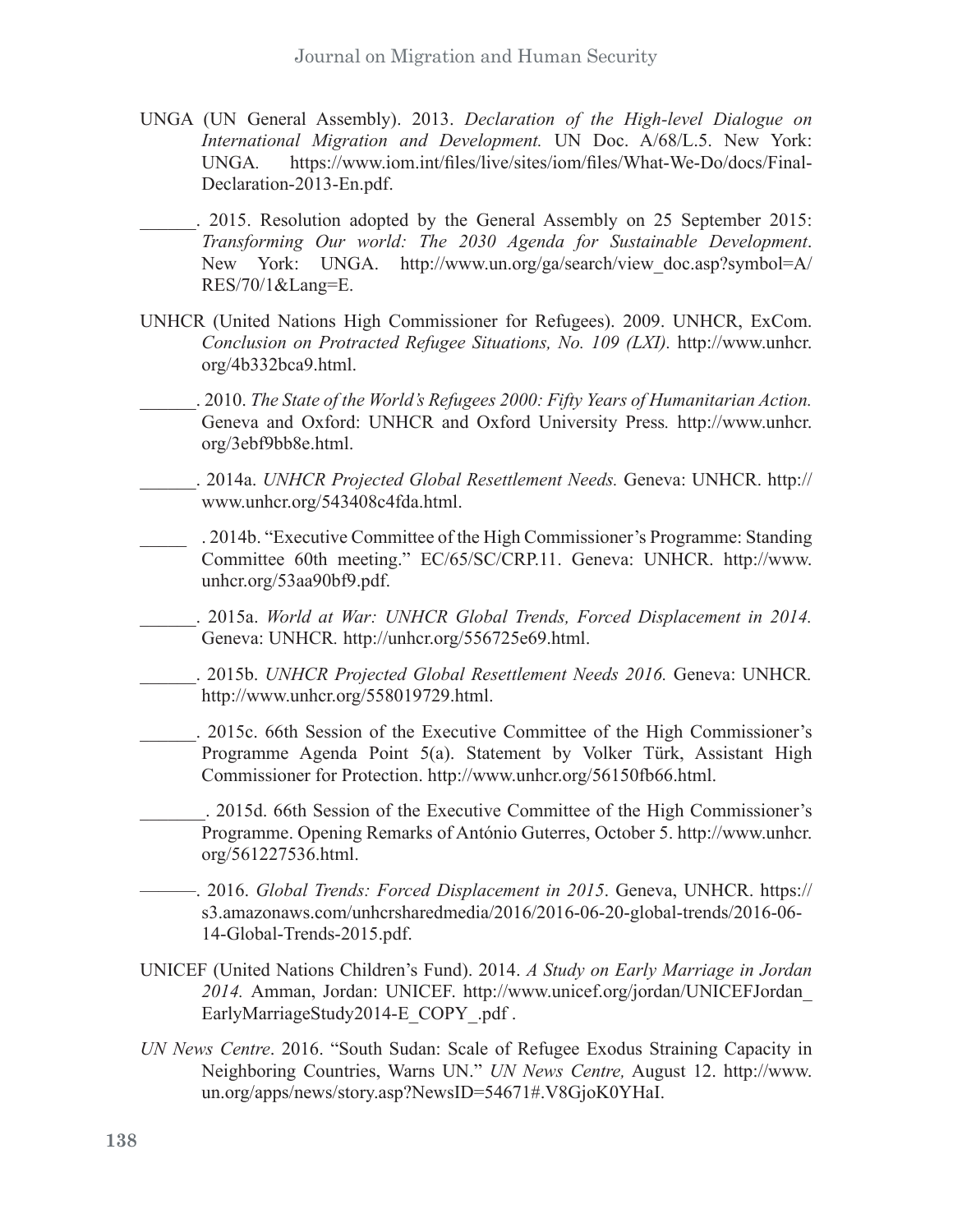- UN Secretary-General. 2016. *In Safety and Dignity: Addressing Large Movements of Refugees and Migrants: Report of the Secretary-General.* Report of the Secretary-General submitted to the UN General Assembly*,* April 21. UN Doc. A/70/59, 70th Sess. https://refugeesmigrants.un.org/secretary-generals-report.
- USAID (US Agency for International Development). 2015. "Syria Complex Emergency: Fact Sheet 8." Washington, DC: USAID. https://www.usaid.gov/crisis/syria/fy15/ fs08.
- US Border Patrol. 2015. "Sector Profile Fiscal Year 2014." https://www.cbp.gov/sites/ default/files/documents/USBP%20Stats%20FY2014%20sector%20profile.pdf.
- USCCB/MRS (US Conference of Catholic Bishops, Migration and Refugee Services) and CMS (Center for Migration Studies). 2015. "Unlocking Human Dignity: A Plan to Transform the US Immigrant Detention System," *Journal on Migration and Human Security* 3(2):159-204. http://dx.doi.org/10.14240/jmhs.v3i2.48.
- USCIRF (US Commission on International Religious Freedom). 2005. *Report on Asylum Seekers in Expedited Removal, Volume II.* Washington, DC: USCIRF. http://www.uscirf.gov/sites/default/files/resources/stories/pdf/asylum\_seekers/ evalCredibleFear.pdf.
- ———. 2016. *Barriers to Protection: the Treatment of Asylum Seekers in Expedited Removal.* Washington, DC: USCIRF. http://www.uscirf.gov/sites/default/files/ Barriers%20To%20Protection.pdf .
- USCIS (US Citizenship and Immigration Services). 2015a. "The United States Refugee Admissions Program (USRAP) Consultation & Worldwide Processing Priorities." Washington, DC: USCIS. http://www.uscis.gov/humanitarian/refugees-asylum/ refugees/united-states-refugee-admissions-program-usrap-consultationworldwide-processing-priorities.
- ———. 2015b. "Refugee Processing and Security Screening." https://www.uscis.gov/ refugeescreening.
- ———. 2016. "DHS Announces 18-Month Redesignation and Extension of Temporary Protected Status for Syria." Press Release, August 1. https://www.uscis.gov/news/ news-releases/dhs-announces-18-month-redesignation-and-extension-temporaryprotected-status-syria.
- Vidino, Lorenzo, and James Brandon. 2012. *Countering Radicalization in Europe*. London: The International Centre for the Study of Radicalisation and Politcal Violence (ICSR). http://icsr.info/wp-content/uploads/2012/12/ICSR-Report-Countering-Radicalization-in-Europe.pdf.
- Vidino, Lorenzo, and Seamus Hughes. 2015. I*SIS In America: From Retweets to Raqqa*. Washington, DC: George Washington University, Program on Extremism. https:// cchs.gwu.edu/sites/cchs.gwu.edu/files/downloads/ISIS%20in%20America%20 -%20Full%20Report.pdf.